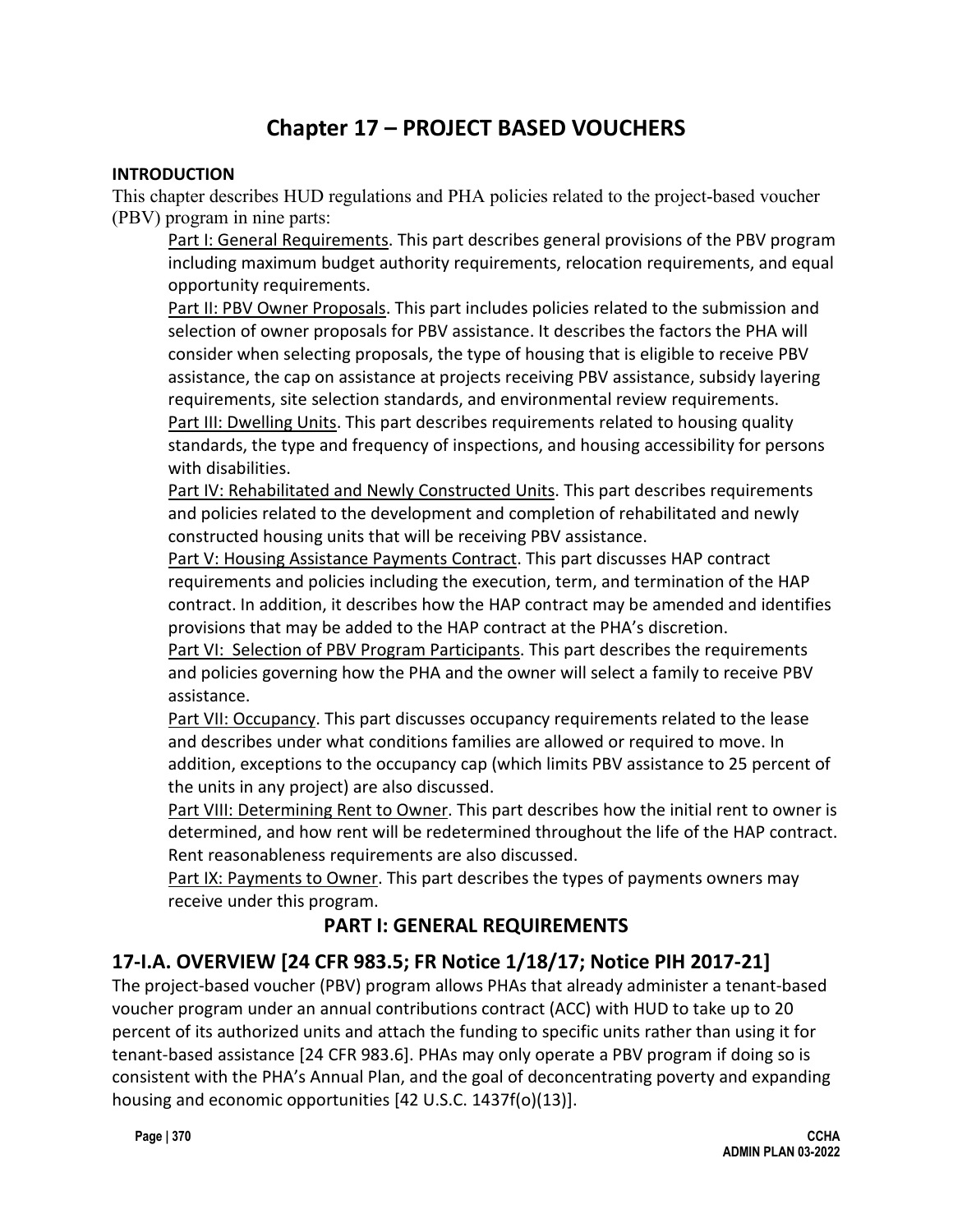The PHA will operate a project-based voucher program using up to 20 percent of its authorized units for project-based assistance.

See Exhibit 17-1 for information on projects to which the PHA has attached PBV assistance. PBV assistance may be attached to existing housing or newly constructed or rehabilitated housing [24 CFR 983.52]. If PBV units are already selected for project-based assistance either under an agreement to enter into HAP Contract (Agreement) or a HAP contract, the PHA is not required to reduce the number of these units if the number of authorized units is subsequently reduced. However, the PHA is responsible for determining the amount of budget authority that is available for project-based vouchers and ensuring that the amount of assistance that is attached to units is within the amounts available under the ACC, regardless of whether the PHA has vouchers available for project-basing [FR Notice 1/18/17].

## **Additional Project-Based Units [FR Notice 1/18/17; Notice PIH 2017-21]**

The PHA may project-base an additional 10 percent of its units above the 20 percent program limit. The units may be distributed among one, all, or a combination of the categories as long as the total number of units does not exceed the 10 percent cap. Units qualify under this exception if the units:

- Are specifically made available to house individuals and families that meet the definition of homeless under section 103 of the McKinney-Vento Homeless Assistance Act (42 U.S.C. 11302) and contained in the Continuum of Care Interim Rule at 24 CFR 578.3.
- Are specifically made available to house families that are comprised of or include a veteran.
	- *Veteran* means an individual who has served in the United States Armed Forces.
- Provide supportive housing to persons with disabilities or elderly persons as defined in 24 CFR 5.403.
- Are located in a census tract with a poverty rate of 20 percent or less, as determined in the most recent American Community Survey Five-Year Estimates.

Only units that that are under a HAP contract that was first executed on or after April 18, 2017, are covered by the 10 percent exception.

The PHA may project-base up to an additional 10 percent of its authorized units, up to 30 percent, in accordance with HUD regulations and requirements.

## **Units Not Subject to the PBV Program Limitation [FR Notice 1/18/17]**

PBV units under the RAD program and HUD-VASH PBV set-aside vouchers do not count toward the 20 percent limitation when PBV assistance is attached to them.

In addition, units that were previously subject to certain federal rent restrictions or were receiving another type of long-term housing subsidy provided by HUD are not subject to the cap. The unit must be covered under a PBV HAP contract that first became effective on or after April 18, 2017.

The PHA may project-base units not subject to the 20 percent cap in accordance with HUD regulations and requirements.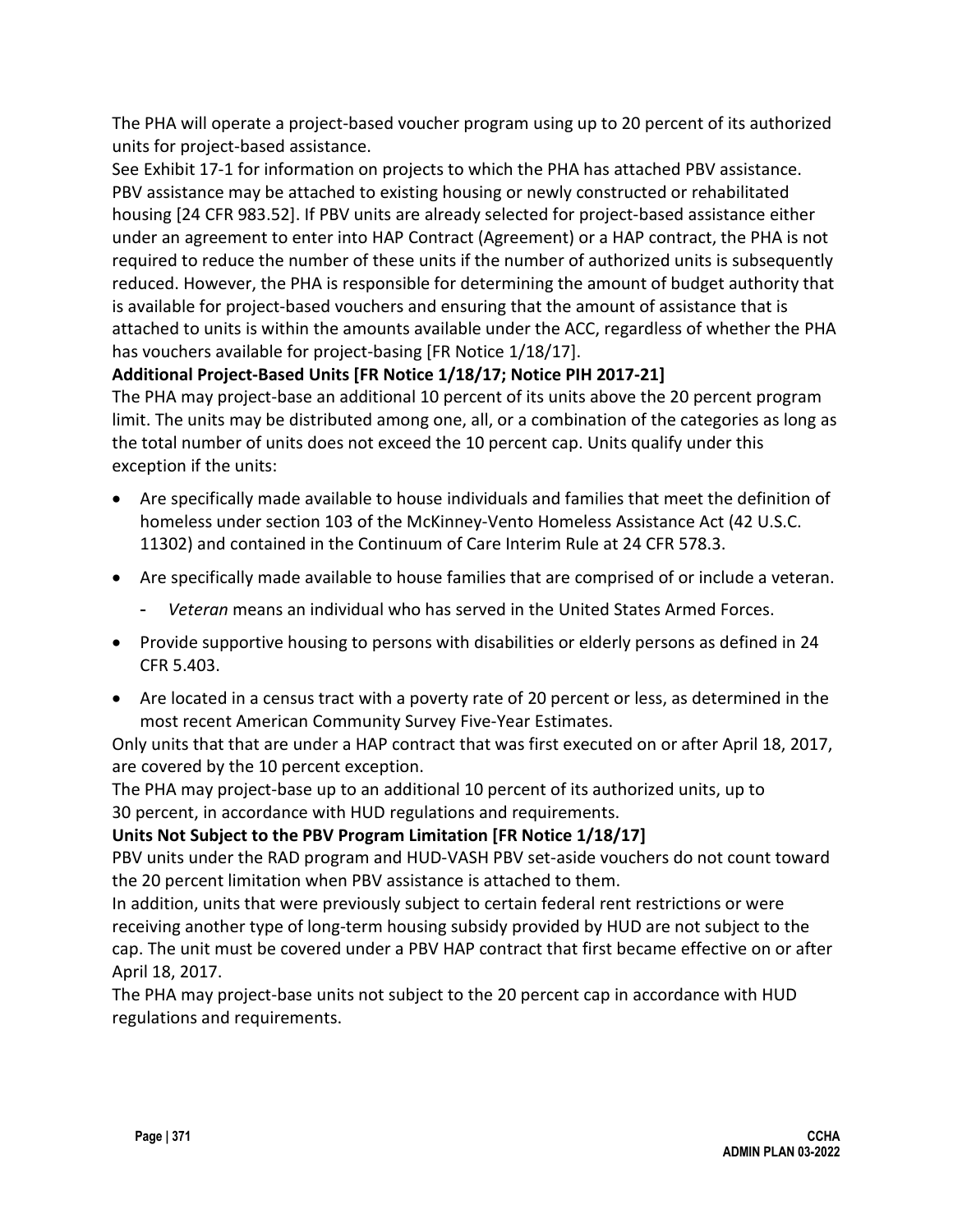# **17-I.B. TENANT-BASED VS. PROJECT-BASED VOUCHER ASSISTANCE [24 CFR 983.2]**

Much of the tenant-based voucher program regulations also apply to the PBV program. Consequently, many of the PHA policies related to tenant-based assistance also apply to PBV assistance. The provisions of the tenant-based voucher regulations that do not apply to the PBV program are listed at 24 CFR 983.2.

Except as otherwise noted in this chapter, or unless specifically prohibited by PBV program regulations, the PHA policies for the tenant-based voucher program contained in this administrative plan also apply to the PBV program and its participants.

# **17-I.C. RELOCATION REQUIREMENTS [24 CFR 983.7]**

Any persons displaced as a result of implementation of the PBV program must be provided relocation assistance in accordance with the requirements of the Uniform Relocation Assistance and Real Property Acquisition Policies Act of 1970 (URA)[42 U.S.C. 4201-4655] and implementing regulations at 49 CFR part 24.

The cost of required relocation assistance may be paid with funds provided by the owner, local public funds, or funds available from other sources. PHAs may not use voucher program funds to cover relocation costs, except that PHAs may use their administrative fee reserve to pay for relocation expenses after all other program administrative expenses are satisfied, and provided that payment of the relocation benefits is consistent with state and local law. Use of the administrative fee for these purposes must also be consistent with other legal and regulatory requirements, including the requirement in 24 CFR 982.155 and other official HUD issuances. The acquisition of real property for a PBV project is subject to the URA and 49 CFR part 24, subpart B. It is the responsibility of the PHA to ensure the owner complies with these requirements.

# **17-I.D. EQUAL OPPORTUNITY REQUIREMENTS [24 CFR 983.8]**

The PHA must comply with all equal opportunity requirements under federal law and regulations in its implementation of the PBV program. This includes the requirements and authorities cited at 24 CFR 5.105(a). In addition, the PHA must comply with the PHA Plan certification on civil rights and affirmatively furthering fair housing, submitted in accordance with 24 CFR 903.7(o).

# **PART II: PBV OWNER PROPOSALS**

## **17-II.A. OVERVIEW**

With certain exceptions, the PHA must describe the procedures for owner submission of PBV proposals and for PHA selection of PBV proposals [24 CFR 983.51]. Before selecting a PBV proposal, the PHA must determine that the PBV proposal complies with HUD program regulations and requirements, including a determination that the property is eligible housing [24 CFR 983.53 and 983.54], complies with the cap on the number of PBV units per project [24 CFR 983.56], and meets the site selection standards [24 CFR 983.57]. The PHA may not commit PBVs until or unless it has followed the proposal selection requirements defined in 24 CFR 983.51 [Notice PIH 2011-54].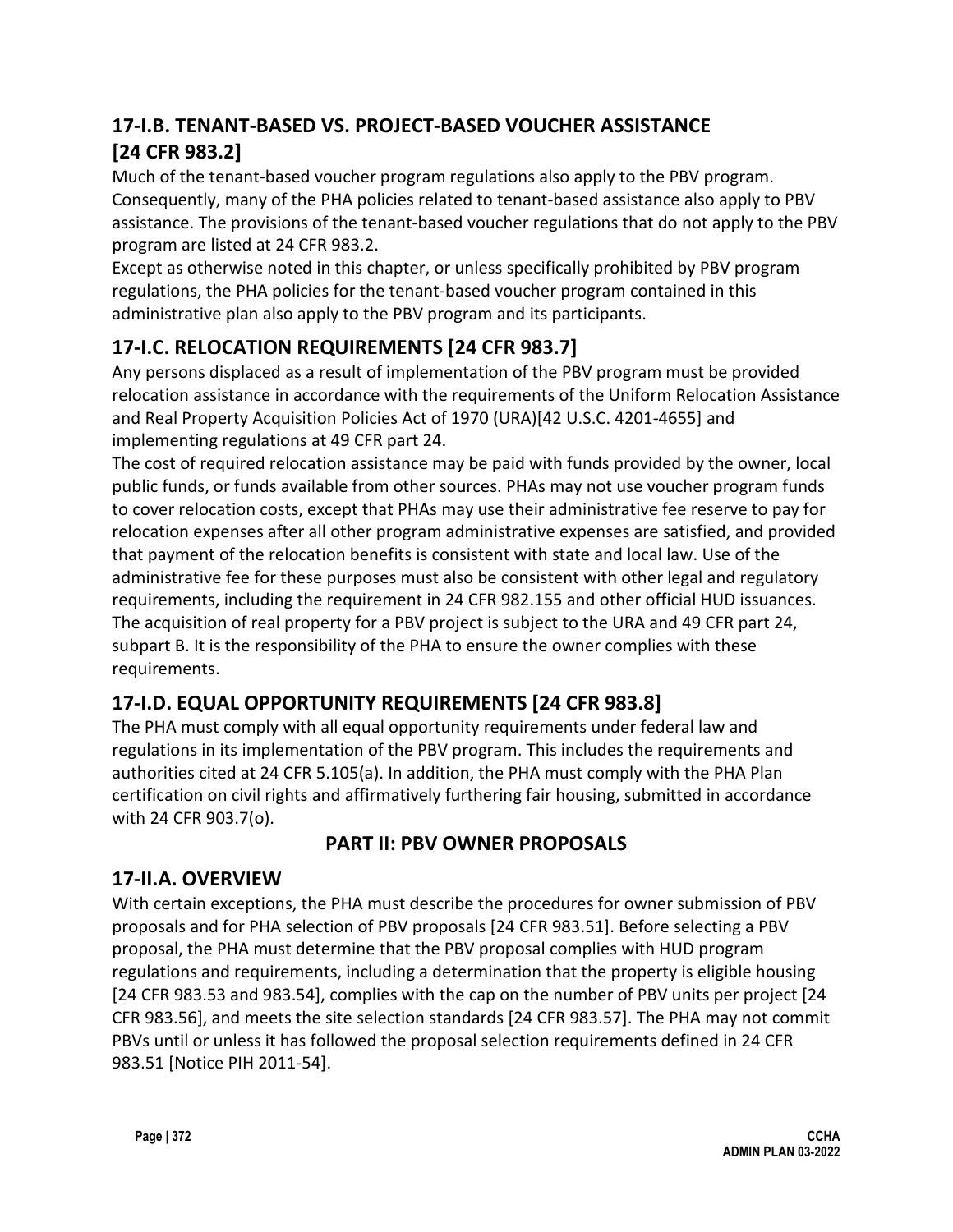# **17-II.B. OWNER PROPOSAL SELECTION PROCEDURES [24 CFR 983.51(b)]**

The PHA must select PBV proposals in accordance with the selection procedures in the PHA administrative plan. The PHA must select PBV proposals by either of the following two methods.

- PHA request for PBV Proposals. The PHA may solicit proposals by using a request for proposals to select proposals on a competitive basis in response to the PHA request. The PHA may not limit proposals to a single site or impose restrictions that explicitly or practically preclude owner submission of proposals for PBV housing on different sites.
- The PHA may select proposal that were previously selected based on a competition. This may include selection of a proposal for housing assisted under a federal, state, or local government housing assistance program that was subject to a competition in accordance with the requirements of the applicable program, community development program, or supportive services program that requires competitive selection of proposals (e.g., HOME, and units for which competitively awarded LIHTCs have been provided), where the proposal has been selected in accordance with such program's competitive selection requirements within three years of the PBV proposal selection date, and the earlier competitive selection proposal did not involve any consideration that the project would receive PBV assistance. The PHA need not conduct another competition.

**Units Selected Non-Competitively [FR Notice 1/18/17; Notice PIH 2017-21; 24 CFR 983.51(b)]** For certain public housing projects where the PHA has an ownership interest or control, the PHA may attach PBV assistance non-competitively without following one of the two processes above.

This exception applies when the PHA is engaged in an initiative to improve, develop, or replace a public housing property or site. The public housing units may either currently be in the public housing inventory or may have been removed from the public housing inventory within five years of the date on which the PHA entered into the AHAP or HAP.

If the PHA is planning rehabilitation or new construction on the project, a minimum threshold of \$25,000 per unit in hard costs must be expended.

If the PHA plans to replace public housing by attaching PBV assistance to existing housing in which the PHA has an ownership interest or control, then the \$25,000 per unit minimum threshold does not apply as long as the existing housing substantially complies with HQS. The PHA must include in the administrative plan what work it plans to do on the property or site and how many PBV units will be added to the site.

The PHA will not attach PBVs to projects owned by the PHA as described above.

## **Solicitation and Selection of PBV Proposals [24 CFR 983.51(c)]**

PHA procedures for selecting PBV proposals must be designed and actually operated to provide broad public notice of the opportunity to offer PBV proposals for consideration by the PHA. The public notice procedures may include publication of the public notice in a local newspaper of general circulation and other means designed and actually operated to provide broad public notice. The public notice of the PHA request for PBV proposals must specify the submission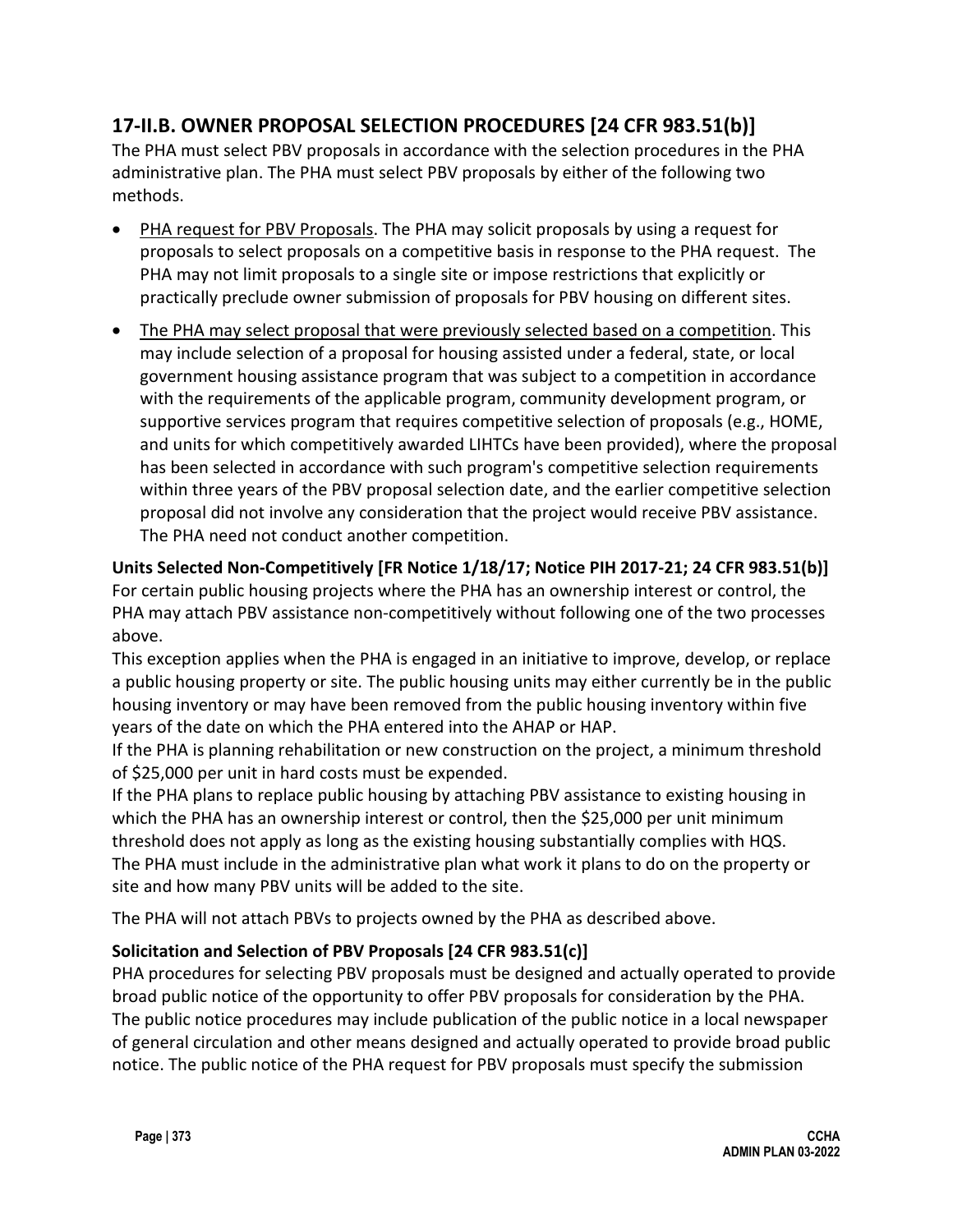deadline. Detailed application and selection information must be provided at the request of interested parties.

## PHA Request for Proposals for Rehabilitated and Newly Constructed Units

The PHA will advertise its request for proposals (RFP) for rehabilitated and newly constructed housing in the following newspapers and trade journals.

## **Corpus Christi Caller Times**

The advertisement will state the number of vouchers available to be project-based, the type of units that will be considered, the submission deadline, and will note how to obtain the full RFP with information on the application and selection process. Advertisements will also contain a statement that participation in the PBV program requires compliance with Fair Housing and Equal Opportunity (FHEO) requirements. In addition, the PHA will post the RFP and proposal submission and rating and ranking procedures on its website.

The PHA will publish its advertisement in the newspapers and trade journals mentioned above for at least one day per week for three consecutive weeks. The advertisement will specify the number of units the PHA estimates that it will be able to assist under the funding the PHA is making available. Proposals will be due in the PHA office by close of business 30 calendar days from the date of the last publication.

In order for the proposal to be considered, the owner must submit the proposal to the PHA by the published deadline date, and the proposal must respond to all requirements as outlined in the RFP. Incomplete proposals will not be reviewed.

The PHA will rate and rank proposals for rehabilitated and newly constructed housing using the following criteria:

> Owner experience and capability to build or rehabilitate housing as identified in the RFP;

Extent to which the project furthers the PHA goal of deconcentrating poverty and expanding housing and economic opportunities;

If applicable, the extent to which services for special populations are provided on site or in the immediate area for occupants of the property; and

In order to promote partially assisted projects, projects where less than 25 percent of the units will be assisted will be rated higher than projects where 25 percent or more of the units will be assisted. In the case of projects for occupancy by the elderly, persons with disabilities or families needing other services, the PHA will rate partially assisted projects on the percentage of units assisted. Projects with the lowest percentage of assisted units will receive the highest score.

#### PHA Requests for Proposals for Existing Housing Units

The PHA will advertise its request for proposals (RFP) for existing housing in the following newspapers and trade journals.

#### **Corpus Christi Caller Times**

The advertisement will state the number of vouchers available to be project-based, the type of units that will be considered, the submission deadline, and will note how to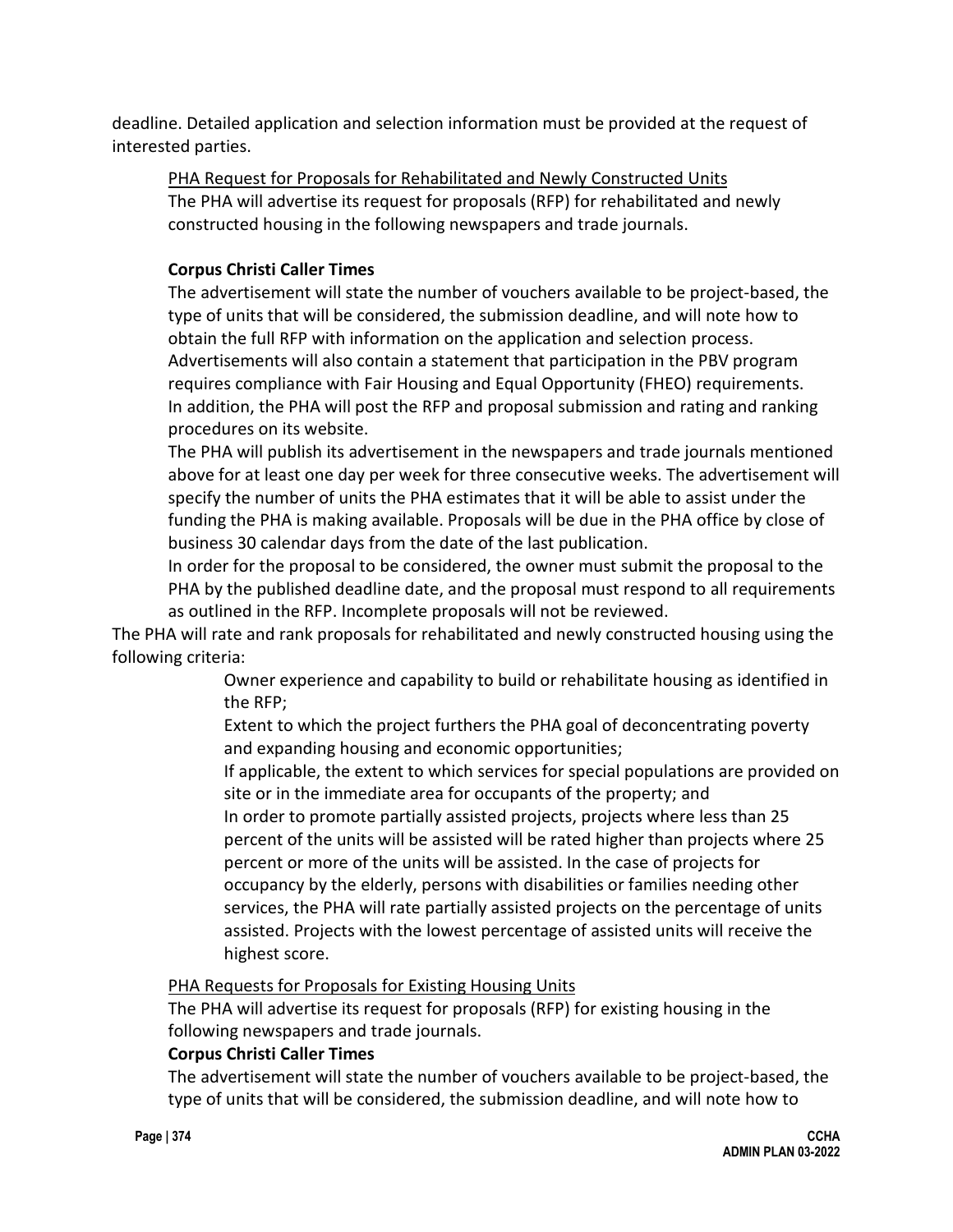obtain the full RFP with information on the application and selection process. Advertisements will also contain a statement that participation in the PBV program requires compliance with Fair Housing and Equal Opportunity (FHEO) requirements. In addition, the PHA will post the notice inviting such proposal submission and the rating and ranking procedures on its website.

The PHA will periodically publish its advertisement in the newspapers and trade journals mentioned above for at least one day per week for three consecutive weeks. The advertisement will specify the number of units the PHA estimates that it will be able to assist under the funding the PHA is making available. Owner proposals will be accepted on a first-come first-served basis and will be evaluated using the following criteria:

Experience as an owner in the tenant-based voucher program and owner compliance with the owner's obligations under the tenant-based program; Extent to which the project furthers the PHA goal of deconcentrating poverty and expanding housing and economic opportunities;

If applicable, extent to which services for special populations are provided on site or in the immediate area for occupants of the property; and Extent to which units are occupied by families that are eligible to participate in the PBV program.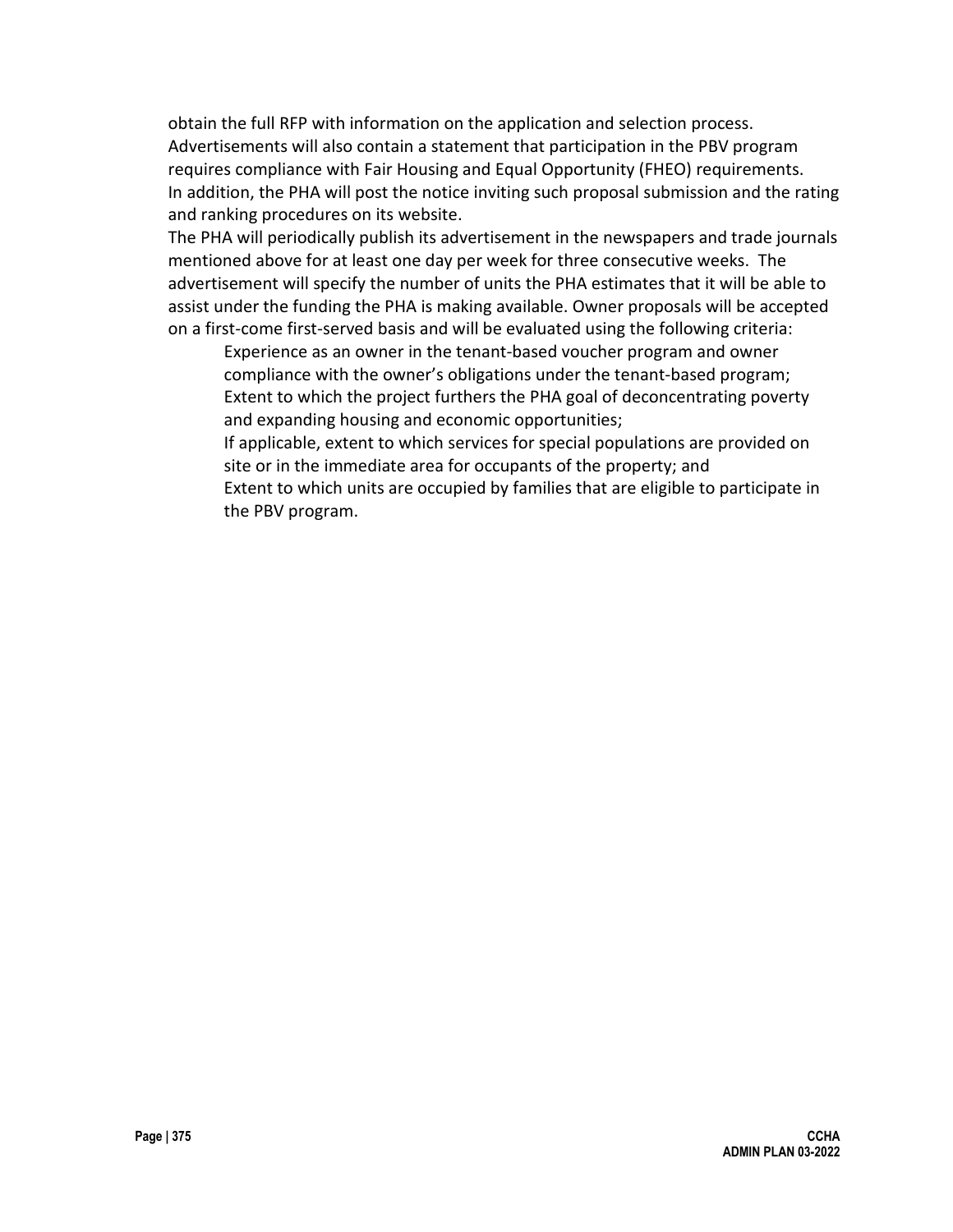PHA Selection of Proposals Subject to a Previous Competition under a Federal, State, or Local Housing Assistance Program

The PHA will accept proposals for PBV assistance from owners that were competitively selected under another federal, state or local housing assistance program, including projects that were competitively awarded Low-Income Housing Tax Credits on an ongoing basis.

The PHA may periodically advertise that it is accepting proposals, in the following newspapers and trade journals:

#### **Corpus Christi Caller Times**

The advertisement will state the number of vouchers available to be project-based, the type of units that will be considered, the submission deadline, and will note how to obtain the full RFP with information on the application and selection process. Advertisements will also contain a statement that participation in the PBV program requires compliance with Fair Housing and Equal Opportunity (FHEO) requirements. In addition to, or in place of advertising, the PHA may also directly contact specific owners that have already been selected for Federal, state, or local housing assistance based on a previously held competition, to inform them of available PBV assistance. Proposals will be reviewed on a first-come first-served basis. The PHA will evaluate each proposal on its merits using the following factors:

Extent to which the project furthers the PHA goal of deconcentrating poverty and expanding housing and economic opportunities; and

Extent to which the proposal complements other local activities such as the redevelopment of a public housing site under the HOPE VI program, the HOME program, CDBG activities, other development activities in a HUD-designated Enterprise Zone, Economic Community, Choice Neighborhood, or Renewal Community.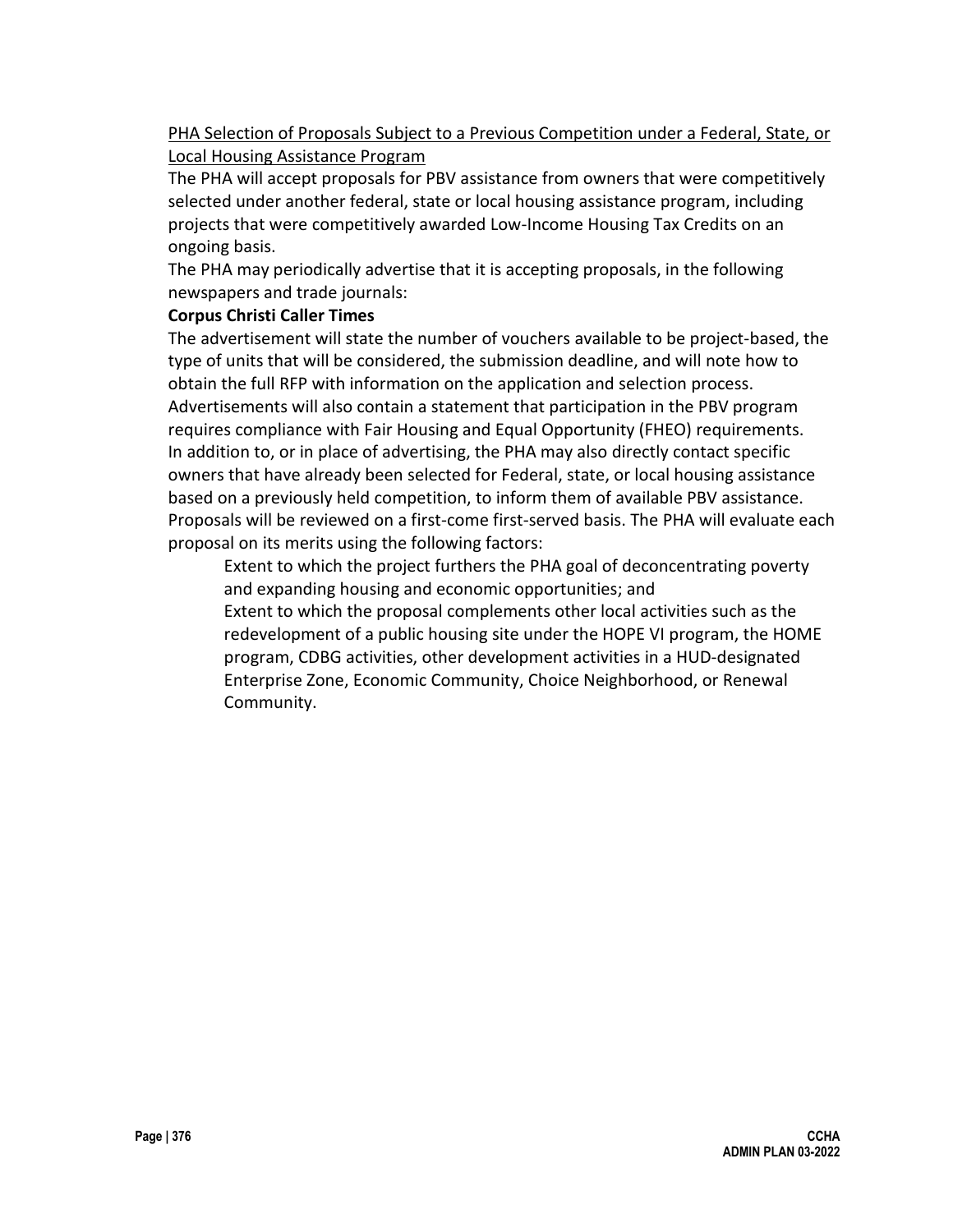#### **PHA-Owned Units [24 CFR 983.51(e), 983.59, FR Notice 1/18/17, and Notice PIH 2017-21]**

A PHA-owned unit may be assisted under the PBV program only if the HUD field office or HUDapproved independent entity reviews the selection process and determines that the PHAowned units were appropriately selected based on the selection procedures specified in the PHA administrative plan. This also applies to noncompetitive selections. If the PHA selects a proposal for housing that is owned or controlled by the PHA, the PHA must identify the entity that will review the PHA proposal selection process and perform specific functions with respect to rent determinations, the term of the HAP contract, and inspections.

In the case of PHA-owned units, the term of the HAP contract and any HAP contract renewal must be agreed upon by the PHA and a HUD-approved independent entity. In addition, an independent entity must determine the initial rent to owner, the redetermined rent to owner, and reasonable rent. Housing quality standards inspections must also be conducted by an independent entity.

The independent entity that performs these program services may be the unit of general local government for the PHA jurisdiction (unless the PHA is itself the unit of general local government or an agency of such government) or another HUD-approved public or private independent entity.

The PHA may submit a proposal for project-based housing that is owned or controlled by the PHA. If the proposal for PHA-owned housing is selected, the PHA will use a qualified agency to review the PHA selection process. The PHA will obtain HUD approval from qualified agency prior to selecting the proposal for PHA-owned housing.

The PHA may only compensate the independent entity from PHA ongoing administrative fee income (including amounts credited to the administrative fee reserve). The PHA may not use other program receipts to compensate the independent entity for its services. The PHA and independent entity may not charge the family any fee for the appraisal or the services provided by the independent entity.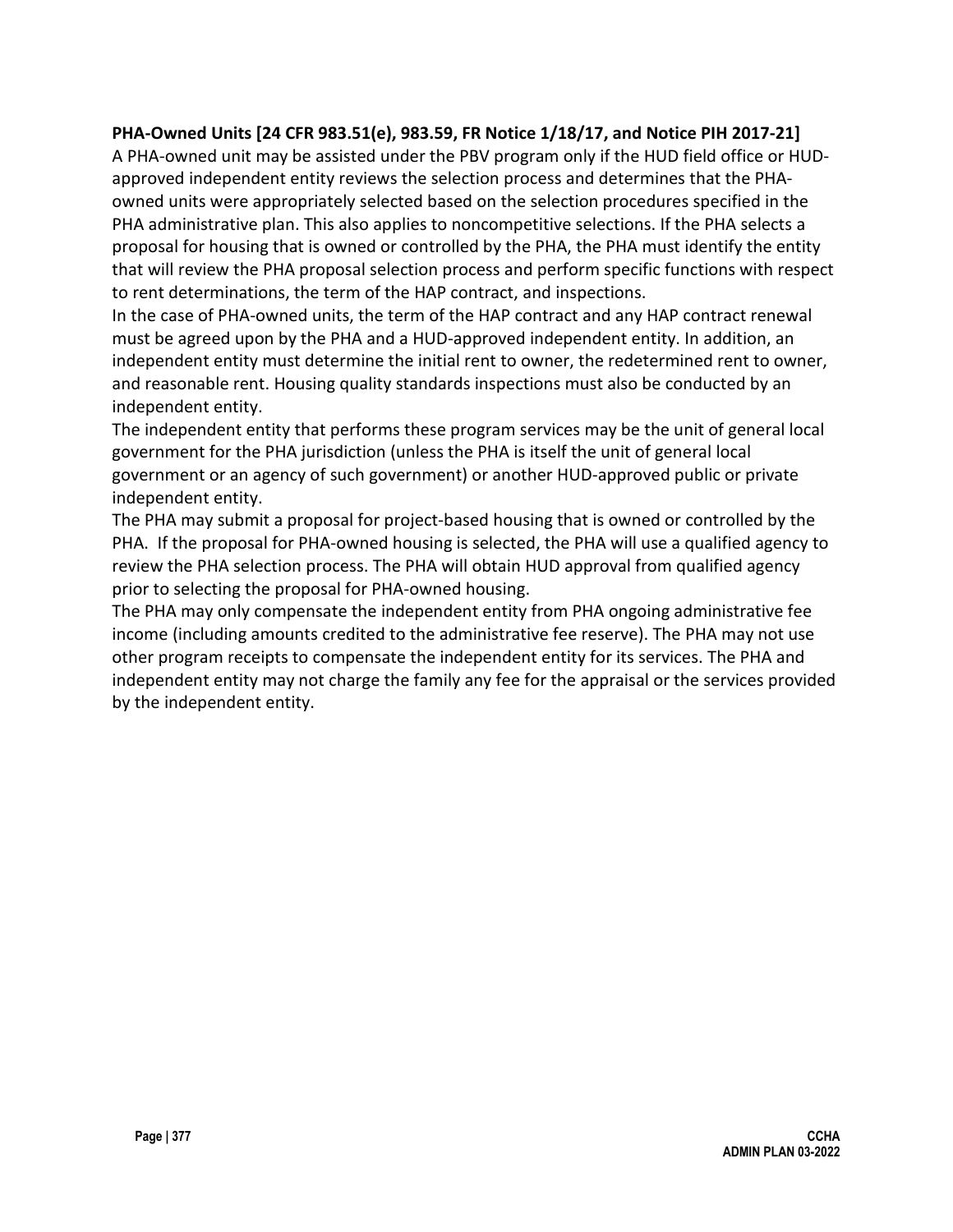### **PHA Notice of Owner Selection [24 CFR 983.51(d)]**

The PHA must give prompt written notice to the party that submitted a selected proposal and must also give prompt public notice of such selection. Public notice procedures may include publication of public notice in a local newspaper of general circulation and other means designed and actually operated to provide broad public notice.

Within 10 business days of the PHA making the selection, the PHA will notify the selected owner in writing of the owner's selection for the PBV program. The PHA will also notify in writing all owners that submitted proposals that were not selected and advise such owners of the name of the selected owner.

In addition, the PHA will publish its notice for selection of PBV proposals for two consecutive days in the same newspapers and trade journals the PHA used to solicit the proposals. The announcement will include the name of the owner that was selected for the PBV program. The PHA will also post the notice of owner selection on its electronic web site.

The PHA will make available to any interested party its rating and ranking sheets and documents that identify the PHA basis for selecting the proposal. These documents will be available for review by the public and other interested parties for one month after publication of the notice of owner selection. The PHA will not make available sensitive owner information that is privileged, such as financial statements and similar information about the owner. The PHA will make these documents available for review at the PHA during normal business hours. The cost for reproduction of allowable documents will be \$.25 per page.

# **17-II.C. HOUSING TYPE [24 CFR 983.52]**

The PHA may attach PBV assistance for units in existing housing or for newly constructed or rehabilitated housing developed under and in accordance with an agreement to enter into a housing assistance payments contract that was executed prior to the start of construction. A housing unit is considered an existing unit for purposes of the PBV program, if, at the time of notice of PHA selection, the units substantially comply with HQS. Units for which new construction or rehabilitation began after the owner's proposal submission but prior to the execution of the HAP do not subsequently qualify as existing housing. Units that were newly constructed or rehabilitated in violation of program requirements also do not qualify as existing housing.

The PHA must decide what housing type, new construction, rehabilitation, or existing housing, will be used to develop project-based housing. The PHA choice of housing type must be reflected in its solicitation for proposals.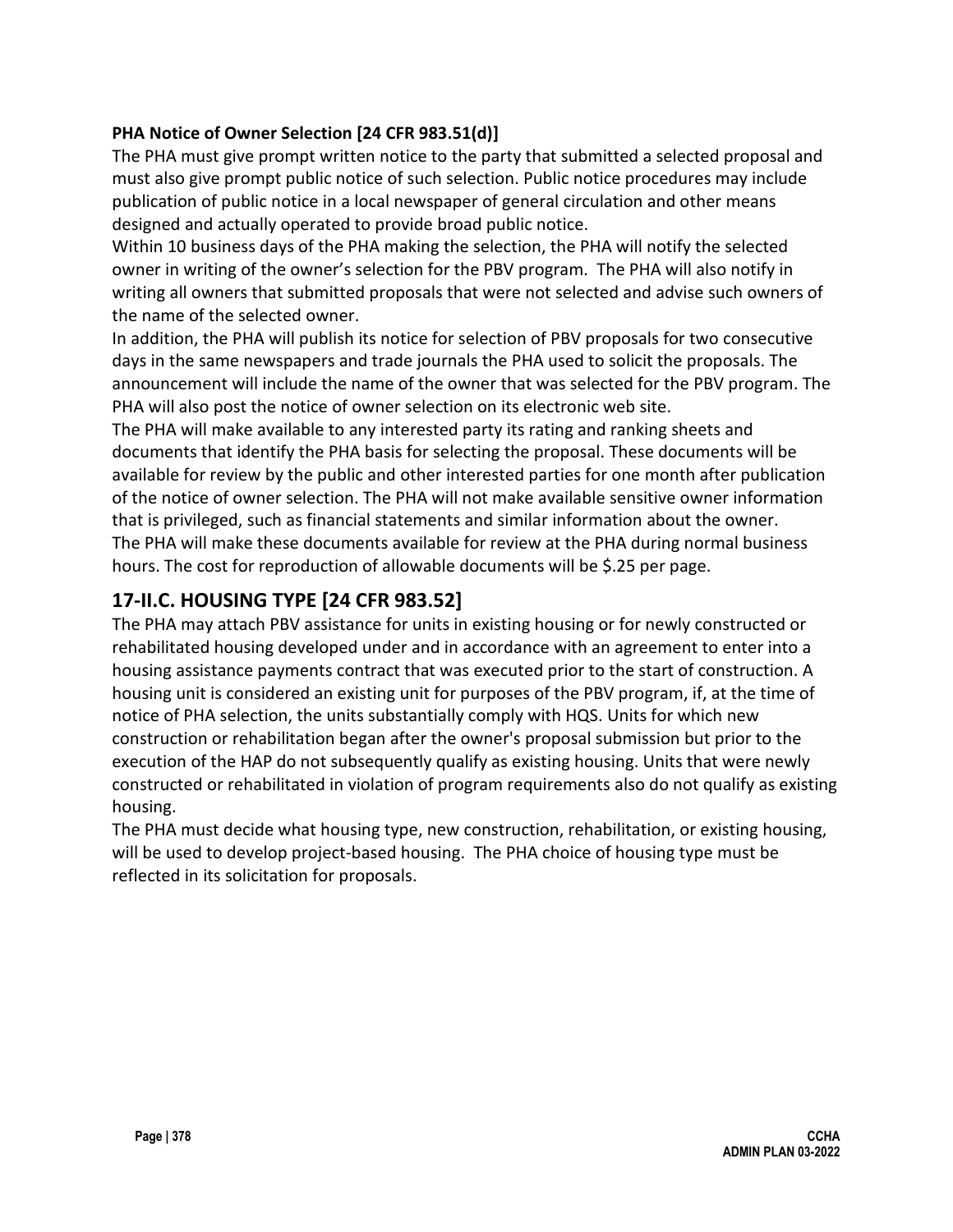## **17-II.D. PROHIBITION OF ASSISTANCE FOR CERTAIN UNITS**

#### **Ineligible Housing Types [24 CFR 983.53]**

The PHA may not attach or pay PBV assistance to shared housing units; units on the grounds of a penal reformatory, medical, mental, or similar public or private institution; nursing homes or facilities providing continuous psychiatric, medical, nursing services, board and care, or intermediate care (except that assistance may be provided in assisted living facilities); units that are owned or controlled by an educational institution or its affiliate and are designated for occupancy by students; manufactured homes; and transitional housing. In addition, the PHA may not attach or pay PBV assistance for a unit occupied by an owner and the PHA may not select or enter into an agreement to enter into a HAP contract or HAP contract for a unit occupied by a family ineligible for participation in the PBV program. A member of a cooperative who owns shares in the project assisted under the PBV program is not considered an owner for purposes of participation in the PBV program. Finally, PBV assistance may not be attached to units for which construction or rehabilitation has started after the proposal submission and prior to the execution of an AHAP.

#### **Subsidized Housing [24 CFR 983.54]**

A PHA may not attach or pay PBV assistance to units in any of the following types of subsidized housing:

- A public housing unit;
- A unit subsidized with any other form of Section 8 assistance;
- A unit subsidized with any governmental rent subsidy;
- A unit subsidized with any governmental subsidy that covers all or any part of the operating costs of the housing;
- A unit subsidized with Section 236 rental assistance payments (except that a PHA may attach assistance to a unit subsidized with Section 236 interest reduction payments);
- A Section 202 project for non-elderly with disabilities;
- Section 811 project-based supportive housing for persons with disabilities;
- Section 202 supportive housing for the elderly;
- A Section 101 rent supplement project;
- A unit subsidized with any form of tenant-based rental assistance;
- A unit with any other duplicative federal, state, or local housing subsidy, as determined by HUD or the PHA in accordance with HUD requirements.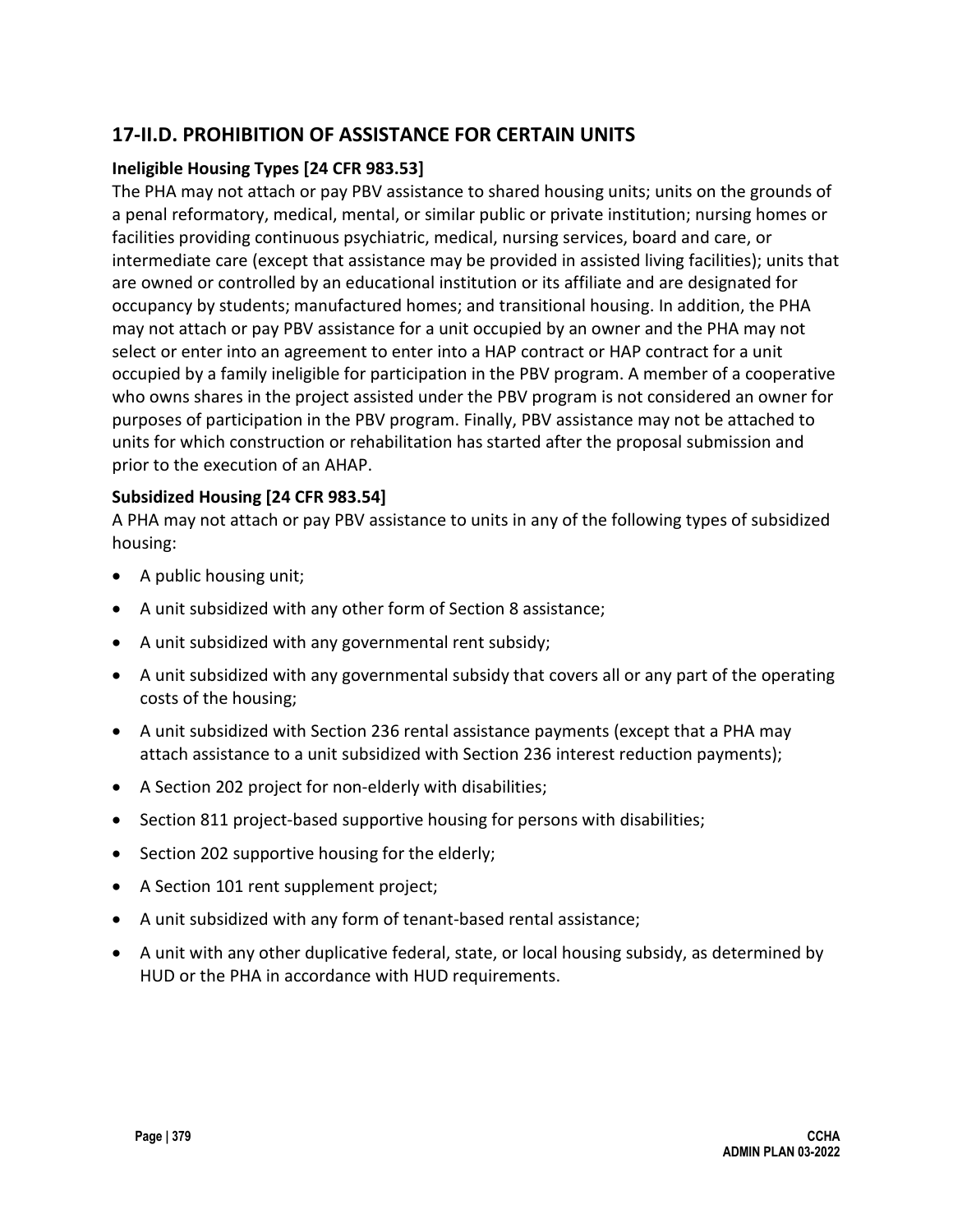# **17-II.E. SUBSIDY LAYERING REQUIREMENTS [24 CFR 983.55, Notice PIH 2013-11, and FR Notice 2/28/20]**

The subsidy layering review is intended to prevent excessive public assistance by combining (layering) housing assistance payment subsidy under the PBV program with other governmental housing assistance from federal, state, or local agencies, including assistance such as tax concessions or tax credits.

HUD requires new construction and rehabilitation housing that will include forms of governmental assistance other than PBVs to undergo a subsidy layering review (SLR) prior to entering into an Agreement to Enter into Housing Assistance Payments Contract (AHAP). Subsidy layering requirements do not apply to existing housing, when PBV is the only governmental assistance, or for projects already subject to a PBV HAP contract, even if the project is recapitalized with outside sources of funding.

When a PHA selects a new construction or rehabilitation project, the PHA must require information regarding all HUD and/or other federal, state, or local governmental assistance to be disclosed by the project owner using Form HUD-2880. Appendix A of FR Notice 2/28/20 contains a list of all required documentation.

Either HUD or a HUD-approved housing credit agency (HCA) in the PHA's jurisdiction performs the subsidy layering review. The PHA must request an SLR through their local HUD Field Office or, if eligible, through a participating HCA.

If the SLR request is submitted to an approved HCA, and the proposed project-based voucher assistance meets HUD subsidy layering requirements, the HCA must submit a certification to HUD and notify the PHA. The PHA may proceed to execute an AHAP at that time if the environmental approval is received.

The HAP contract must contain the owner's certification that the project has not received and will not receive (before or during the term of the HAP contract) any public assistance for acquisition, development, or operation of the housing other than assistance disclosed in the subsidy layering review in accordance with HUD requirements.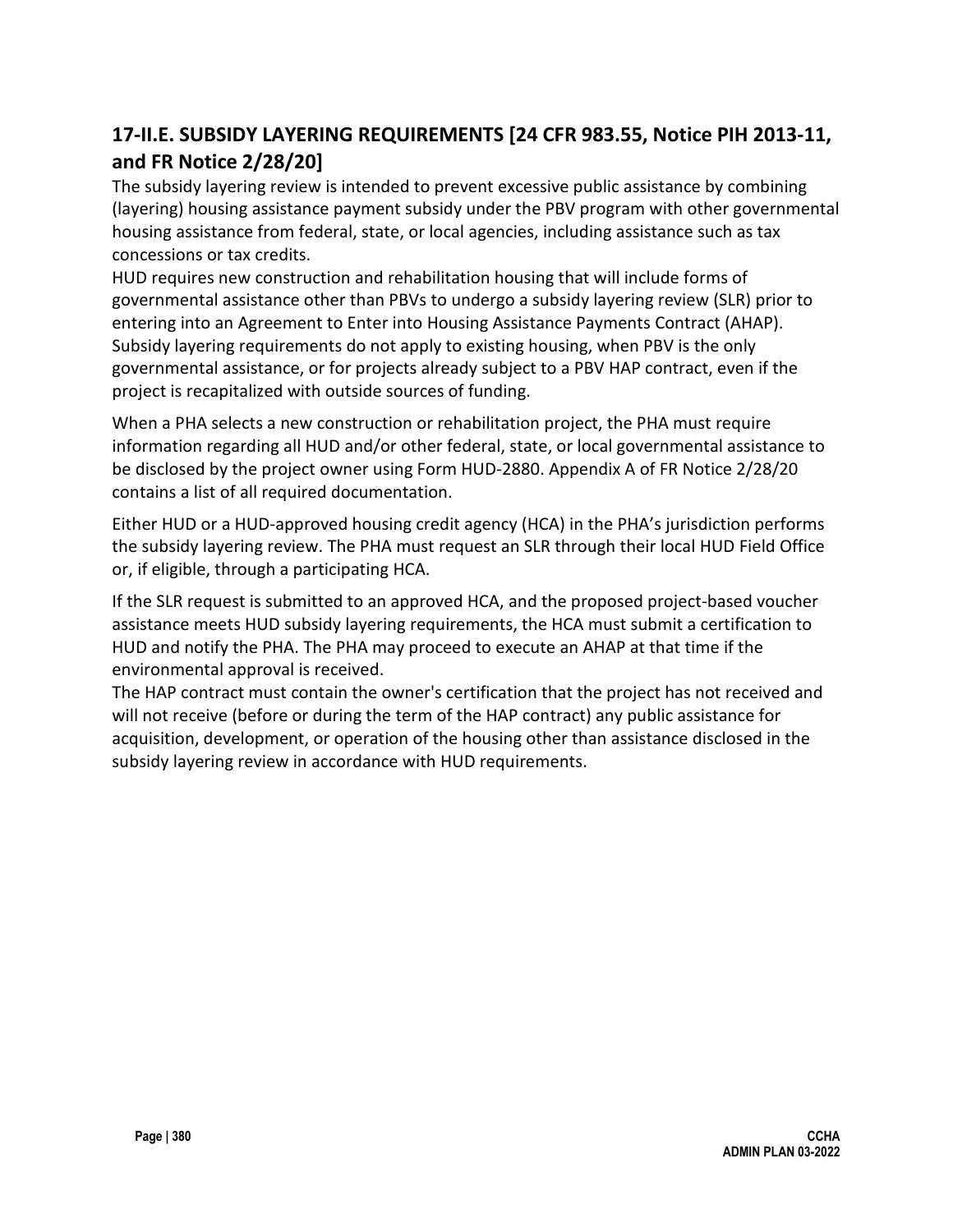## **17-II.F. CAP ON NUMBER OF PBV UNITS IN EACH PROJECT**

### **25 Percent per Project Cap [24 CFR 983.56, FR Notice 1/18/17, and Notice PIH 2017-21]**

In general, the PHA may not select a proposal to provide PBV assistance for units in a project or enter into an agreement to enter into a HAP or a HAP contract to provide PBV assistance for units in a project, if the total number of dwelling units in the project that will receive PBV assistance during the term of the PBV HAP contract is more than the greater of 25 units or 25 percent of the number of dwelling units (assisted or unassisted) in the project.

### **Exceptions to 25 Percent per Project Cap [FR Notice 1/18/17; Notice PIH 2017-21]**

As of April 18, 2017, units are not counted against the 25 percent or 25-unit per project cap if:

- The units are exclusively for elderly families
- The units are for households eligible for supportive services available to all families receiving PBV assistance in the project
	- −If the project is located in a census tract with a poverty rate of 20 percent or less, as determined in the most recent American Community Survey Five-Year estimates, the project cap is the greater of 25 units or 40 percent (instead of 25 percent) of the units in the project [FR Notice 7/14/17].

The Housing Opportunity Through Modernization Act of 2016 (HOTMA) eliminated the project cap exemption for projects that serve disabled families and modified the exception for supportive services. Projects where these caps were implemented prior to HOTMA (HAP contracts executed prior to April 18, 2017) may continue to use the former exceptions and may renew their HAP contracts under the old requirements, unless the PHA and owner agree to change the conditions of the HAP contract. However, this change may not be made if it would jeopardize an assisted family's eligibility for continued assistance in the project.

#### *Supportive Services*

PHAs must include in the PHA administrative plan the type of services offered to families for a project to qualify for the exception and the extent to which such services will be provided. As of April 18, 2017, the project must make supportive services available to all families receiving PBV assistance in the project, but the family does not actually have to accept and receive supportive services for the exception to apply to the unit, although the family must be eligible to receive the supportive services. It is not necessary that the services be provided at or by the project, but must be reasonably available to families receiving PBV assistance at the project and designed to help families in the project achieve self-sufficiency or live in the community as independently as possible A PHA may not require participation in the supportive service as a condition of living in the excepted unit, although such services may be offered. Excepted units will be limited to units for elderly families.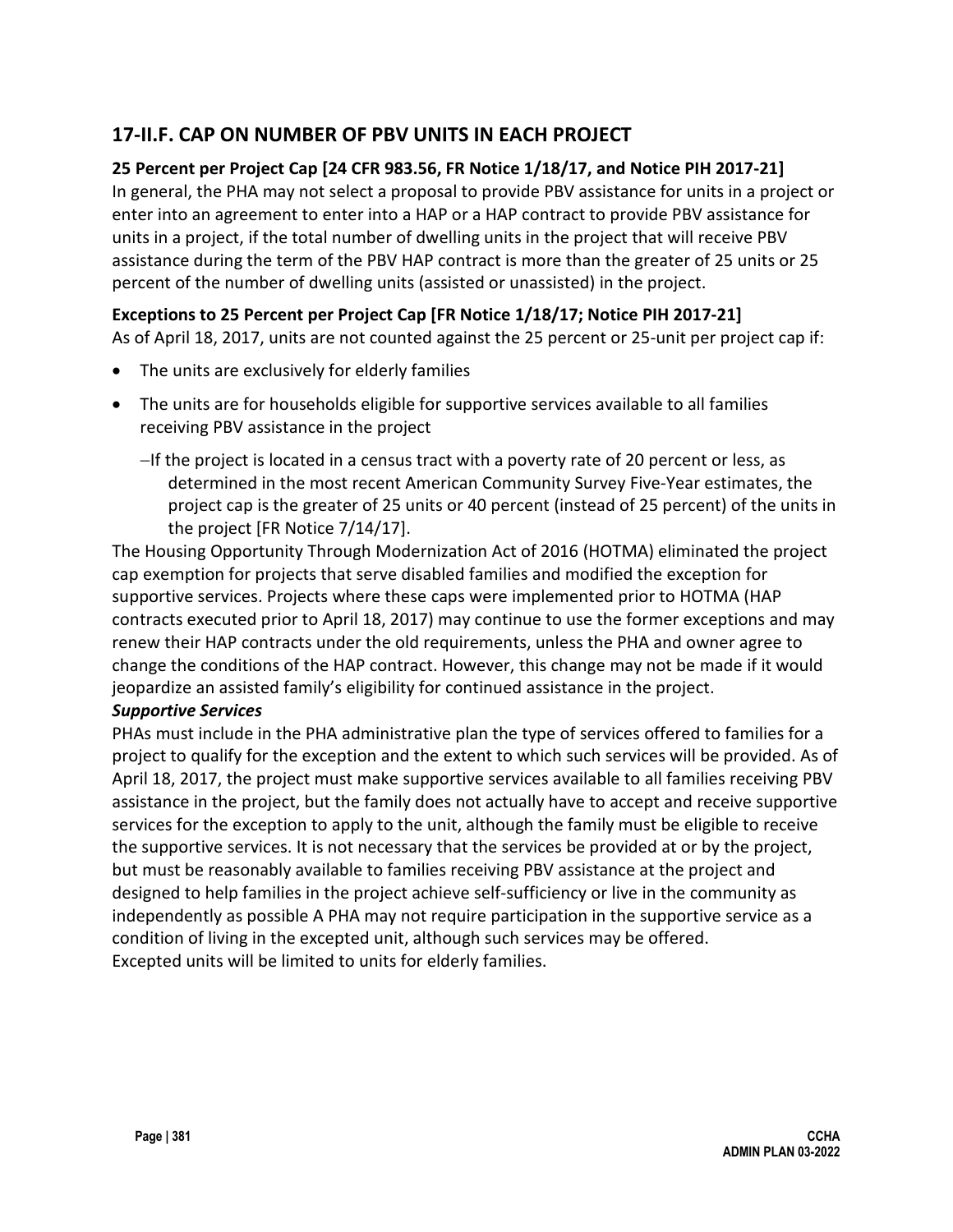## **Projects not Subject to a Project Cap [FR Notice 1/18/17; Notice PIH 2017-21]**

PBV units that were previously subject to certain federal rent restrictions or receiving another type of long-term housing subsidy provided by HUD are exempt from the project cap. In other words, 100 percent of the units in these projects may receive PBV assistance. The PHA does not have any PBV units that are subject to the per project cap exception.

#### **Promoting Partially Assisted Projects [24 CFR 983.56(c)]**

A PHA may establish local requirements designed to promote PBV assistance in partially assisted projects. A *partially assisted project* is a project in which there are fewer units covered by a HAP contract than residential units [24 CFR 983.3].

A PHA may establish a per-project cap on the number of units that will receive PBV assistance or other project-based assistance in a multifamily project containing excepted units or in a single-family building. A PHA may also determine not to provide PBV assistance for excepted units, or the PHA may establish a per-project cap of less than 25 units or 25 percent of units. Excepted units will be limited to units for elderly families.

Beyond that, the PHA will not impose any further cap on the number of PBV units assisted per project.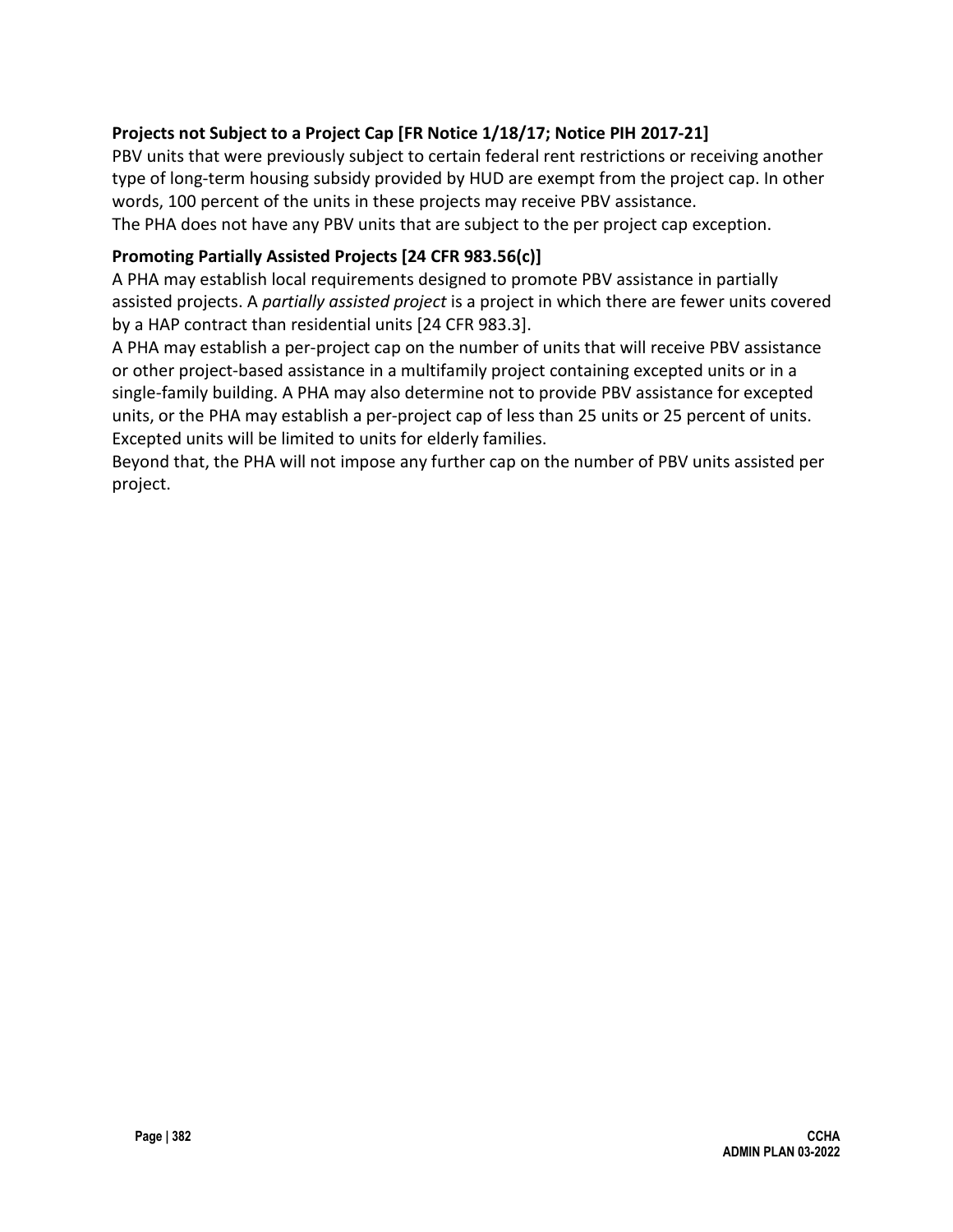## **17-II.G. SITE SELECTION STANDARDS**

#### **Compliance with PBV Goals, Civil Rights Requirements, and HQS Site Standards [24 CFR 983.57(b)]**

The PHA may not select a proposal for existing, newly constructed, or rehabilitated PBV housing on a site or enter into an agreement to enter into a HAP contract or HAP contract for units on the site, unless the PHA has determined that PBV assistance for housing at the selected site is consistent with the goal of deconcentrating poverty and expanding housing and economic opportunities. The standard for deconcentrating poverty and expanding housing and economic opportunities must be consistent with the PHA Plan under 24 CFR 903 and the PHA administrative plan.

In addition, prior to selecting a proposal, the PHA must determine that the site is suitable from the standpoint of facilitating and furthering full compliance with the applicable Civil Rights Laws, regulations, and Executive Orders, and that the site meets the HQS site and neighborhood standards at 24 CFR 982.401(l).

It is the PHA goal to select sites for PBV housing that provide for deconcentrating poverty and expanding housing and economic opportunities. In complying with this goal the PHA will limit approval of sites for PBV housing in census tracts that have poverty concentrations of 20 percent or less.

However, the PHA will grant exceptions to the 20 percent standard where the PHA determines that the PBV assistance will complement other local redevelopment activities designed to deconcentrate poverty and expand housing and economic opportunities in census tracts with poverty concentrations greater than 20 percent, such as sites in:

A census tract in which the proposed PBV development will be located in a HUDdesignated Enterprise Zone, Economic Community, Choice Neighborhood, or Renewal Community;

A census tract where the concentration of assisted units will be or has decreased as a result of public housing demolition and HOPE VI redevelopment;

A census tract in which the proposed PBV development will be located is undergoing significant revitalization as a result of state, local, or federal dollars invested in the area; A census tract where new market rate units are being developed where such market rate units will positively impact the poverty rate in the area;

A census tract where there has been an overall decline in the poverty rate within the past five years; or

A census tract where there are meaningful opportunities for educational and economic advancement.

#### **Existing and Rehabilitated Housing Site and Neighborhood Standards [24 CFR 983.57(d)]**

The PHA may not enter into an agreement to enter into a HAP contract nor enter into a HAP contract for existing or rehabilitated housing until it has determined that the site complies with the HUD required site and neighborhood standards. The site must:

• Be adequate in size, exposure, and contour to accommodate the number and type of units proposed;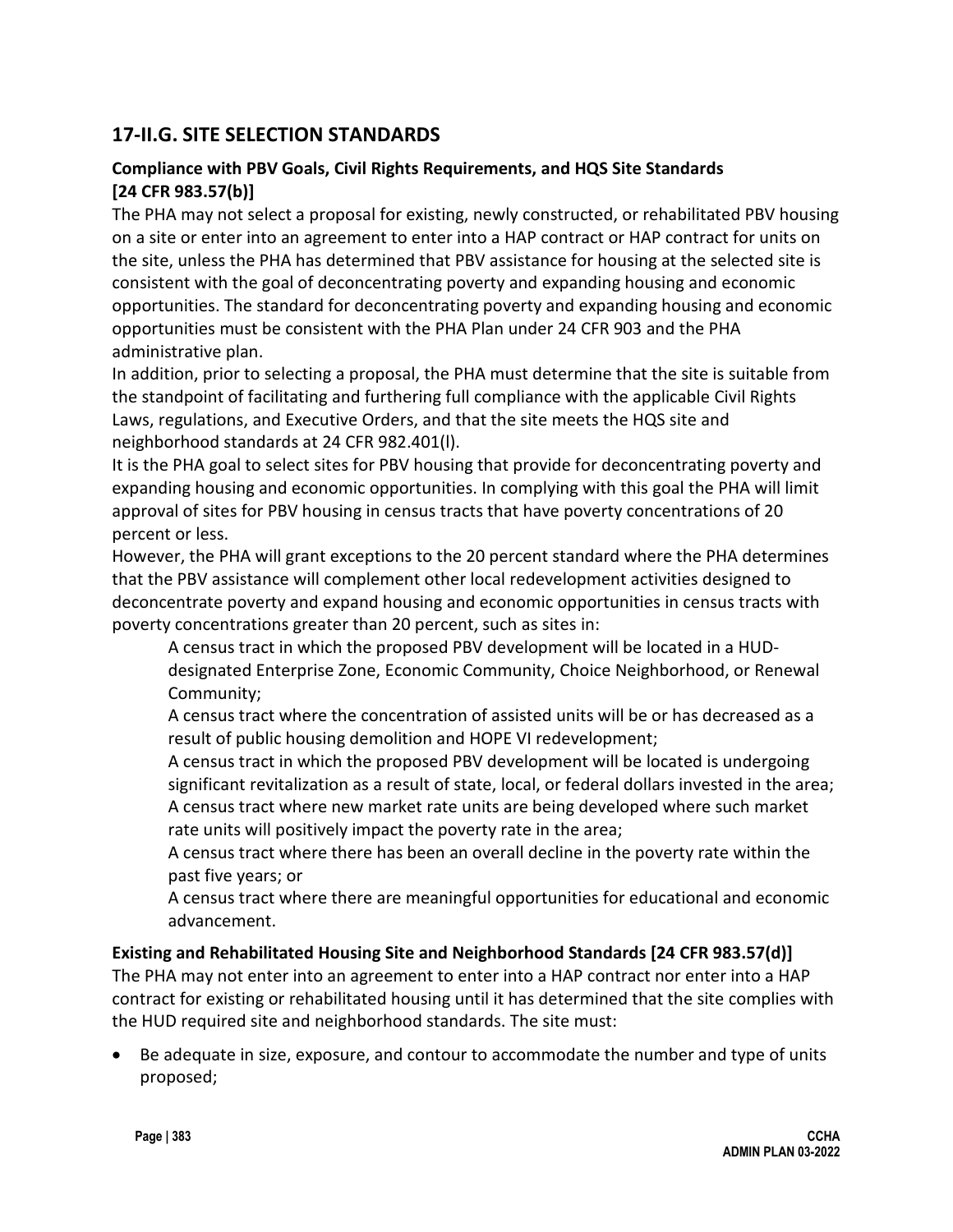- Have adequate utilities and streets available to service the site;
- Promote a greater choice of housing opportunities and avoid undue concentration of assisted persons in areas containing a high proportion of low-income persons;
- Be accessible to social, recreational, educational, commercial, and health facilities and services and other municipal facilities and services equivalent to those found in neighborhoods consisting largely of unassisted similar units; and
- Be located so that travel time and cost via public transportation or private automobile from the neighborhood to places of employment is not excessive.

## **New Construction Site and Neighborhood Standards [24 CFR 983.57(e)]**

In order to be selected for PBV assistance, a site for newly constructed housing must meet the following HUD required site and neighborhood standards:

- The site must be adequate in size, exposure, and contour to accommodate the number and type of units proposed;
- The site must have adequate utilities and streets available to service the site;
- The site must not be located in an area of minority concentration unless the PHA determines that sufficient, comparable opportunities exist for housing for minority families in the income range to be served by the proposed project outside areas of minority concentration or that the project is necessary to meet overriding housing needs that cannot be met in that housing market area;
- The site must not be located in a racially mixed area if the project will cause a significant increase in the proportion of minority to non-minority residents in the area.
- The site must promote a greater choice of housing opportunities and avoid undue concentration of assisted persons in areas containing a high proportion of low-income persons;
- The neighborhood must not be one that is seriously detrimental to family life or in which substandard dwellings or other undesirable conditions predominate;
- The housing must be accessible to social, recreational, educational, commercial, and health facilities and services and other municipal facilities and services equivalent to those found in neighborhoods consisting largely of unassisted similar units; and
- Except for housing designed for elderly persons, the housing must be located so that travel time and cost via public transportation or private automobile from the neighborhood to places of employment is not excessive.

# **17-II.H. ENVIRONMENTAL REVIEW [24 CFR 983.58]**

The PHA activities under the PBV program are subject to HUD environmental regulations in 24 CFR parts 50 and 58. The *responsible entity* is responsible for performing the federal environmental review under the National Environmental Policy Act of 1969 (42 U.S.C. 4321 et seq.). The PHA may not enter into an agreement to enter into a HAP contract nor enter into a HAP contract until it has complied with the environmental review requirements.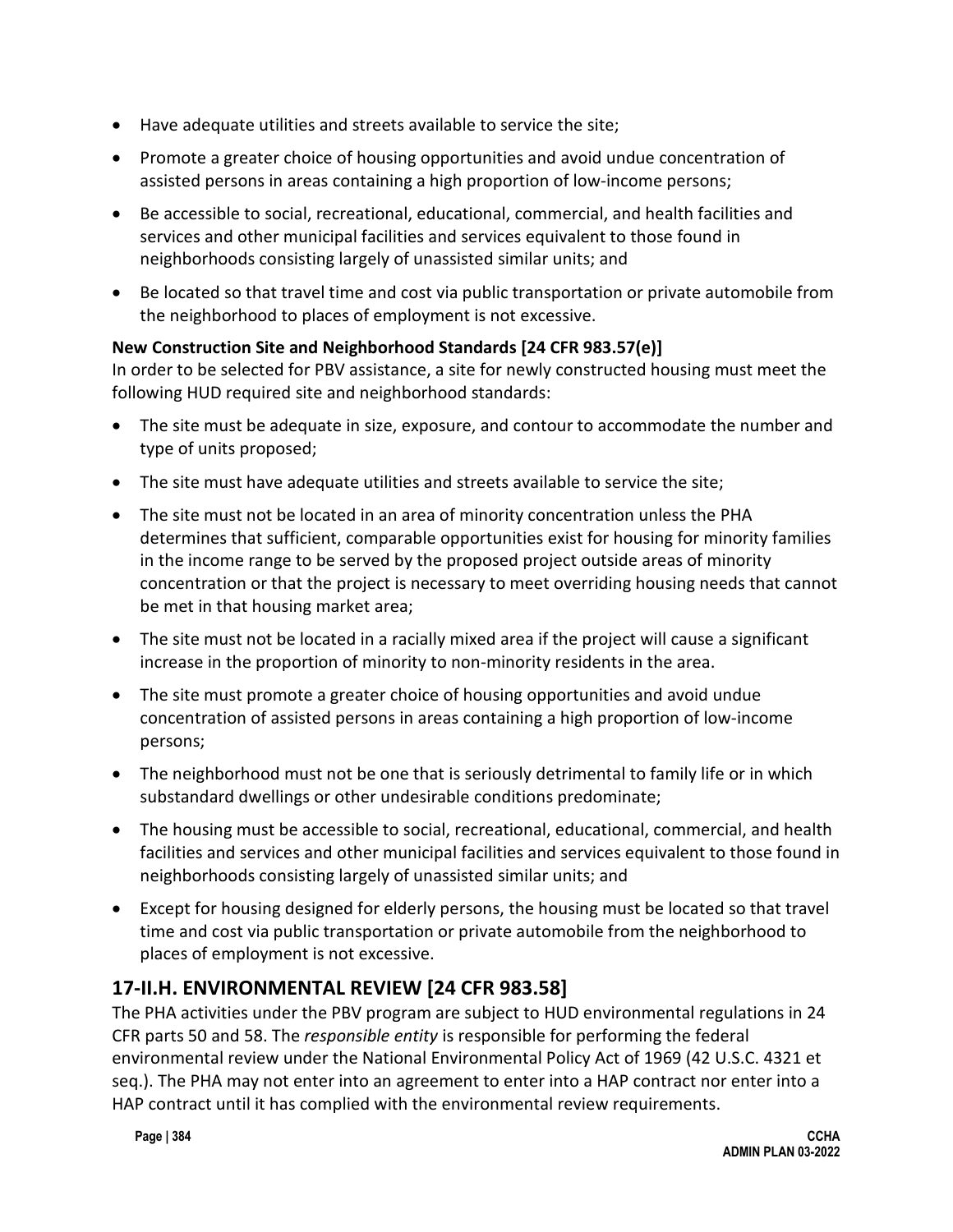In the case of existing housing, the responsible entity that is responsible for the environmental review under 24 CFR part 58 must determine whether or not PBV assistance is categorically excluded from review under the National Environmental Policy Act and whether or not the assistance is subject to review under the laws and authorities listed in 24 CFR 58.5. The PHA may not enter into an agreement to enter into a HAP contract or a HAP contract with an owner, and the PHA, the owner, and its contractors may not acquire, rehabilitate, convert, lease, repair, dispose of, demolish, or construct real property or commit or expend program or local funds for PBV activities under this part, until the environmental review is completed. The PHA must supply all available, relevant information necessary for the responsible entity to perform any required environmental review for any site. The PHA must require the owner to carry out mitigating measures required by the responsible entity (or HUD, if applicable) as a result of the environmental review.

# **PART III: DWELLING UNITS**

# **17-III.A. OVERVIEW**

This part identifies the special housing quality standards that apply to the PBV program, housing accessibility for persons with disabilities, and special procedures for conducting housing quality standards inspections.

# **17-III.B. HOUSING QUALITY STANDARDS [24 CFR 983.101]**

The housing quality standards (HQS) for the tenant-based program, including those for special housing types, generally apply to the PBV program. HQS requirements for shared housing, manufactured home space rental, and the homeownership option do not apply because these housing types are not assisted under the PBV program.

The physical condition standards at 24 CFR 5.703 do not apply to the PBV program.

## **Lead-based Paint [24 CFR 983.101(c)]**

The lead-based paint requirements for the tenant-based voucher program do not apply to the PBV program. Instead, The Lead-based Paint Poisoning Prevention Act (42 U.S.C. 4821-4846), the Residential Lead-based Paint Hazard Reduction Act of 1992 (42 U.S.C. 4851-4856), and implementing regulations at 24 CFR Part 35, Subparts A, B, H, and R, and 40 CFR 745.227, apply to the PBV program.

## **17-III.C. HOUSING ACCESSIBILITY FOR PERSONS WITH DISABILITIES**

The housing must comply with program accessibility requirements of section 504 of the Rehabilitation Act of 1973 (29 U.S.C. 794) and implementing regulations at 24 CFR part 8. The PHA must ensure that the percentage of accessible dwelling units complies with the requirements of section 504 of the Rehabilitation Act of 1973 (29 U.S.C. 794), as implemented by HUD's regulations at 24 CFR 8, subpart C.

Housing first occupied after March 13, 1991, must comply with design and construction requirements of the Fair Housing Amendments Act of 1988 and implementing regulations at 24 CFR 100.205, as applicable. (24 CFR 983.102)

## **17-III.D. INSPECTING UNITS**

**Pre-selection Inspection [24 CFR 983.103(a)]**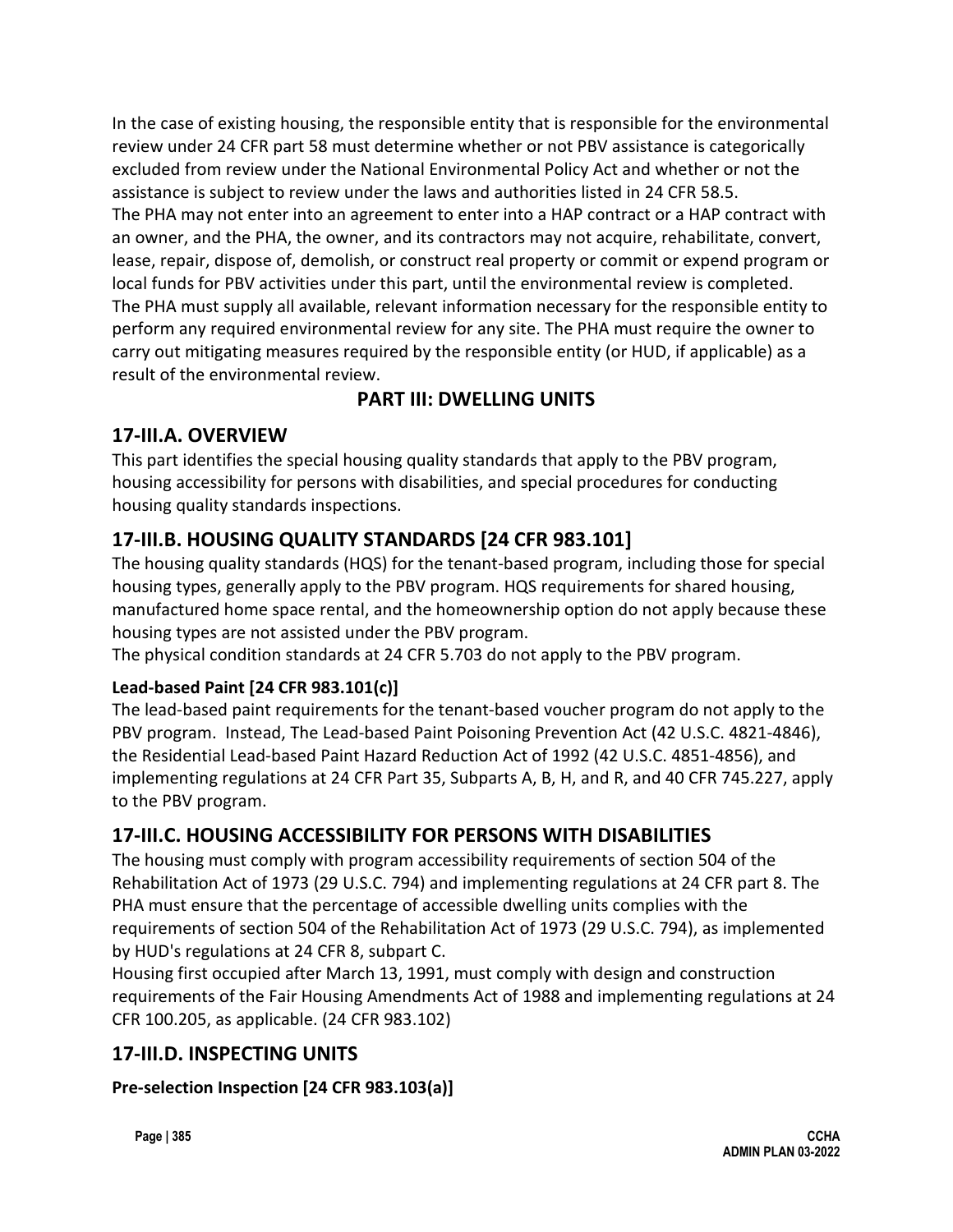The PHA must examine the proposed site before the proposal selection date. If the units to be assisted already exist, the PHA must inspect all the units before the proposal selection date, and must determine whether the units substantially comply with HQS. To qualify as existing housing, units must substantially comply with HQS on the proposal selection date. However, the PHA may not execute the HAP contract until the units fully comply with HQS.

## **Pre-HAP Contract Inspections [24 CFR 983.103(b), FR Notice 1/18/17, and Notice PIH 2017-20]**

The PHA must inspect each contract unit before execution of the HAP contract. The PHA may not provide assistance on behalf of the family until the unit fully complies with HQS, unless the PHA has adopted a policy to enter into a HAP contract for units that fail the initial HQS inspection as a result of only non-life-threatening conditions, or if the unit passed an alternative inspection.

The PHA will approve tenancy in a unit when the unit fails the HQS inspection as a result of only non-life-threatening conditions. The owner must correct these deficiencies within 30 days of the written notice from the PHA.

*Life-threatening conditions* are defined in Section 8-I.C., Life-Threatening Conditions. *Non-life threatening conditions* are defined as any conditions that would fail to meet the Housing Quality Standards under 24 CFR 982.401 and do not meet the definition of *life-threatening*. When non-life-threatening deficiencies are not remedied within 30 days of the PHA's written notice to the owner of the unit's failure to comply with HQS, the PHA will follow the same policies for abatement of HAP as it does for the tenant-based HCV program, which are outlined in Section 8-II.B., Initial HQS Inspection.

#### **Turnover Inspections [24 CFR 983.103(c)]**

Before providing assistance to a new family in a contract unit, the PHA must inspect the unit. The PHA may not provide assistance on behalf of the family until the unit fully complies with HQS.

#### **Annual/Biennial Inspections [24 CFR 983.103(d); FR Notice 6/25/14]**

At least once every 24 months during the term of the HAP contract, the PHA must inspect a random sample consisting of at least 20 percent of the contract units in each building to determine if the contract units and the premises are maintained in accordance with HQS. Turnover inspections are not counted toward meeting this inspection requirement. The PHA will inspect on an annual basis a random sample consisting of at least 20 percent of the contract units in each building to determine if the contract units and the premises are maintained in accordance with HQS.

If more than 20 percent of the sample of inspected contract units in a building fail the initial inspection, the PHA must reinspect 100 percent of the contract units in the building.

#### **Other Inspections [24 CFR 983.103(e)]**

The PHA must inspect contract units whenever needed to determine that the contract units comply with HQS and that the owner is providing maintenance, utilities, and other services in accordance with the HAP contract. The PHA must take into account complaints and any other information coming to its attention in scheduling inspections.

The PHA must conduct follow-up inspections needed to determine if the owner (or, if applicable, the family) has corrected an HQS violation, and must conduct inspections to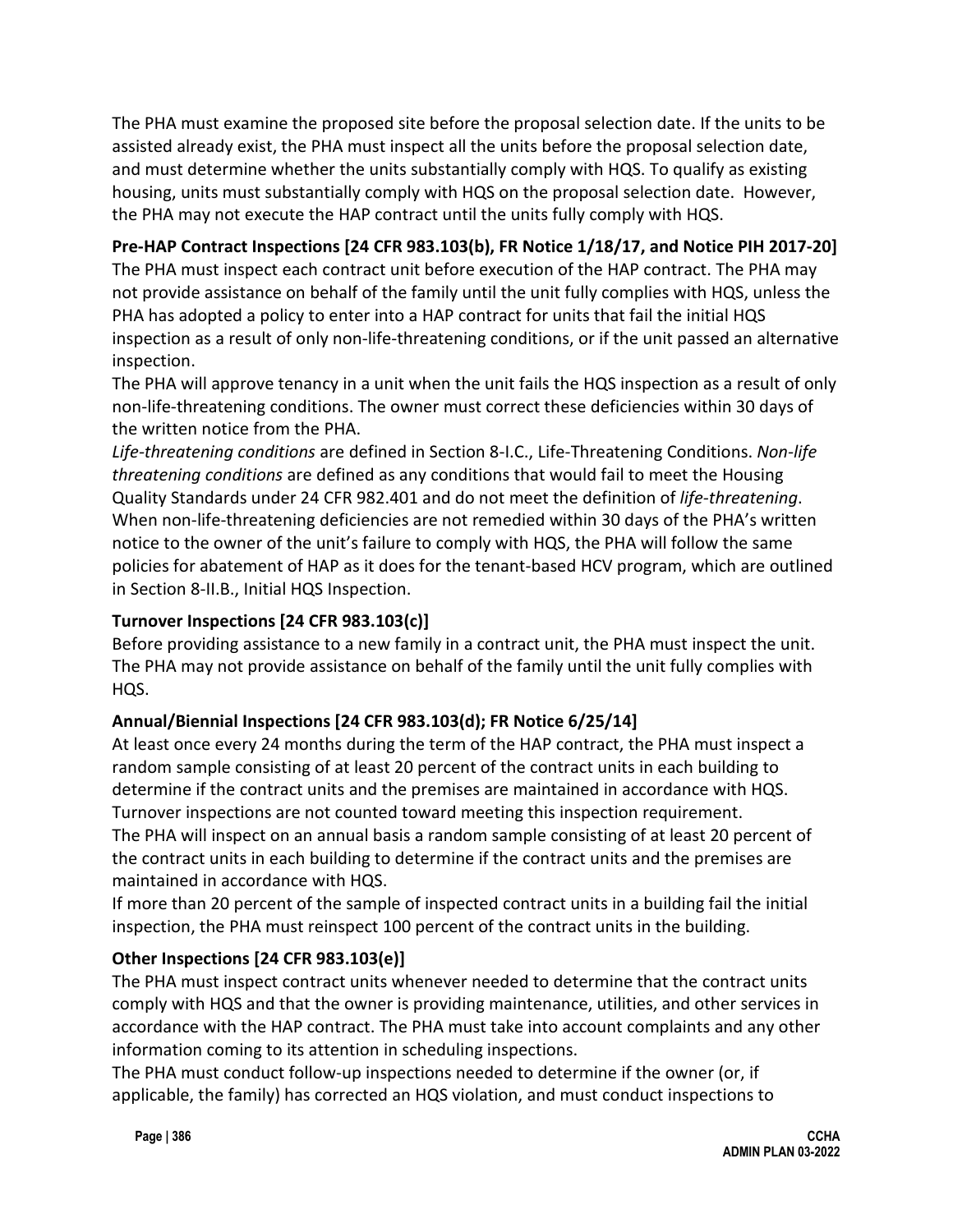determine the basis for exercise of contractual and other remedies for owner or family violation of HQS.

In conducting PHA supervisory quality control HQS inspections, the PHA should include a representative sample of both tenant-based and project-based units.

## **Inspecting PHA-Owned Units [24 CFR 983.103(f)]**

In the case of PHA-owned units, the inspections must be performed by an independent entity designated by the PHA and approved by HUD. The independent entity must furnish a copy of each inspection report to the PHA and to the HUD field office where the project is located. The PHA must take all necessary actions in response to inspection reports from the independent entity, including exercise of contractual remedies for violation of the HAP contract by the PHA-owner.

# **PART IV: REHABILITATED AND NEWLY CONSTRUCTED UNITS**

# **17-IV.A. OVERVIEW [24 CFR 983.151]**

There are specific requirements that apply to PBV assistance for newly constructed or rehabilitated housing that do not apply to PBV assistance in existing housing. This part describes the requirements unique to this type of assistance.

Housing selected for this type of assistance may not at a later date be selected for PBV assistance as existing housing.

# **17-IV.B. AGREEMENT TO ENTER INTO HAP CONTRACT**

In order to offer PBV assistance in rehabilitated or newly constructed units, the PHA must enter into an agreement to enter into HAP contract (Agreement) with the owner of the property. The Agreement must be in the form required by HUD [24 CFR 983.152(b)]. The PHA may not enter into an Agreement if commencement of construction or rehabilitation has commenced after proposal submission [24 CFR 983.152(c)]. Construction begins when excavation or site preparation (including clearing of the land) begins for the housing. Rehabilitation begins with the physical commencement of rehabilitation activity on the housing.

In the Agreement the owner agrees to develop the PBV contract units to comply with HQS, and the PHA agrees that upon timely completion of such development in accordance with the terms of the Agreement, the PHA will enter into a HAP contract with the owner for the contract units [24 CFR 983.152(a)].

## **Content of the Agreement [24 CFR 983.152(d)]**

At a minimum, the Agreement must describe the following features of the housing to be developed and assisted under the PBV program:

- Site and the location of the contract units;
- Number of contract units by area (size) and number of bedrooms and bathrooms;
- Services, maintenance, or equipment to be supplied by the owner without charges in addition to the rent;
- Utilities available to the contract units, including a specification of utility services to be paid by the owner and utility services to be paid by the tenant;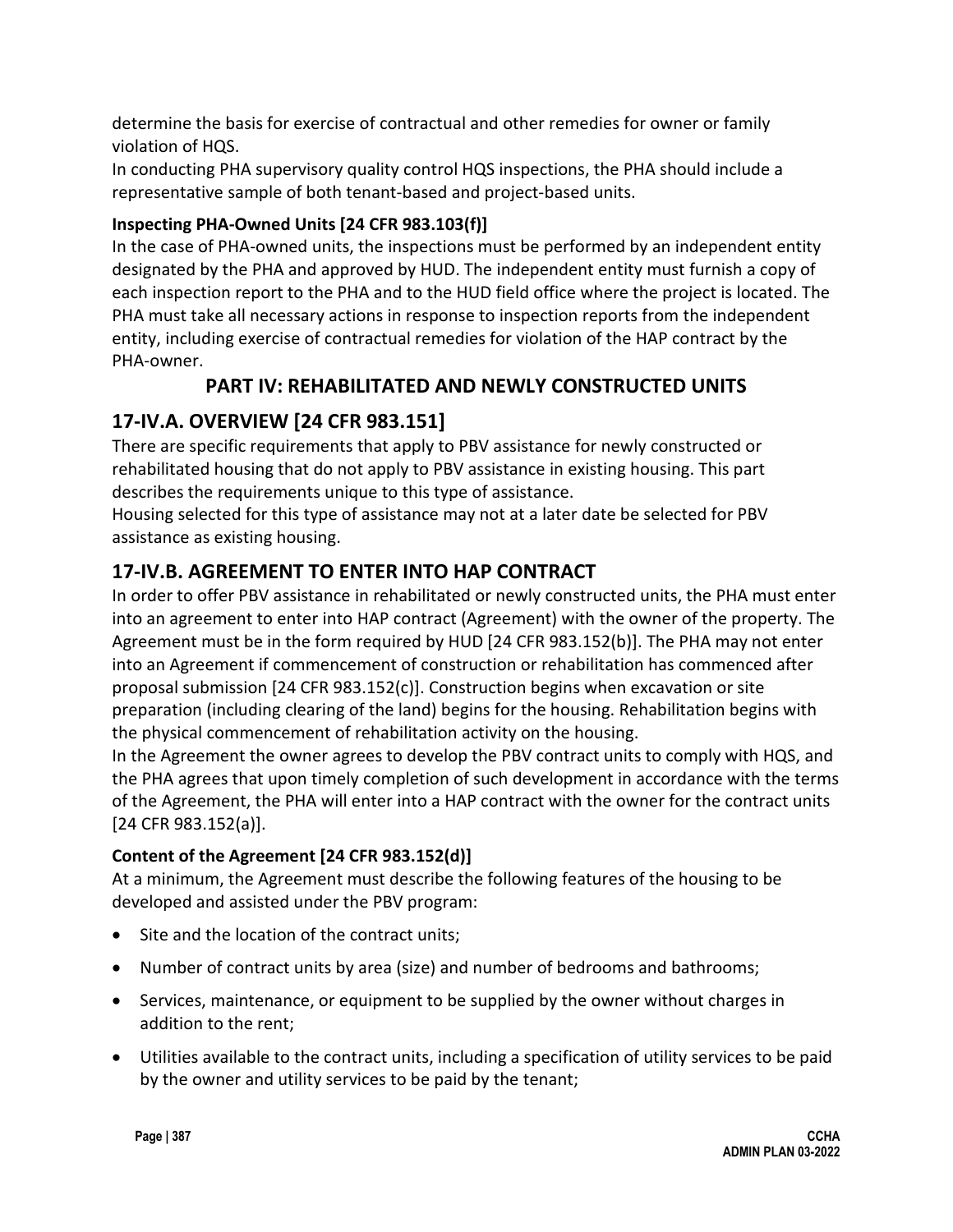- An indication of whether or not the design and construction requirements of the Fair Housing Act and section 504 of the Rehabilitation Act of 1973 apply to units under the Agreement. If applicable, any required work item resulting from these requirements must be included in the description of work to be performed under the Agreement;
- Estimated initial rents to owner for the contract units;
- Description of the work to be performed under the Agreement. For rehabilitated units, the description must include the rehabilitation work write up and, where determined necessary by the PHA, specifications and plans. For new construction units, the description must include the working drawings and specifications.
- Any additional requirements for quality, architecture, or design over and above HQS.

### **Execution of the Agreement [24 CFR 983.153]**

The Agreement must be executed promptly after PHA notice of proposal selection to the selected owner. The PHA may not enter into the Agreement if construction or rehabilitation has started after proposal submission. Generally, the PHA may not enter into the Agreement with the owner until the subsidy layering review is completed. Likewise, the PHA may not enter into the Agreement until the environmental review is completed and the PHA has received environmental approval. However, the PHA does not need to conduct a subsidy layering review in the case of a HAP contract for existing housing or if the applicable state or local agency has conducted such a review. Similarly, environmental reviews are not required for existing structures unless otherwise required by law or regulation.

The PHA will enter into the Agreement with the owner within 10 business days of receiving both environmental approval and notice that subsidy layering requirements have been met, and before construction or rehabilitation work is started.

## **17-IV.C. CONDUCT OF DEVELOPMENT WORK**

#### **Labor Standards [24 CFR 983.154(b)]**

If an Agreement covers the development of nine or more contract units (whether or not completed in stages), the owner and the owner's contractors and subcontractors must pay Davis-Bacon wages to laborers and mechanics employed in the development of housing. The HUD-prescribed form of the Agreement will include the labor standards clauses required by HUD, such as those involving Davis-Bacon wage rates.

The owner, contractors, and subcontractors must also comply with the Contract Work Hours and Safety Standards Act, Department of Labor regulations in 29 CFR part 5, and other applicable federal labor relations laws and regulations. The PHA must monitor compliance with labor standards.

#### **Owner Disclosure [24 CFR 983.154(d) and (e)]**

The Agreement and HAP contract must include a certification by the owner that the owner and other project principals are not on the U.S. General Services Administration list of parties excluded from federal procurement and non-procurement programs.

The owner must also disclose any possible conflict of interest that would be a violation of the Agreement, the HAP contract, or HUD regulations.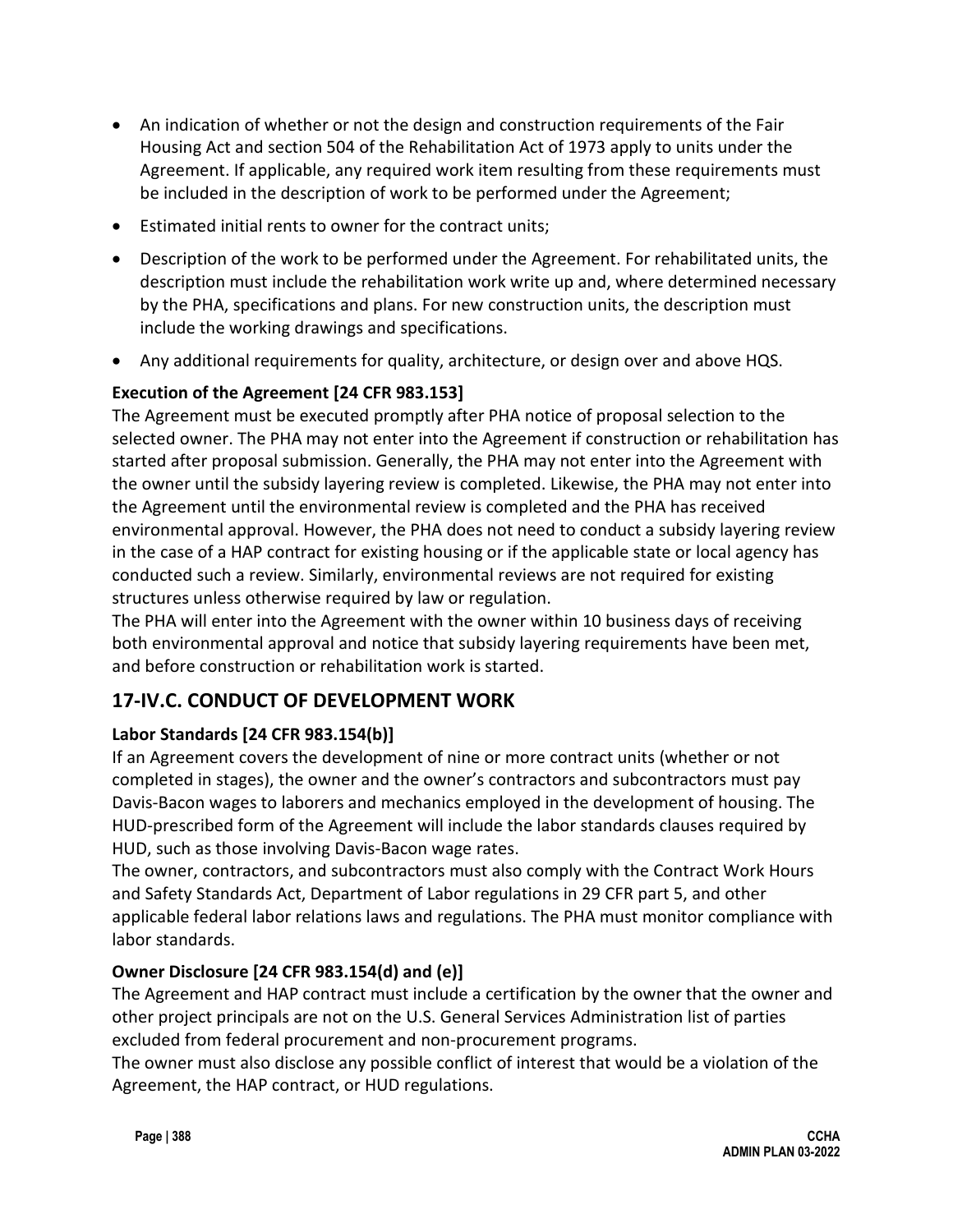# **17-IV.D. COMPLETION OF HOUSING**

The Agreement must specify the deadlines for completion of the housing, and the owner must develop and complete the housing in accordance with these deadlines. The Agreement must also specify the deadline for submission by the owner of the required evidence of completion.

### **Evidence of Completion [24 CFR 983.155(b)]**

At a minimum, the owner must submit the following evidence of completion to the PHA in the form and manner required by the PHA:

- Owner certification that the work has been completed in accordance with HQS and all requirements of the Agreement; and
- Owner certification that the owner has complied with labor standards and equal opportunity requirements in development of the housing.

At the PHA's discretion, the Agreement may specify additional documentation that must be submitted by the owner as evidence of housing completion.

The PHA will determine the need for the owner to submit additional documentation as evidence of housing completion on a case-by-case basis depending on the nature of the PBV project. The PHA will specify any additional documentation requirements in the Agreement to enter into HAP contract.

### **PHA Acceptance of Completed Units [24 CFR 983.156]**

Upon notice from the owner that the housing is completed, the PHA must inspect to determine if the housing has been completed in accordance with the Agreement, including compliance with HQS and any additional requirements imposed under the Agreement. The PHA must also determine if the owner has submitted all required evidence of completion.

If the work has not been completed in accordance with the Agreement, the PHA must not enter into the HAP contract.

If the PHA determines the work has been completed in accordance with the Agreement and that the owner has submitted all required evidence of completion, the PHA must submit the HAP contract for execution by the owner and must then execute the HAP contract.

# **PART V: HOUSING ASSISTANCE PAYMENTS CONTRACT (HAP)**

## **17-V.A. OVERVIEW**

The PHA must enter into a HAP contract with an owner for units that are receiving PBV assistance. The purpose of the HAP contract is to provide housing assistance payments for eligible families. Housing assistance is paid for contract units leased and occupied by eligible families during the HAP contract term. With the exception of single-family scattered-site projects, a HAP contract shall cover a single project. If multiple projects exist, each project is covered by a separate HAP contract. The HAP contract must be in the form required by HUD [24 CFR 983.202(a)].

## **17-V.B. HAP CONTRACT REQUIREMENTS**

#### **Contract Information [24 CFR 983.203]**

The HAP contract must specify the following information:

• The total number of contract units by number of bedrooms;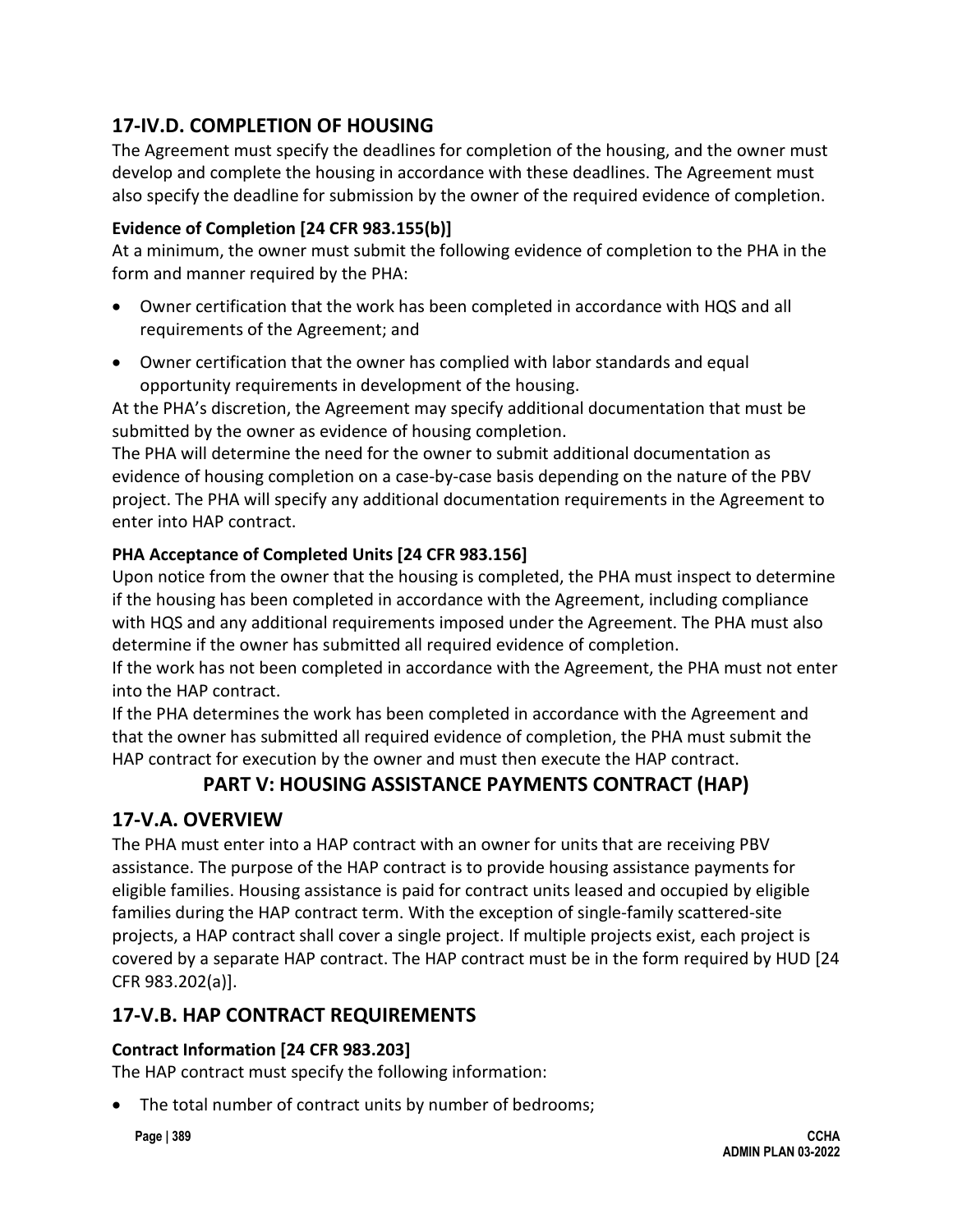- The project's name, street address, city or county, state and zip code, block and lot number (if known), and any other information necessary to clearly identify the site and the building;
- The number of contract units in each building, the location of each contract unit, the area of each contract unit, and the number of bedrooms and bathrooms in each contract unit;
- Services, maintenance, and equipment to be supplied by the owner and included in the rent to owner;
- Utilities available to the contract units, including a specification of utility services to be paid by the owner (included in rent) and utility services to be paid by the tenant;
- Features provided to comply with program accessibility requirements of Section 504 of the Rehabilitation Act of 1973 and implementing regulations at 24 CFR part 8;
- The HAP contract term;
- The number of units in any project that will exceed the 25 percent per project cap, which will be set aside for occupancy by qualifying families (elderly and/or disabled families and families receiving supportive services); and
- The initial rent to owner for the first 12 months of the HAP contract term.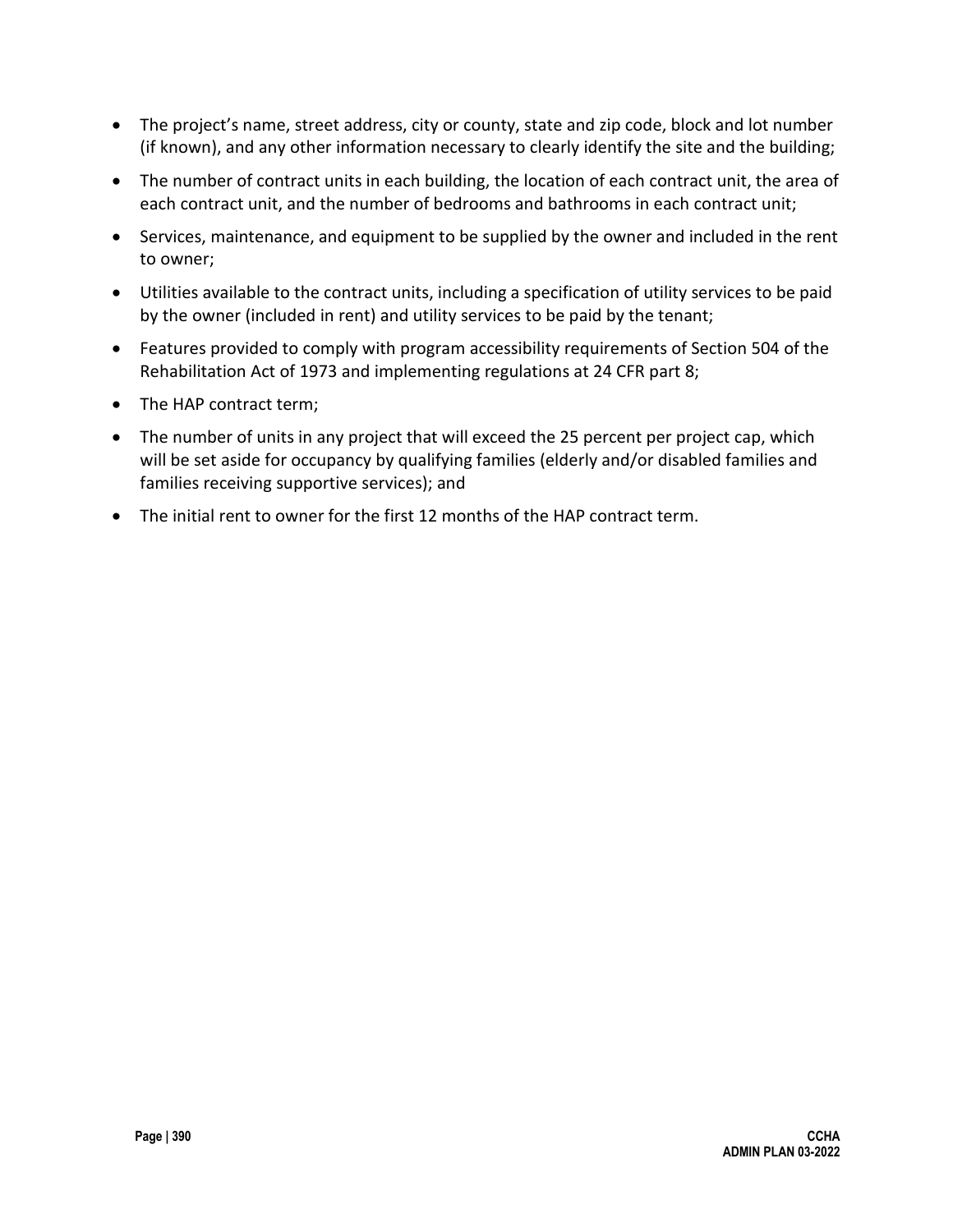#### **Execution of the HAP Contract [24 CFR 983.204]**

The PHA may not enter into a HAP contract until each contract unit has been inspected and the PHA has determined that the unit complies with the Housing Quality Standards (HQS), unless the PHA has adopted a policy to enter into a HAP contract for units that fail the initial HQS inspection as a result of only non-life-threatening conditions. For existing housing, the HAP contract must be executed promptly after the PHA selects the owner proposal and inspects the housing units. For newly constructed or rehabilitated housing the HAP contract must be executed after the PHA has inspected the completed units and has determined that the units have been completed in accordance with the agreement to enter into HAP, and the owner furnishes all required evidence of completion.

For existing housing, the HAP contract will be executed within 10 business days of the PHA determining that all units pass HQS.

For rehabilitated or newly constructed housing, the HAP contract will be executed within 10 business days of the PHA determining that the units have been completed in accordance with the agreement to enter into HAP, all units meet HQS, and the owner has submitted all required evidence of completion.

#### **Term of HAP Contract [24 CFR 983.205, FR Notice 1/18/17, and Notice PIH 2017-21]**

The PHA may enter into a HAP contract with an owner for an initial term of no less than one year and no more than 20 years for each contract unit. The length of the term of the HAP contract for any contract unit may not be less than one year, nor more than 20 years. In the case of PHA-owned units, the term of the HAP contract must be agreed upon by the PHA and the independent entity approved by HUD [24 CFR 983.59(b)(2)].

The term of all PBV HAP contracts will be negotiated with the owner on a case-by-case basis. At the time of the initial HAP contract term or any time before expiration of the HAP contract, the PHA may extend the term of the contract for an additional term of up to 20 years if the PHA determines an extension is appropriate to continue providing affordable housing for lowincome families. A HAP contract extension may not exceed 20 years. A PHA may provide for multiple extensions; however, in no circumstances may such extensions exceed 20 years, cumulatively. Extensions after the initial extension are allowed at the end of any extension term, provided that not more than 24 months prior to the expiration of the previous extension contract the PHA agrees to extend the term, and that such extension is appropriate to continue providing affordable housing for low-income families or to expand housing opportunities. Extensions after the initial extension term shall not begin prior to the expiration date of the previous extension term. Subsequent extensions are subject to the same limitations. All extensions must be on the form and subject to the conditions prescribed by HUD at the time of the extension. In the case of PHA-owned units, any extension of the term of the HAP contract must be agreed upon by the PHA and the independent entity approved by HUD [24 CFR 983.59(b)(2)].

When determining whether or not to extend an expiring PBV contract, the PHA will consider several factors including, but not limited to:

The cost of extending the contract and the amount of available budget authority;

The condition of the contract units;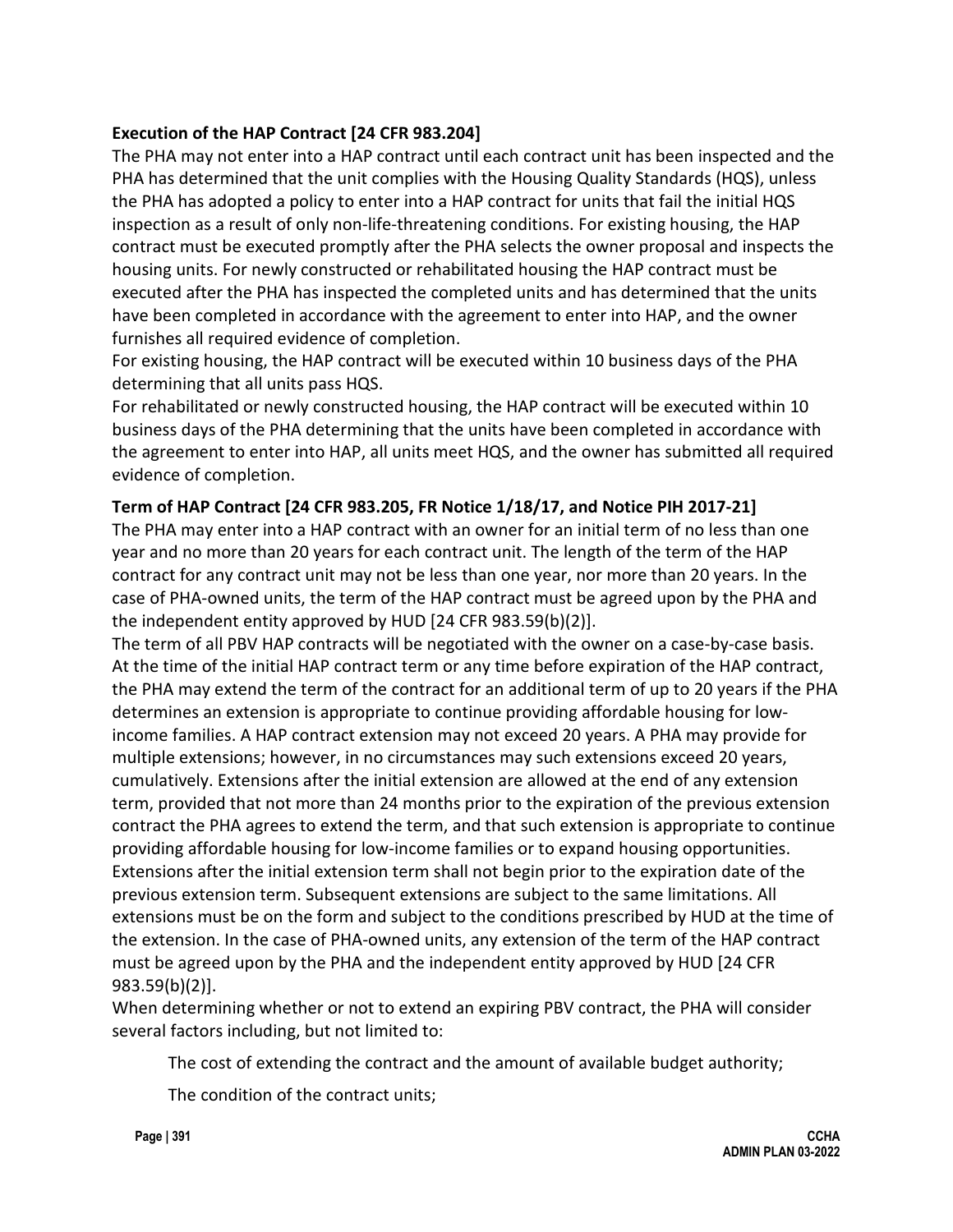The owner's record of compliance with obligations under the HAP contract and lease(s);

Whether the location of the units continues to support the goals of deconcentrating poverty and expanding housing opportunities; and

### Whether the funding could be used more appropriately for tenant-based assistance. *Termination by PHA [24 CFR 983.205(c) and FR Notice 1/18/17]*

The HAP contract must provide that the term of the PHA's contractual commitment is subject to the availability of sufficient appropriated funding as determined by HUD or by the PHA in accordance with HUD instructions. For these purposes, sufficient funding means the availability of appropriations, and of funding under the ACC from such appropriations, to make full payment of housing assistance payments payable to the owner for any contract year in accordance with the terms of the HAP contract.

In times of insufficient funding, HUD requires that PHAs first take all cost-saving measures prior to failing to make payments under existing PBV HAP contracts.

If it is determined that there may not be sufficient funding to continue housing assistance payments for all contract units and for the full term of the HAP contract, the PHA may terminate the HAP contract by notice to the owner. The termination must be implemented in accordance with HUD instructions.

#### *Termination by Owner [24 CFR 983.205(d)]*

If in accordance with program requirements the amount of rent to an owner for any contract unit is reduced below the amount of the rent to owner at the beginning of the HAP contract term, the owner may terminate the HAP contract by giving notice to the PHA. In this case, families living in the contract units must be offered tenant-based assistance.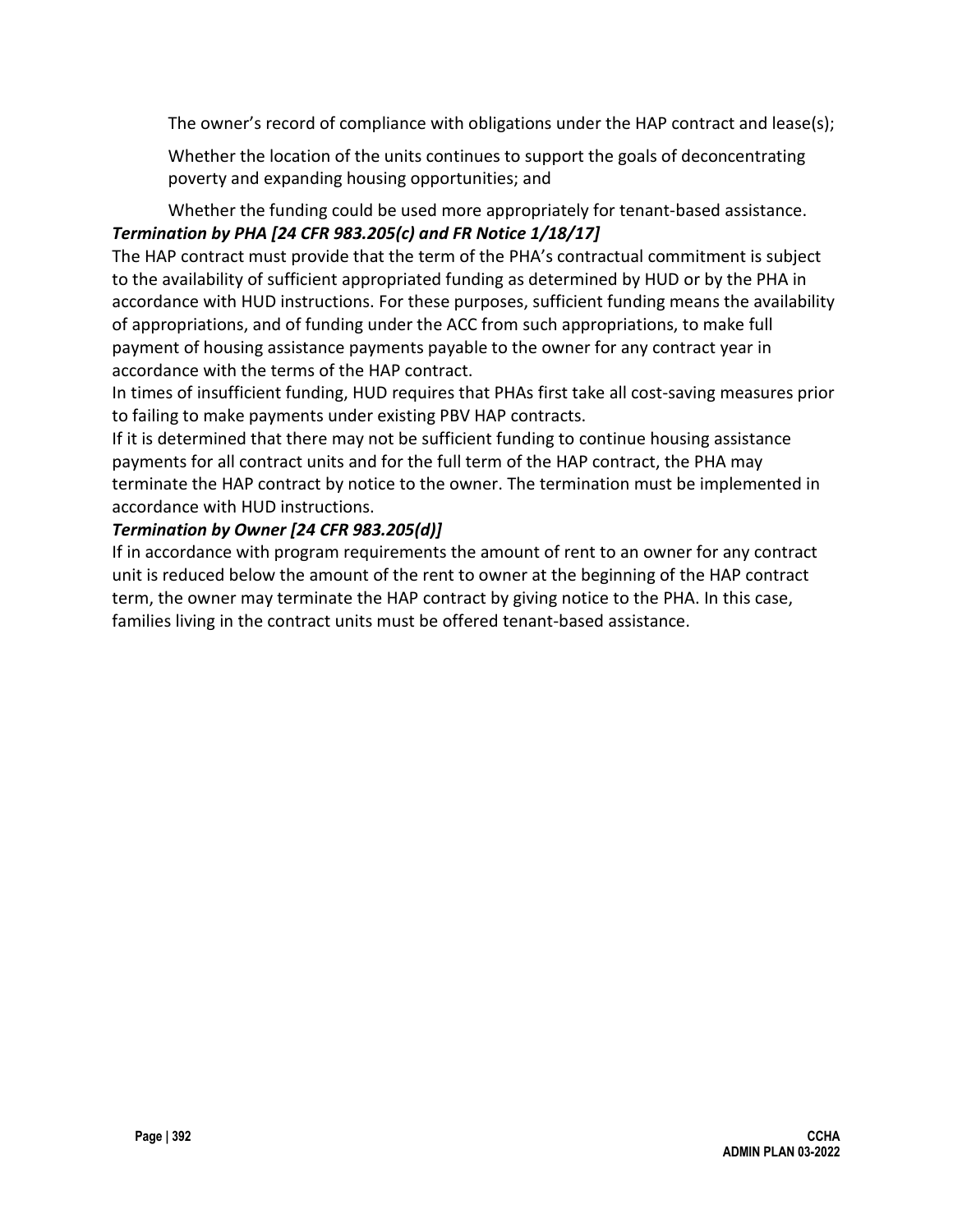### **Statutory Notice Requirements: Contract Termination or Expiration [24 CFR 983.206, FR Notice 1/18/17, and Notice PIH 2017-21]**

Not less than one year before the HAP contract terminates, or if the owner refuses to renew the HAP contract, the owner must notify the PHA and assisted tenants of the termination. The notice must be provided in the form prescribed by HUD. If the owner does not give timely notice, the owner must permit the tenants in assisted units to remain in their units for the required notice period with no increase in the tenant portion of their rent, and with no eviction as a result of the owner's inability to collect an increased tenant portion of rent. An owner may renew the terminating contract for a period of time sufficient to give tenants one-year advance notice under such terms as HUD may require.

Upon termination or expiration of the contract, a family living at the property is entitled to receive a tenant-based voucher. Tenant-based assistance would not begin until the owner's required notice period ends. The PHA must provide the family with a voucher and the family must also be given the option by the PHA and owner to remain in their unit with HCV tenantbased assistance as long as the unit complies with inspection and rent reasonableness requirements. The family must pay their total tenant payment (TTP) and any additional amount if the gross rent exceeds the applicable payment standard. The family has the right to remain in the project as long as the units are used for rental housing and are otherwise eligible for HCV assistance. The owner may not terminate the tenancy of a family that exercises its right to remain except for serious or repeated lease violations or other good cause. Families that receive a tenant-based voucher at the expiration or termination of the PBV HAP contract are not new admissions to the PHA HCV tenant-based program and are not subject to income eligibility requirements or any other admission requirements. If the family chooses to remain in their unit with tenant-based assistance, the family may do so regardless of whether the family share would initially exceed 40 percent of the family's adjusted monthly income.

#### **Remedies for HQS Violations [24 CFR 983.208(b)]**

The PHA may not make any HAP payment to the owner for a contract unit during any period in which the unit does not comply with HQS. If the PHA determines that a contract does not comply with HQS, the PHA may exercise any of its remedies under the HAP contract, for any or all of the contract units. Available remedies include termination of housing assistance payments, abatement or reduction of housing assistance payments, reduction of contract units, and termination of the HAP contract.

The PHA will abate and terminate PBV HAP contracts for non-compliance with HQS in accordance with the policies used in the tenant-based voucher program. These policies are contained in Section 8-II.G., Enforcing Owner Compliance.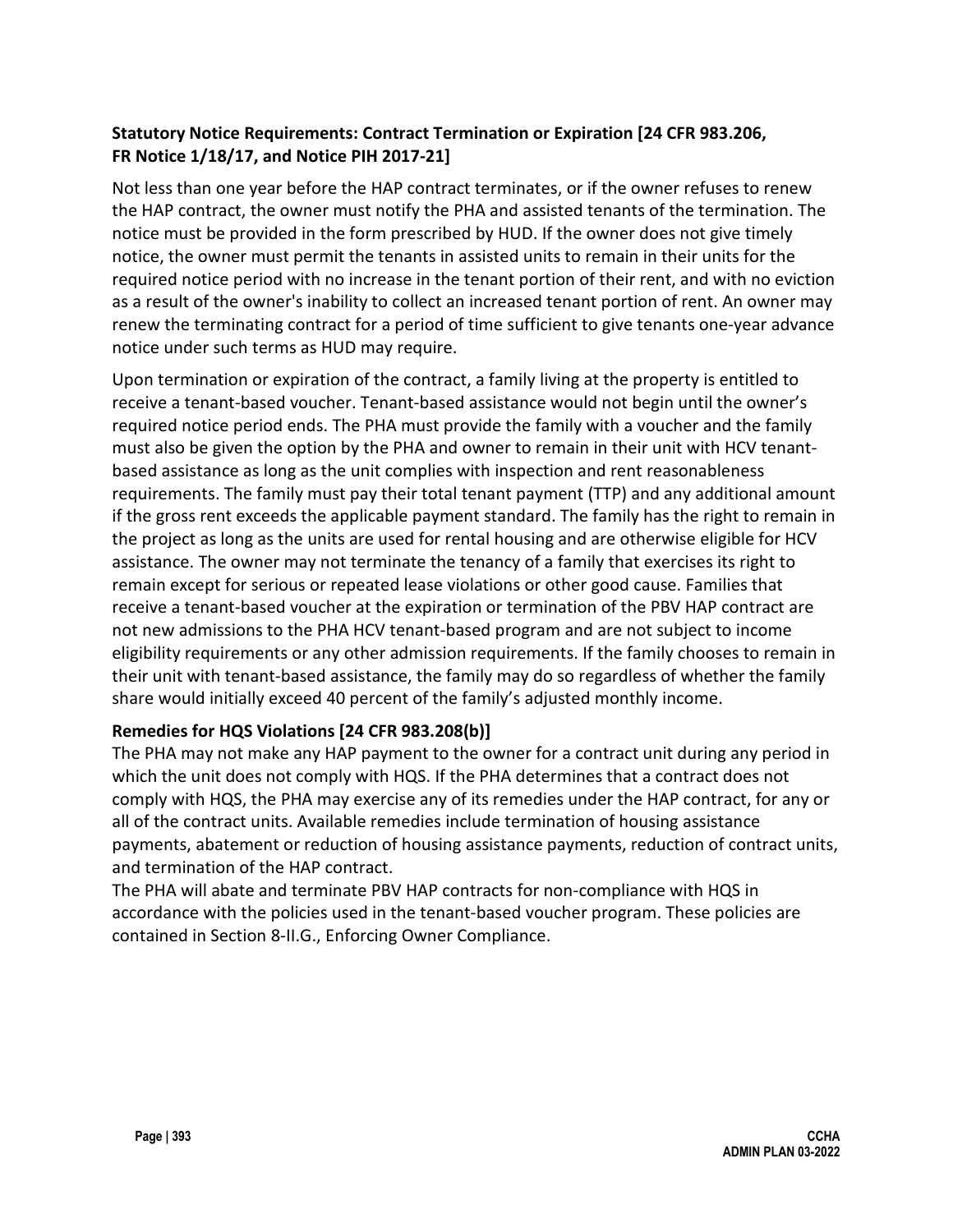# **17-V.C. AMENDMENTS TO THE HAP CONTRACT**

### **Substitution of Contract Units [24 CFR 983.207(a)]**

At the PHA's discretion and subject to all PBV requirements, the HAP contract may be amended to substitute a different unit with the same number of bedrooms in the same project for a previously covered contract unit. Before any such substitution can take place, the PHA must inspect the proposed unit and determine the reasonable rent for the unit.

### **Addition of Contract Units [FR Notice 1/18/17 and Notice PIH 2017-21]**

The PHA and owner may amend the HAP contract to add additional PBV contract units in projects that already have a HAP contract without having to fulfill the selection requirements found at 24 CFR 983.51(b) for those additional PBV units, regardless of when the HAP contract was signed. The additional PBV units, however, are still subject to the PBV program cap and individual project caps. Prior to attaching additional units without competition, the PHA must submit to the local field office information outlined in FR Notice 1/18/17. The PHA must also detail in the administrative plan their intent to add PBV units and the rationale for adding units to the specific PBV project.

The PHA will add units to the contract on a case-by-case basis to ensure the availability of affordable housing as long as the addition of units does not exceed allowable project caps.

# **17-V.D. HAP CONTRACT YEAR, ANNIVERSARY AND EXPIRATION DATES [24 CFR 983.207(b) and 983.302(e)]**

The HAP contract year is the period of 12 calendar months preceding each annual anniversary of the HAP contract during the HAP contract term? The initial contract year is calculated from the first day of the first calendar month of the HAP contract term.

The annual anniversary of the HAP contract is the first day of the first calendar month after the end of the preceding contract year.

There is a single annual anniversary and expiration date for all units under a particular HAP contract, even in cases where contract units are placed under the HAP contract in stages (on different dates) or units are added by amendment. The anniversary and expiration dates for all units coincide with the dates for the contract units that were originally placed under contract.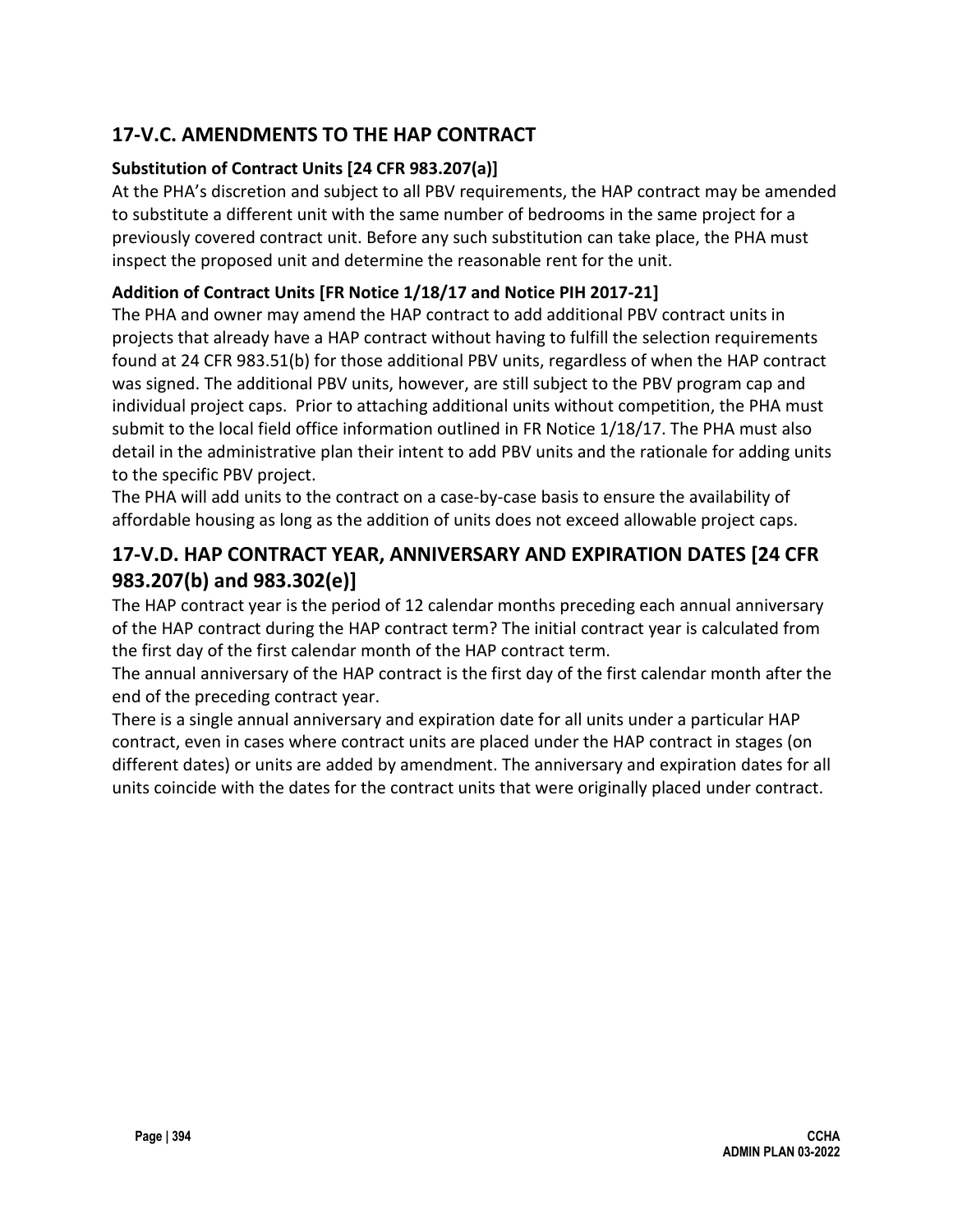## **17-V.E. OWNER RESPONSIBILITIES UNDER THE HAP CONTRACT [24 CFR 983.210]**

When the owner executes the HAP contract s/he certifies that at such execution and at all times during the term of the HAP contract:

- All contract units are in good condition and the owner is maintaining the premises and contract units in accordance with HQS;
- The owner is providing all services, maintenance, equipment and utilities as agreed to under the HAP contract and the leases;
- Each contract unit for which the owner is receiving HAP, is leased to an eligible family referred by the PHA, and the lease is in accordance with the HAP contract and HUD requirements;
- To the best of the owner's knowledge the family resides in the contract unit for which the owner is receiving HAP, and the unit is the family's only residence;
- The owner (including a principal or other interested party) is not the spouse, parent, child, grandparent, grandchild, sister, or brother of any member of a family residing in a contract unit;
- The amount of the HAP the owner is receiving is correct under the HAP contract;
- The rent for contract units does not exceed rents charged by the owner for comparable unassisted units;
- Except for HAP and tenant rent, the owner has not received and will not receive any other payment or consideration for rental of the contract unit;
- The family does not own or have any interest in the contract unit (does not apply to family's membership in a cooperative); and
- Repair work on the project selected as an existing project that is performed after HAP execution within such post-execution period as specified by HUD may constitute development activity, and if determined to be development activity, the repair work undertaken shall be in compliance with Davis-Bacon wage requirements.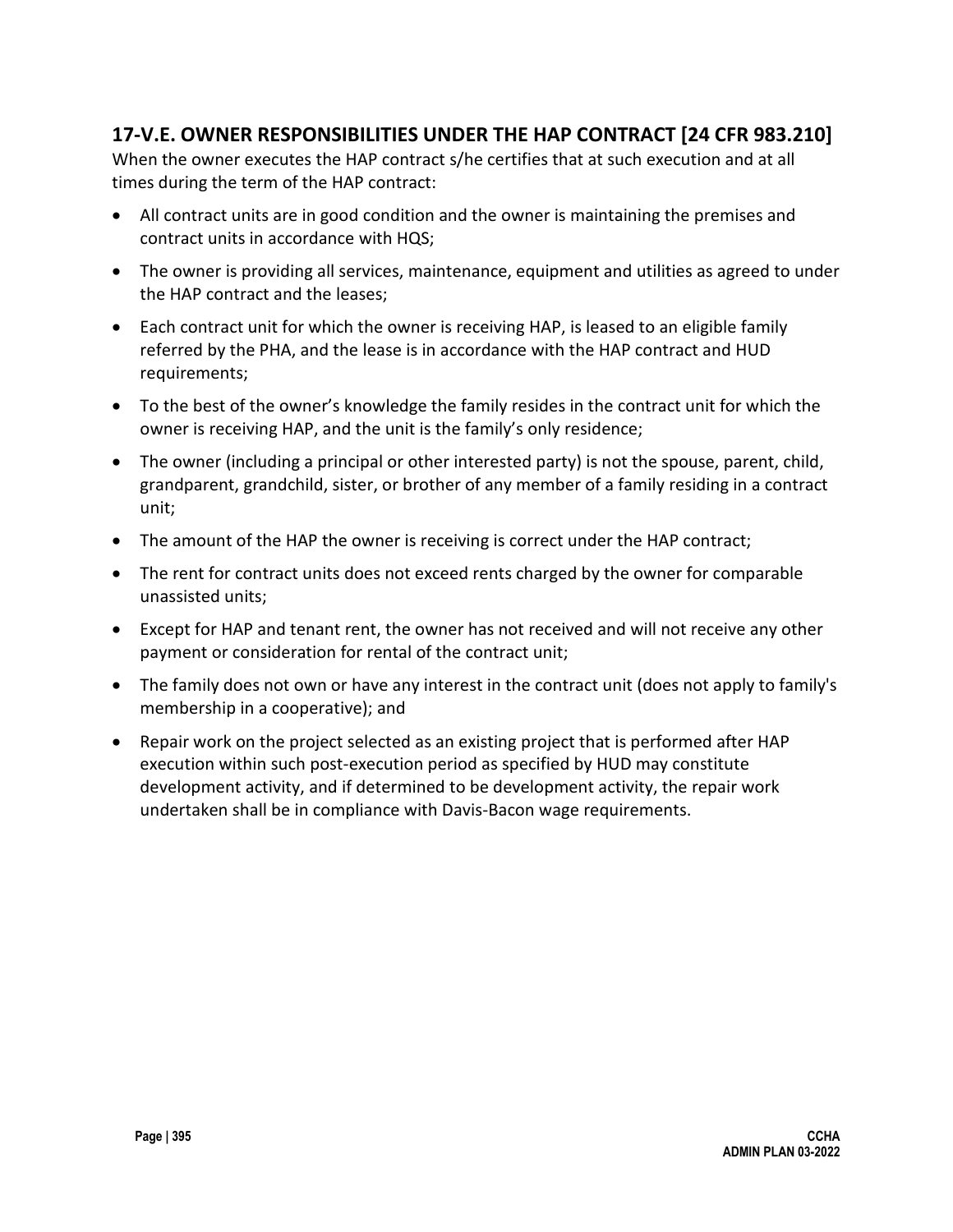# **17-V.F. ADDITIONAL HAP REQUIREMENTS**

### **Housing Quality and Design Requirements [24 CFR 983.101(e) and 983.208(a)]**

The owner is required to maintain and operate the contract units and premises in accordance with HQS, including performance of ordinary and extraordinary maintenance. The owner must provide all the services, maintenance, equipment, and utilities specified in the HAP contract with the PHA and in the lease with each assisted family. In addition, maintenance, replacement and redecoration must be in accordance with the standard practice for the building as established by the owner.

The PHA may elect to establish additional requirements for quality, architecture, or design of PBV housing. Any such additional requirements must be specified in the Agreement to enter into a HAP contract and the HAP contract. These requirements must be in addition to, not in place of, compliance with HQS.

The PHA will identify the need for any special features on a case-by-case basis depending on the intended occupancy of the PBV project. The PHA will specify any special design standards or additional requirements in the invitation for PBV proposals, the agreement to enter into HAP contract, and the HAP contract.

#### **Vacancy Payments [24 CFR 983.352(b)]**

At the discretion of the PHA, the HAP contract may provide for vacancy payments to the owner for a PHA-determined period of vacancy extending from the beginning of the first calendar month after the move-out month for a period not exceeding two full months following the move-out month. The amount of the vacancy payment will be determined by the PHA and cannot exceed the monthly rent to owner under the assisted lease, minus any portion of the rental payment received by the owner (including amounts available from the tenant's security deposit).

The PHA will decide on a case-by-case basis if the PHA will provide vacancy payments to the owner. The HAP contract with the owner will contain any such agreement, including the amount of the vacancy payment and the period for which the owner will qualify for these payments.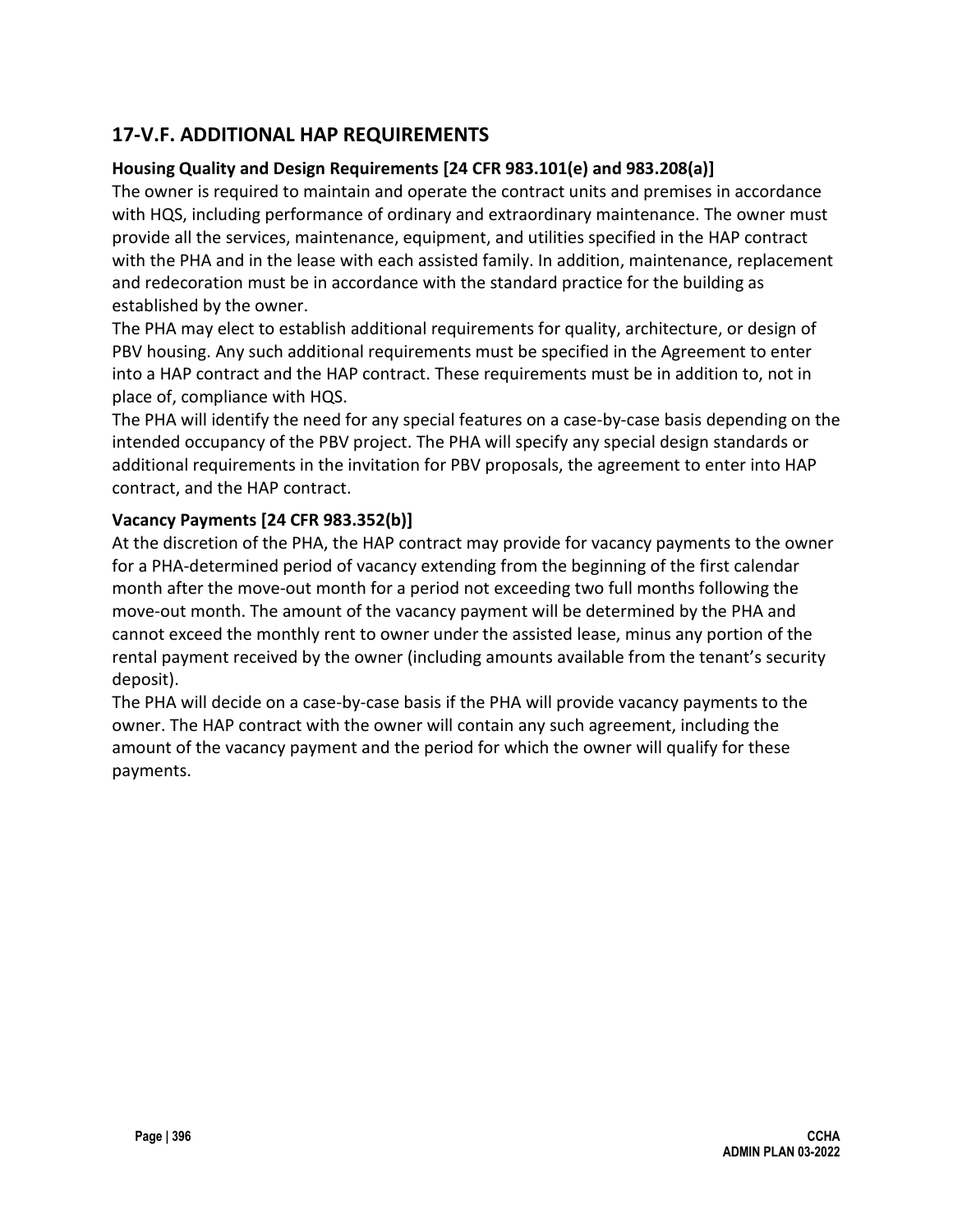## **PART VI: SELECTION OF PBV PROGRAM PARTICIPANTS**

# **17-VI.A. OVERVIEW**

Many of the provisions of the tenant-based voucher regulations [24 CFR 982] also apply to the PBV program. This includes requirements related to determining eligibility and selecting applicants from the waiting list. Even with these similarities, there are requirements that are unique to the PBV program. This part describes the requirements and policies related to eligibility and admission to the PBV program.

# **17-VI.B. ELIGIBILITY FOR PBV ASSISTANCE [24 CFR 983.251(a) and (b)]**

The PHA may select families for the PBV program from those who are participants in the PHA's tenant-based voucher program and from those who have applied for admission to the voucher program. For voucher participants, eligibility was determined at original admission to the voucher program and does not need to be redetermined at the commencement of PBV assistance. For all others, eligibility for admission must be determined at the commencement of PBV assistance.

Applicants for PBV assistance must meet the same eligibility requirements as applicants for the tenant-based voucher program. Applicants must qualify as a family as defined by HUD and the PHA, have income at or below HUD-specified income limits, and qualify on the basis of citizenship or the eligible immigration status of family members [24 CFR 982.201(a) and 24 CFR 983.2(a)]. In addition, an applicant family must provide social security information for family members [24 CFR 5.216 and 5.218] and consent to the PHA's collection and use of family information regarding income, expenses, and family composition [24 CFR 5.230]. The PHA may also not approve a tenancy if the owner (including a principal or other interested party) of the unit is the parent, child, grandparent, grandchild, sister, or brother of any member of the family, unless needed as a reasonable accommodation. An applicant family must also meet HUD requirements related to current or past criminal activity.

The PHA will determine an applicant family's eligibility for the PBV program in accordance with the policies in Chapter 3.

## **In-Place Families [24 CFR 983.251(b)]**

An eligible family residing in a proposed PBV contract unit on the date the proposal is selected by the PHA is considered an "in-place family." These families are afforded protection from displacement under the PBV rule. If a unit to be placed under contract (either an existing unit or a unit requiring rehabilitation) is occupied by an eligible family on the date the proposal is selected, the in-place family must be placed on the PHA's waiting list. Once the family's continued eligibility is determined (the PHA may deny assistance to an in-place family for the grounds specified in 24 CFR 982.552 and 982.553), the family must be given an absolute selection preference and the PHA must refer these families to the project owner for an appropriately sized PBV unit in the project. Admission of eligible in-place families is not subject to income targeting requirements.

This regulatory protection from displacement does not apply to families that are not eligible to participate in the program on the proposal selection date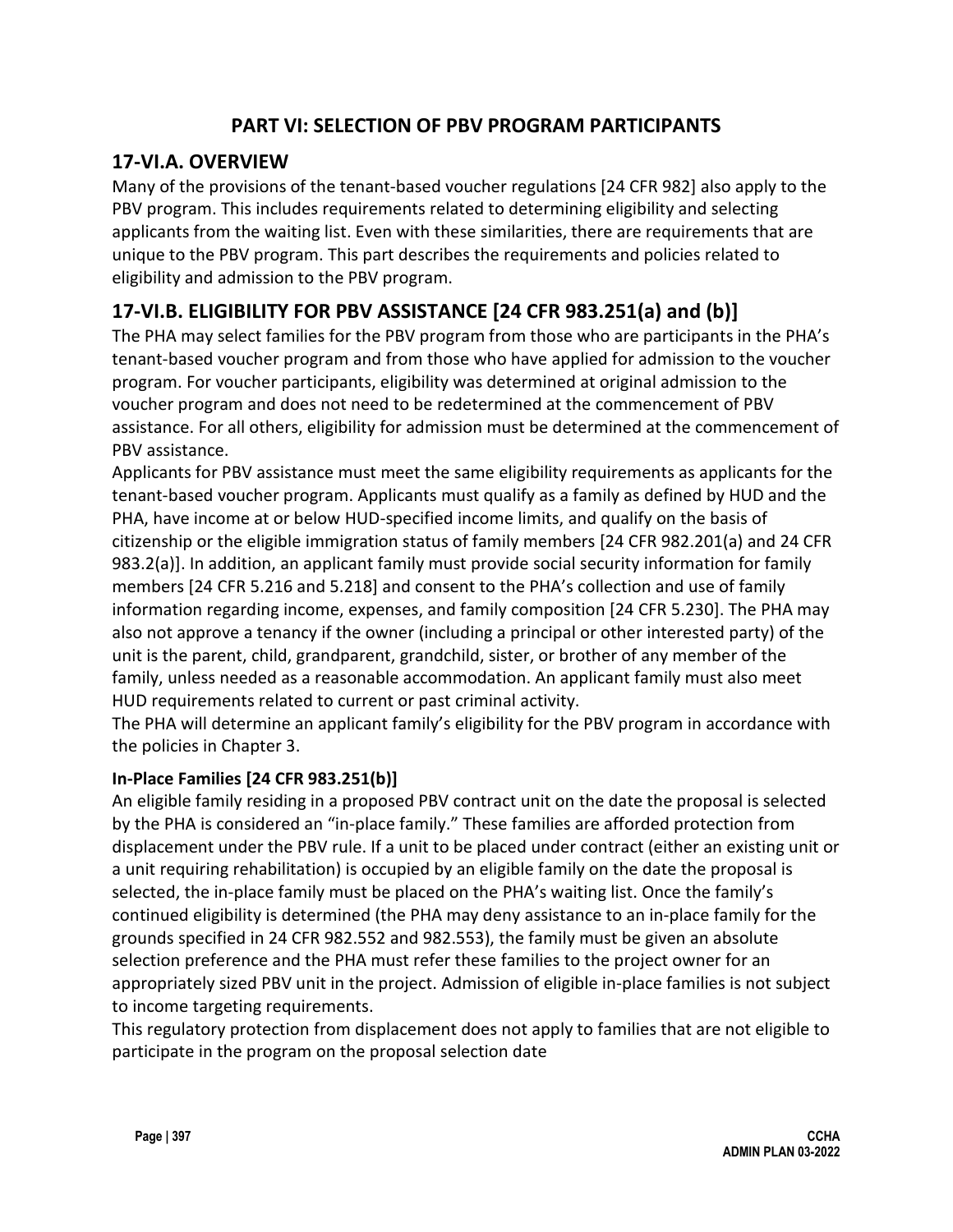# **17-VI.C. ORGANIZATION OF THE WAITING LIST [24 CFR 983.251(c)]**

# **17-VI.D. SELECTION FROM THE WAITING LIST [24 CFR 983.251(c)]**

The CCHA will establish one waiting list for both PBV and RAD PBV properties. The CCHA will maintain a separate HCV waiting list.

## **Income Targeting [24 CFR 983.251(c)(6)]**

At least 75 percent of the families admitted to the PHA's tenant-based and project-based voucher programs during the PHA fiscal year from the waiting list must be extremely lowincome families. The income targeting requirement applies to the total of admissions to both programs.

### **Units with Accessibility Features [24 CFR 983.251(c)(7)]**

When selecting families to occupy PBV units that have special accessibility features for persons with disabilities, the PHA must first refer families who require such features to the owner.

#### **Preferences [24 CFR 983.251(d), FR Notice 11/24/08] INTERVENTION REFERRAL – (35 points)**

This preference will be offered to individuals and families who:

- •Have been referred to the CCHA by a partnering agency, undergoing an immersive 30-day program (Rehabilitation, drug/alcohol, behavioral). Examples of partnering agencies include but are not limited to Salvation Army, Purple Door, Charlie's Place (or another similar program).
- •Submit certification by the partnering agency that they have been actively engaged in their program for 30 or more consecutive days.
- •Submit commitment for continuing care (case management) from the partnering agency following the new admission date (including AA Meeting, DA Meeting, Anger Management etc.).

## **HOMELESS REFERRAL – (35 points)**

Applicants must: Be in a homeless "rapid housing "transitional program for a minimum of 9 months with ongoing case management. The requirement for the partnering agencies homeless transitional program are as follows:

•Meet HUD's definition of homeless: "An individual or family who lacks a fixed, regular, and adequate nighttime residence, meaning: Has a primary nighttime residence that is a public or private place not meant for human habitation (cars, abandoned buildings, streets, etc.) Is living in a publicly or privately operated shelter designated to provide temporary living arrangements (including congregate shelters, and hotels and motels paid for by charitable organizations or by federal, state and local government programs); or Is exiting an institution where (s)he has resided for 90 days or less and who resided in an emergency shelter or place not meant for human habitation immediately before entering that institution. HUD Category 4- Fleeing or Attempting to Flee Domestic Violence: Any individual or Family who: (i) Is fleeing, or is attempting to flee,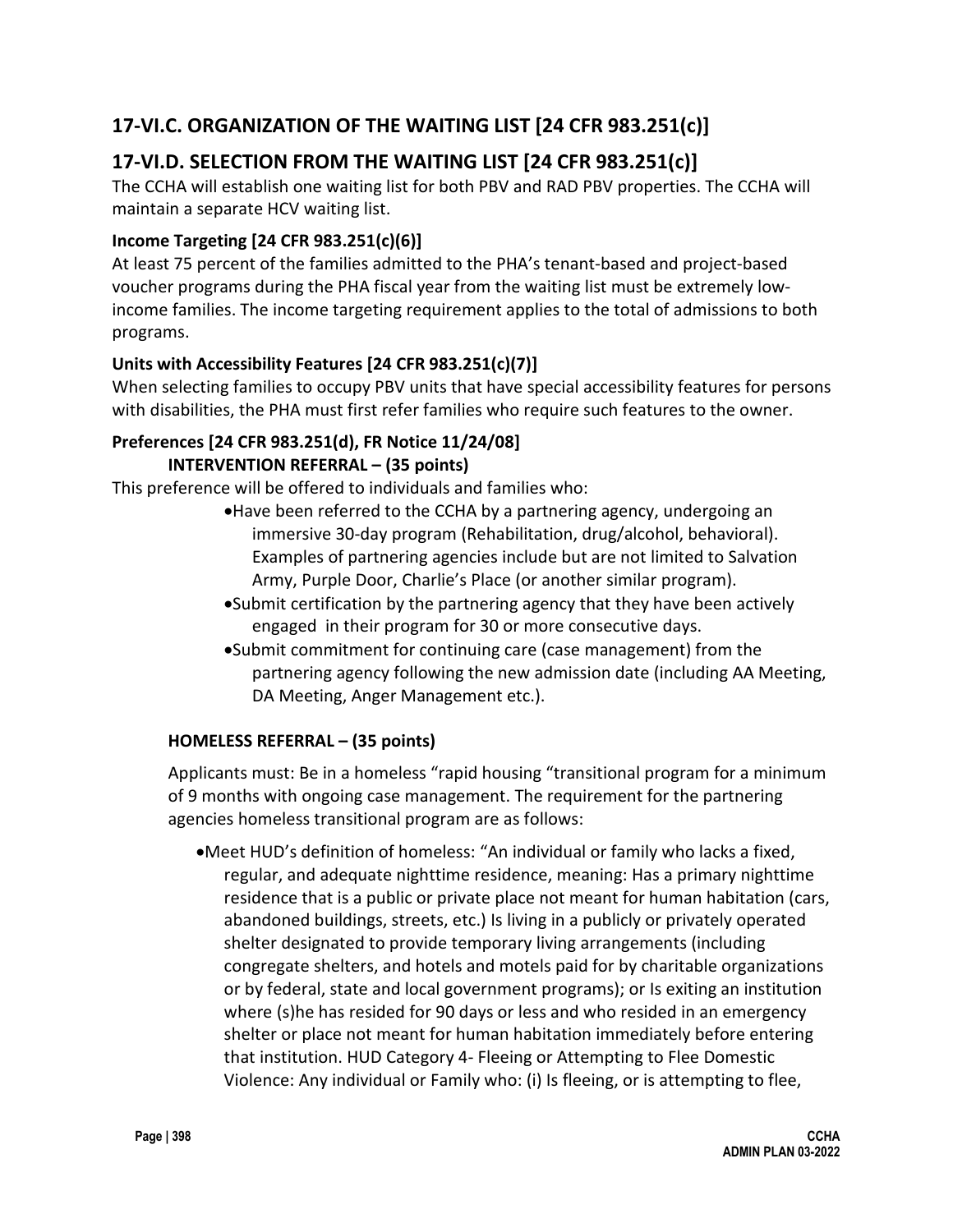domestic violence, (ii) Has no other residence; **and** (iii) Lacks the resources or support networks to obtain other permanent housing.

- •Have been continuously homeless for the past TWELVE (12) CONSECUTIVE MONTHS (a year or more) **OR** Has had FOUR (4) occasions of homelessness in the last THREE (3) years, which total at least 12 months OR
- •If NOT Chronically Homeless -Disabled: An individual who would benefit from housing, UNLESS Applicant has written verification from SSI/ SSDI/VA Disability i. A diagnosable substance use disorder

ii. A developmental disability

iii. A serious mental illness

iv.. A chronic physical illness, including the co-occurrence of two or more of these conditions

- •Be referred by the partnering agency, confirming completion of the program and recommendation into a PBV assisted unit.
- •Submit commitment for continuation of care (case management) from the partnering agency, for not less than 6 months following the new admission date.

### **INVOLUNTARY DISPLACEMENT – (30 Points)**

This preference is offered to families that are displaced due to Natural Disaster or Government Action.

•Verified in writing by local, state, or federal authorities within the last 6 months.

#### **HOMELESS – (5 POINTS)**

This preference is offered to applicants who lack stable, safe, and adequate housing.

•To qualify for this preference, CCHA will require: 1. Referral letter from CCHA homeless provider, 2. Certification from shelter that the family is homeless, 3. Letter from institution where family is exiting (90 days or less), 4. Letter from federal, state, or local police, court records, or certification from agency that provide VAWA assistance.

## **RESIDENCY – (50 Points)**

An applicant shall qualify for the residency local preference if the applicant lives, works, or has been hired to work or is attending school within the Corpus Christ Housing Authority jurisdiction. Applicants who reside in the City of Corpus Christi receive preference over applicants who reside outside of the City of Corpus Christi. Verification of this local preference by an applicant must clearly identify residency, employment, impending employment, or schooling with the service jurisdiction of the Housing Authority.

#### **MAINSTREAM – (35 points)**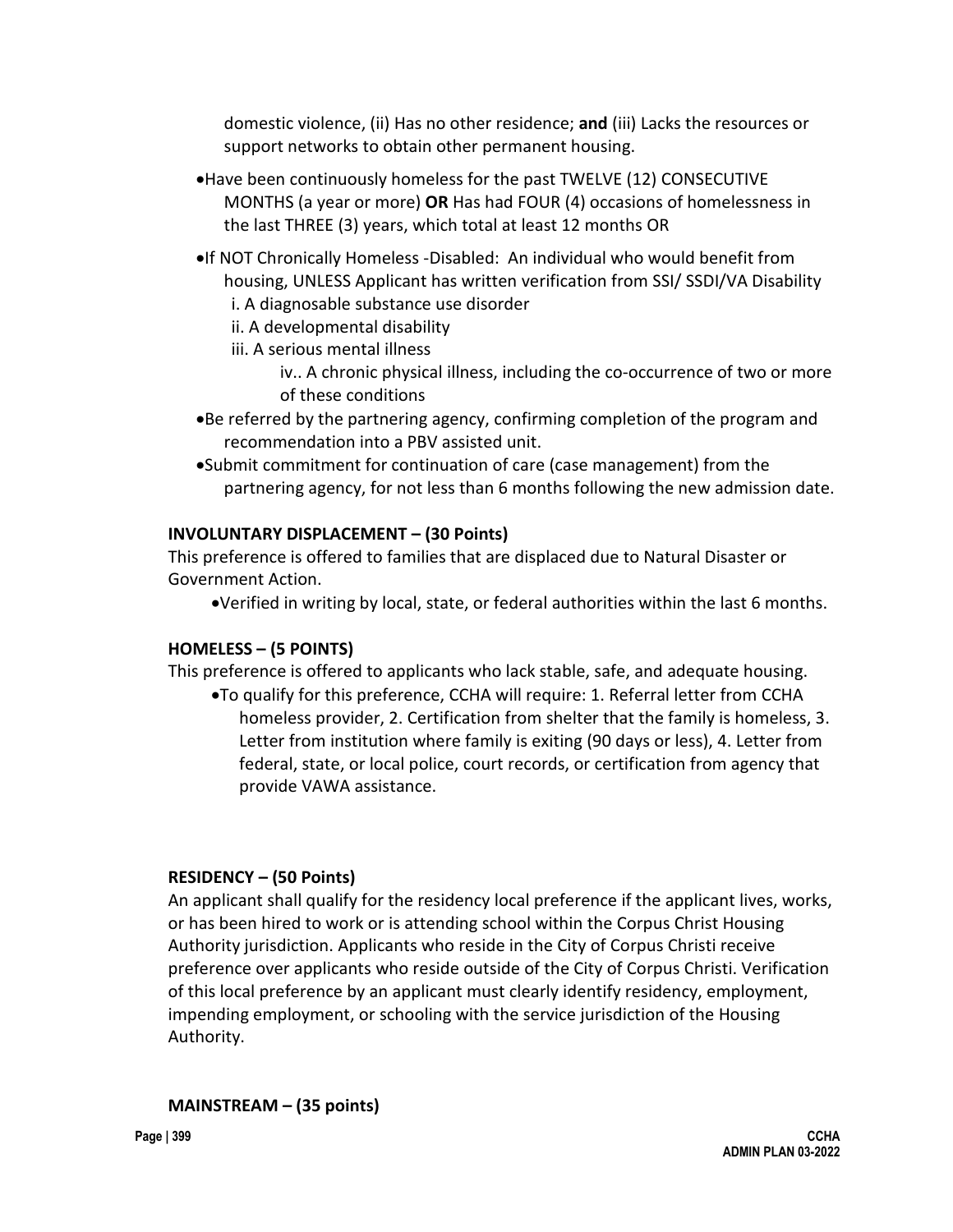Applicants must have a household member who is a non-elderly person (18 – 61 years of age) with disabilities and who is –

- (1).Transitioning out of institutional or other segregated setting,
- (2).at serious risk of institutionalization,
- (3).Homeless,
- (4).at risk of becoming homeless

Verified by birth certificate, and 1. Referral letter from CCHA homeless provider, 2. Certification from shelter that the family is homeless, 3. Letter from institution where family is exiting (90 days or less), 4. Letter from federal, state, or local police, court records, or certification from agency that provide VAWA assistance.

#### **ELDERLY – (5 Points)**

This preference is offered to applicants with a Head/Spouse/Co-Head who are 62 years of age or older. Verified with applicant provided birth certificate.

#### **DISABLED – (5 Points)**

This preference is offered to applicants with a Head/Spouse/Co-head who are disabled as defined by HUD definition. Verified with through Social Security Administration, or with the applicant provided "licensed professional".

#### **VETERANS – (5 Points)**

This preference is offered to Veteran families. CCHA defines a "veteran" as a Head of Household that was honourably or generally discharged or who is currently on active duty with the following branches of service: Army, Navy, Air Force, Marines, Coast Guard and the National Guard (if deployed during war). This definition also includes the spouse of a veteran who is currently on active duty, or the widow of a veteran who was killed in action. Verified using DD214.

#### **WAITING LIST TIME ADJUSTMENT – (5 Points)**

CCHA will give preference to applicants of 5 points each year they are on the waiting list. System automatically verified against application date.

#### **WORKING FAMILIES – (5 Points)**

This preference is offered to all working families. To qualify for this preference the head, co-head, or spouse must be working at least 30 hours per week at the State's minimum wage, or more, for the period of twelve consecutive months prior to admission, at the time of eligibility determination. To qualify for the preference:

(1).Head, co-head, or Sole Member must be working at least 30 hours per week at the State's minimum wage. Verification furnished by employment verification.

# **17-VI.E. OFFER OF PBV ASSISTANCE**

## **Refusal of Offer [24 CFR 983.251(e)(3)]**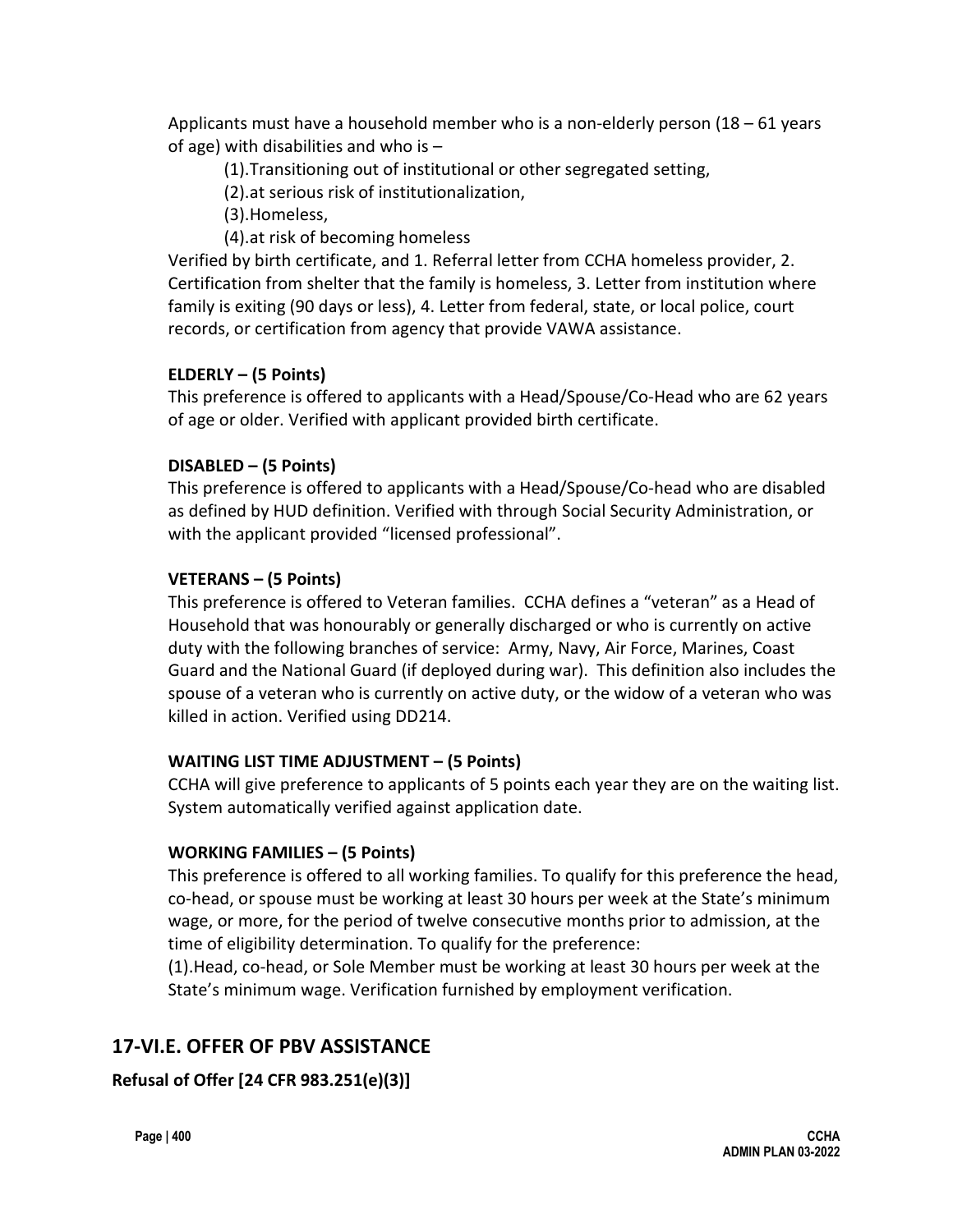The PHA is prohibited from taking any of the following actions against a family who has applied for, received, or refused an offer of PBV assistance:

- Refuse to list the applicant on the waiting list for tenant-based voucher assistance;
- Deny any admission preference for which the applicant qualifies;
- Change the applicant's place on the waiting list based on preference, date, and time of application, or other factors affecting selection under the PHA's selection policy;
- Remove the applicant from the tenant-based voucher waiting list.

### **Disapproval by Landlord [24 CFR 983.251(e)(2)]**

If a PBV owner rejects a family for admission to the owner's units, such rejection may not affect the family's position on the tenant-based voucher waiting list.

### **Acceptance of Offer [24 CFR 983.252]**

#### *Family Briefing*

When a family accepts an offer for PBV assistance, the PHA must give the family an oral briefing. The briefing must include information on how the program works and the responsibilities of the family and owner. In addition to the oral briefing, the PHA must provide a briefing packet that explains how the PHA determines the total tenant payment for a family, the family obligations under the program, and applicable fair housing information.

#### *Persons with Disabilities*

If an applicant family's head or spouse is disabled, the PHA must assure effective communication, in accordance with 24 CFR 8.6, in conducting the oral briefing and in providing the written information packet. This may include making alternative formats available (see Chapter 2). In addition, the PHA must have a mechanism for referring a family that includes a member with a mobility impairment to an appropriate accessible PBV unit.

#### *Persons with Limited English Proficiency*

The PHA should take reasonable steps to assure meaningful access by persons with limited English proficiency in accordance with Title VI of the Civil Rights Act of 1964 and Executive Order 13166 (see Chapter 2).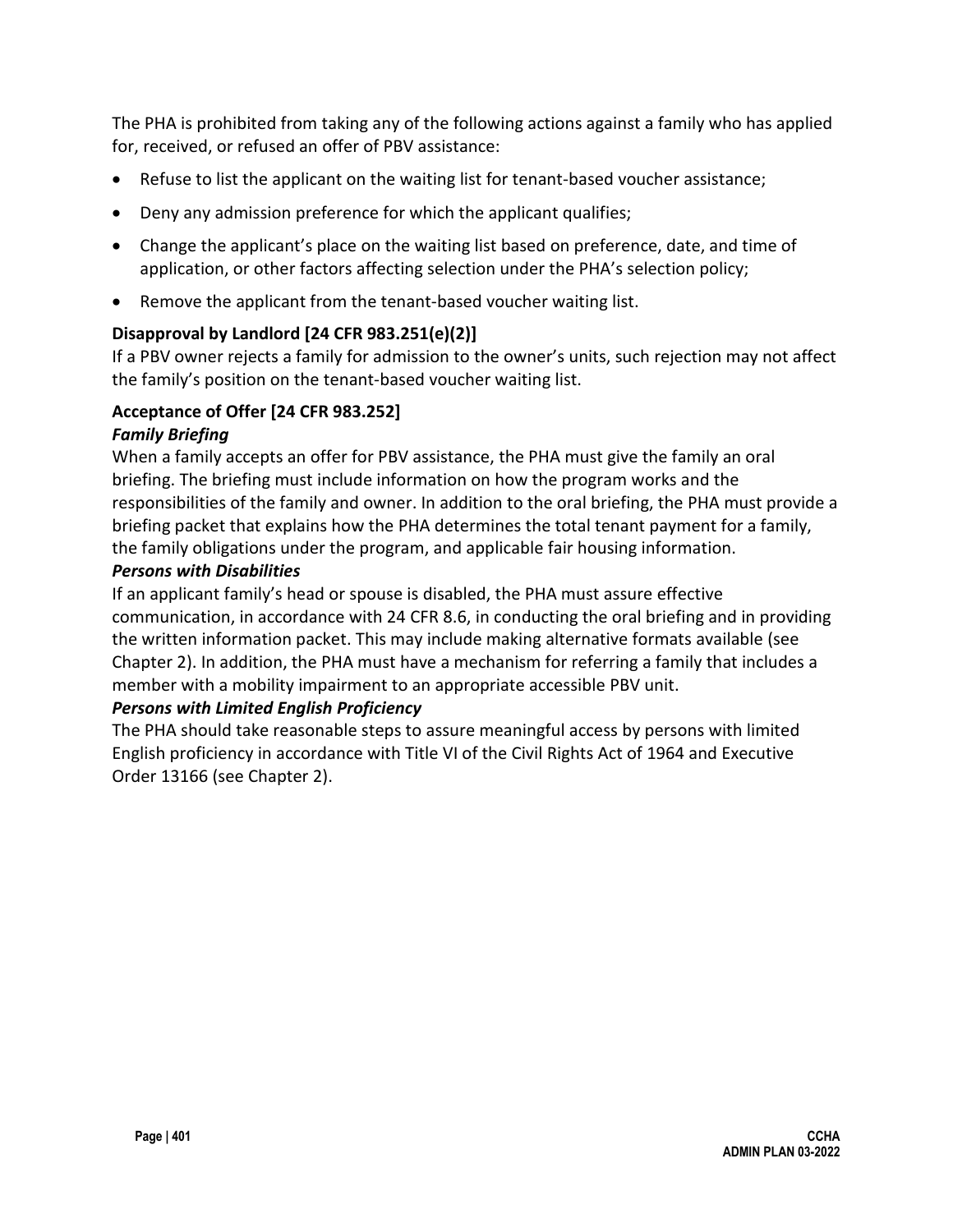## **17-VI.F. OWNER SELECTION OF TENANTS**

The owner is responsible for developing written tenant selection procedures that are consistent with the purpose of improving housing opportunities for very low-income families and reasonably related to program eligibility and an applicant's ability to fulfill their obligations under the lease. An owner must promptly notify in writing any rejected applicant of the grounds for any rejection [24 CFR 983.253(a)(2) and (a)(3)].

## **Leasing [24 CFR 983.253(a)]**

During the term of the HAP contract, the owner must lease contract units to eligible families that are selected and referred by the PHA from the PHA's waiting list. The contract unit leased to the family must be the appropriate size unit for the size of the family, based on the PHA's subsidy standards.

### **Filling Vacancies [24 CFR 983.254(a)]**

The owner must promptly notify the PHA of any vacancy or expected vacancy in a contract unit. After receiving such notice, the PHA must make every reasonable effort to promptly refer a sufficient number of families for the owner to fill such vacancies. The PHA and the owner must make reasonable efforts to minimize the likelihood and length of any vacancy.

The owner must notify the PHA in writing (mail, fax, or email) within five business days of learning about any vacancy or expected vacancy.

The PHA will make every reasonable effort to refer families to the owner within 10 business days of receiving such notice from the owner.

### **Reduction in HAP Contract Units Due to Vacancies [24 CFR 983.254(b)]**

If any contract units have been vacant for 120 or more days since owner notice of the vacancy, the PHA may give notice to the owner amending the HAP contract to reduce the number of contract units by subtracting the number of contract units (according to the bedroom size) that have been vacant for this period.

If any contract units have been vacant for 120 days, the PHA will give notice to the owner that the HAP contract will be amended to reduce the number of contract units that have been vacant for this period. The PHA will provide the notice to the owner within 10 business days of the  $120<sup>th</sup>$  day of the vacancy. The amendment to the HAP contract will be effective the  $1<sup>st</sup>$  day of the month following the date of the PHA's notice.

## **17-VI.G. TENANT SCREENING [24 CFR 983.255]**

#### **PHA Responsibility**

The PHA is not responsible or liable to the owner or any other person for the family's behavior or suitability for tenancy. However, the PHA may opt to screen applicants for family behavior or suitability for tenancy and may deny applicants based on such screening.

The PHA will not conduct screening to determine a PBV applicant family's suitability for tenancy.

The PHA must provide the owner with an applicant family's current and prior address (as shown in PHA records) and the name and address (if known by the PHA) of the family's current landlord and any prior landlords.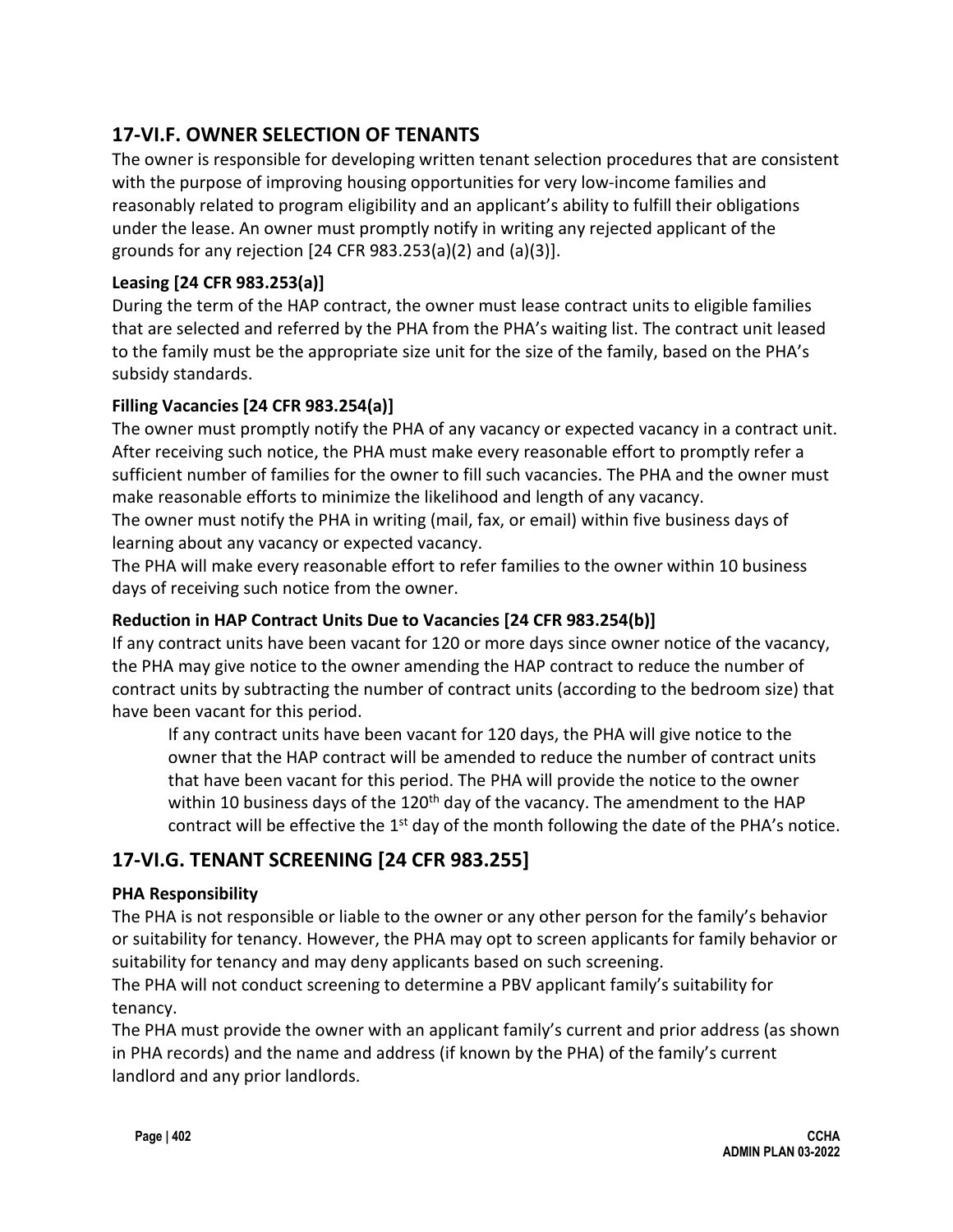In addition, the PHA may offer the owner other information the PHA may have about a family, including information about the tenancy history of family members or about drug trafficking and criminal activity by family members. The PHA must provide applicant families a description of the PHA policy on providing information to owners, and the PHA must give the same types of information to all owners.

The PHA may not disclose to the owner any confidential information provided in response to a request for documentation of domestic violence, dating violence, sexual assault, or stalking except at the written request or with the written consent of the individual providing the documentation [24 CFR 5.2007(a)(4)].

The PHA will inform owners of their responsibility to screen prospective tenants, and will provide owners with the required known name and address information, at the time of the turnover HQS inspection or before. The PHA will not provide any additional information to the owner, such as tenancy history, criminal history, etc.

#### **Owner Responsibility**

The owner is responsible for screening and selection of the family to occupy the owner's unit. When screening families the owner may consider a family's background with respect to the following factors:

- Payment of rent and utility bills;
- Caring for a unit and premises;
- Respecting the rights of other residents to the peaceful enjoyment of their housing;
- Drug-related criminal activity or other criminal activity that is a threat to the health, safety, or property of others; and
- Compliance with other essential conditions of tenancy.

## **PART VII: OCCUPANCY**

## **17-VII.A. OVERVIEW**

After an applicant has been selected from the waiting list, determined eligible by the PHA, referred to an owner and determined suitable by the owner, the family will sign the lease and occupancy of the unit will begin.

# **17-VII.B. LEASE [24 CFR 983.256]**

The tenant must have legal capacity to enter a lease under state and local law. *Legal capacity* means that the tenant is bound by the terms of the lease and may enforce the terms of the lease against the owner.

#### **Form of Lease [24 CFR 983.256(b)]**

The tenant and the owner must enter into a written lease agreement that is signed by both parties. If an owner uses a standard lease form for rental units to unassisted tenants in the locality or premises, the same lease must be used for assisted tenants, except that the lease must include a HUD-required tenancy addendum. The tenancy addendum must include, wordfor-word, all provisions required by HUD.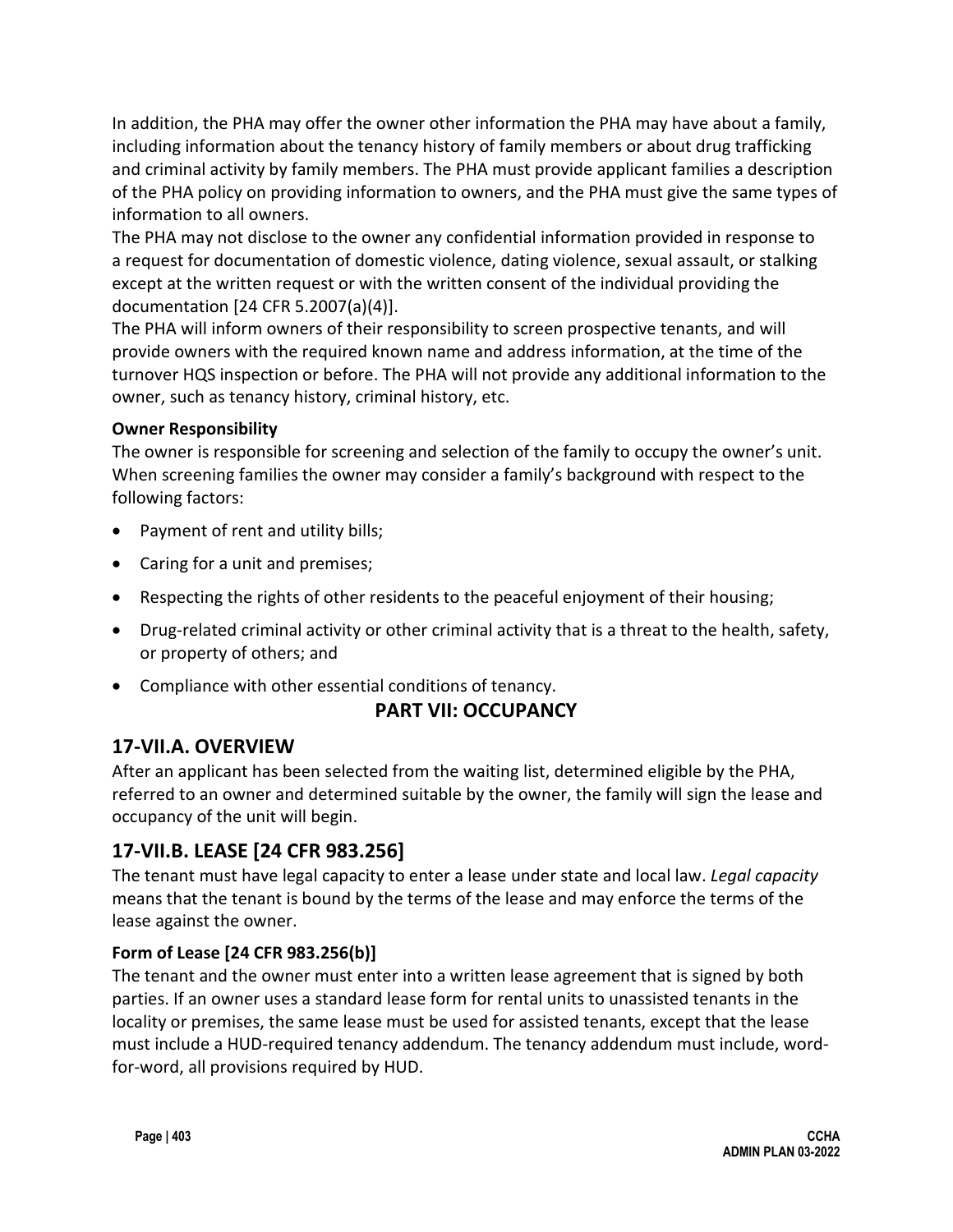If the owner does not use a standard lease form for rental to unassisted tenants, the owner may use another form of lease, such as a PHA model lease.

The PHA may review the owner's lease form to determine if the lease complies with state and local law. If the PHA determines that the lease does not comply with state or local law, the PHA may decline to approve the tenancy.

The PHA will not review the owner's lease for compliance with state or local law.

### **Lease Requirements [24 CFR 983.256(c)]**

The lease for a PBV unit must specify all of the following information:

- The names of the owner and the tenant;
- The unit rented (address, apartment number, if any, and any other information needed to identify the leased contract unit);
- The term of the lease (initial term and any provision for renewal);
- The amount of the tenant rent to owner, which is subject to change during the term of the lease in accordance with HUD requirements;
- A specification of the services, maintenance, equipment, and utilities that will be provide by the owner; and
- The amount of any charges for food, furniture, or supportive services.

## **Tenancy Addendum [24 CFR 983.256(d)]**

The tenancy addendum in the lease must state:

- The program tenancy requirements;
- The composition of the household as approved by the PHA (the names of family members and any PHA-approved live-in aide);
- All provisions in the HUD-required tenancy addendum must be included in the lease. The terms of the tenancy addendum prevail over other provisions of the lease.

#### **Initial Term and Lease Renewal [24 CFR 983.256(f)]**

The initial lease term must be for at least one year. The lease must provide for automatic renewal after the initial term of the lease in either successive definitive terms (e.g. month-tomonth or year-to-year) or an automatic indefinite extension of the lease term. For automatic indefinite extension of the lease term, the lease terminates if any of the following occur:

- The owner terminates the lease for good cause
- The tenant terminates the lease
- The owner and tenant agree to terminate the lease
- The PHA terminates the HAP contract
- The PHA terminates assistance for the family

#### **Changes in the Lease [24 CFR 983.256(e)]**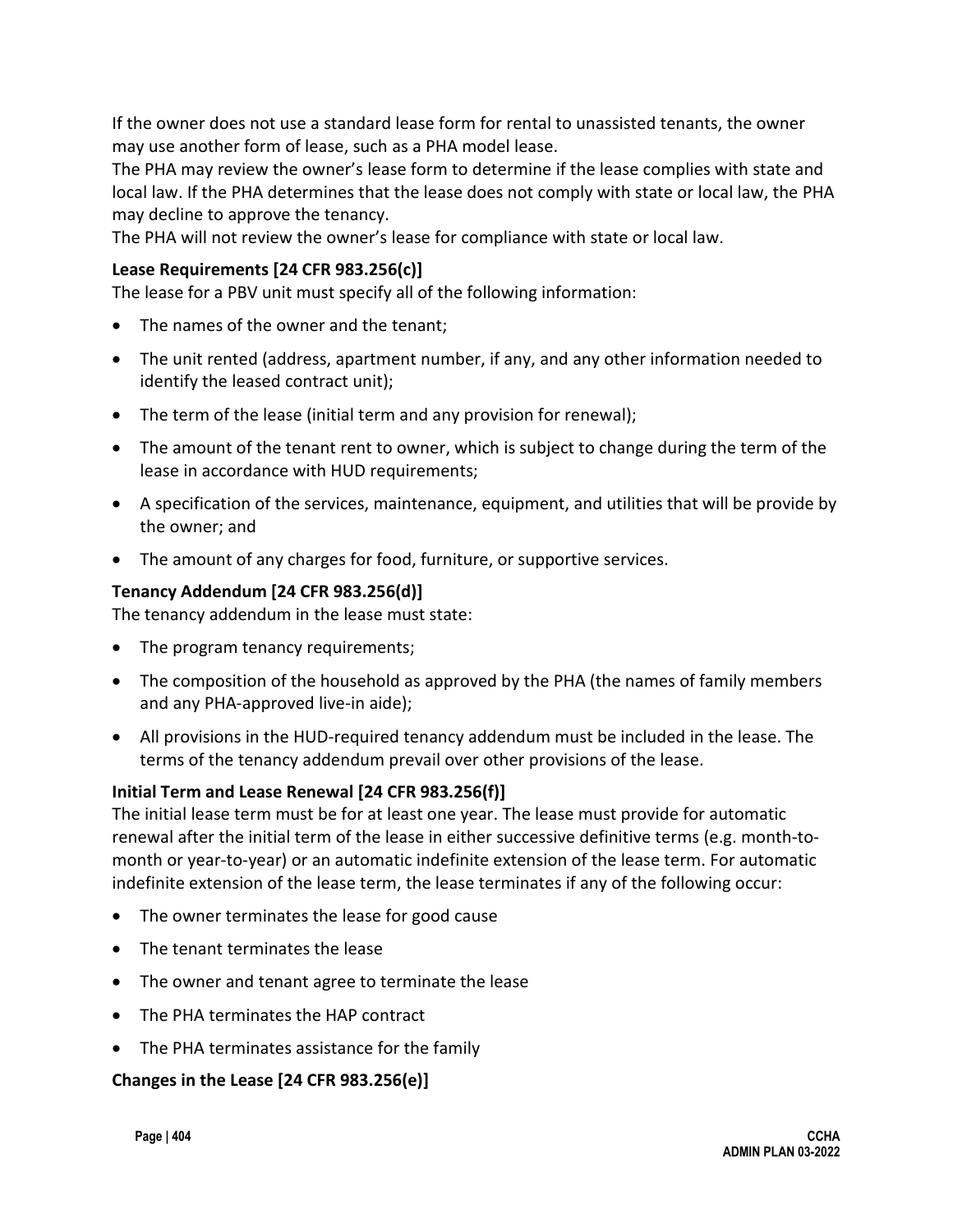If the tenant and owner agree to any change in the lease, the change must be in writing, and the owner must immediately give the PHA a copy of all changes.

The owner must notify the PHA in advance of any proposed change in the lease regarding the allocation of tenant and owner responsibilities for utilities. Such changes may only be made if approved by the PHA and in accordance with the terms of the lease relating to its amendment. The PHA must redetermine reasonable rent, in accordance with program requirements, based on any change in the allocation of the responsibility for utilities between the owner and the tenant. The redetermined reasonable rent will be used in calculation of the rent to owner from the effective date of the change.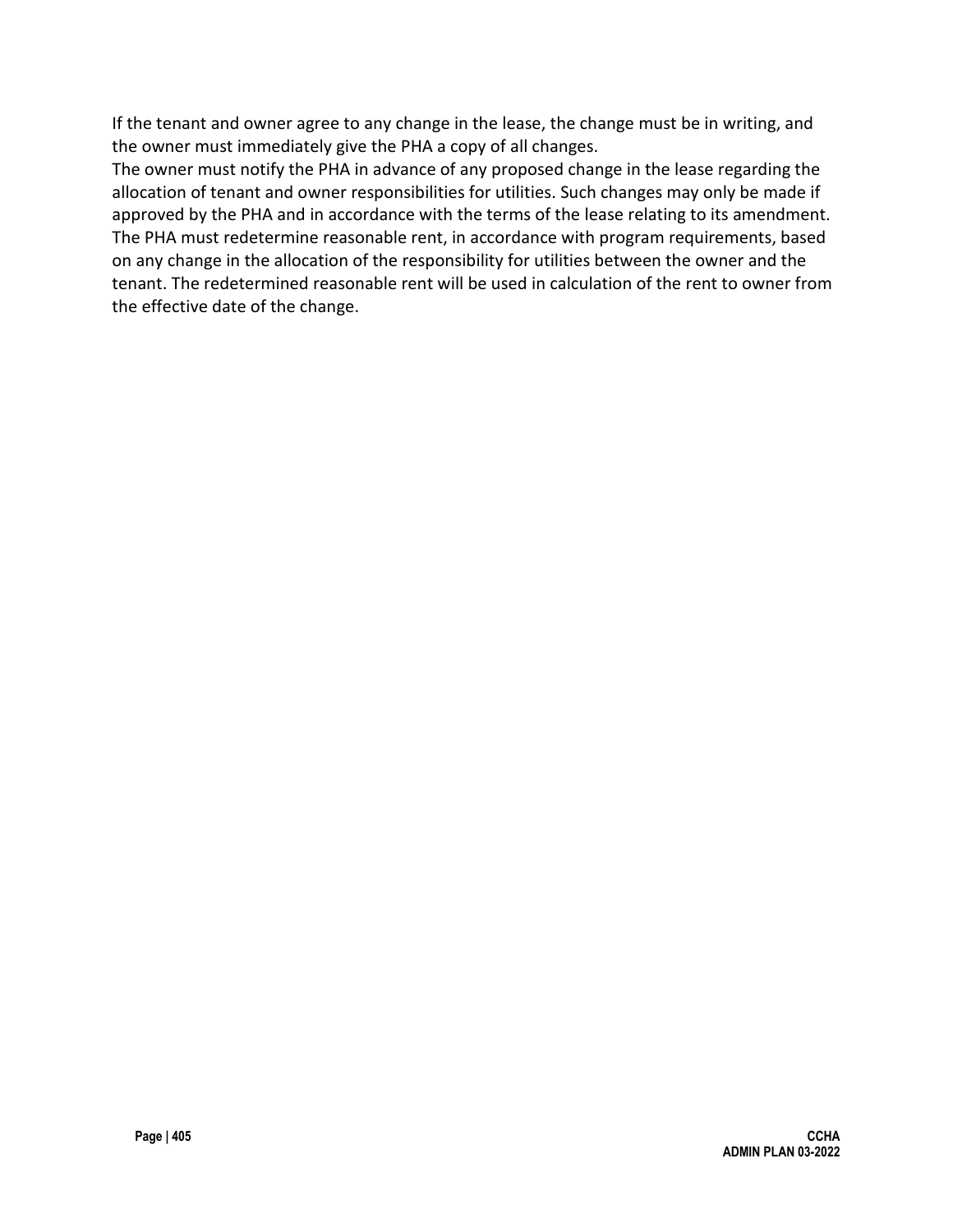### **Owner Termination of Tenancy [24 CFR 983.257]**

With two exceptions, the owner of a PBV unit may terminate tenancy for the same reasons an owner may in the tenant-based voucher program (see Section 12-III.B. and 24 CFR 982.310). In the PBV program, terminating tenancy for "good cause" does not include doing so for a business or economic reason, or a desire to use the unit for personal or family use or other nonresidential purpose.

### *Tenant Absence from the Unit [24 CFR 983.256(g) and 982.312(a)]*

The lease may specify a maximum period of family absence from the unit that may be shorter than the maximum period permitted by PHA policy. According to program requirements, the family's assistance must be terminated if they are absent from the unit for more than 180 consecutive days. PHA termination of assistance actions due to family absence from the unit are subject to 24 CFR 981.312, except that the unit is not terminated from the HAP contract if the family is absent for longer than the maximum period permitted.

#### **Continuation of Housing Assistance Payments [24 CFR 982.258]**

Housing assistance payments shall continue until the tenant rent equals the rent to owner. The cessation of housing assistance payments at such point will not affect the family's other rights under its lease, nor will such cessation preclude the resumption of payments as a result of later changes in income, rents, or other relevant circumstances if such changes occur within 180 days following the date of the last housing assistance payment by the PHA. After the 180-day period, the unit shall be removed from the HAP contract pursuant to 24 CFR 983.211.

If a participating family receiving zero assistance experiences a change in circumstances that would result in a HAP payment to the owner, the family must notify the PHA of the change and request an interim reexamination before the expiration of the 180-day period.

#### **Security Deposits [24 CFR 983.259]**

The owner may collect a security deposit from the tenant. The PHA may prohibit security deposits in excess of private market practice, or in excess of amounts charged by the owner to unassisted tenants.

The PHA will allow the owner to collect a security deposit amount the owner determines is appropriate.

When the tenant moves out of a contract unit, the owner, subject to state and local law, may use the security deposit, including any interest on the deposit, in accordance with the lease, as reimbursement for any unpaid tenant rent, damages to the unit, or other amounts owed by the tenant under the lease.

The owner must give the tenant a written list of all items charged against the security deposit and the amount of each item. After deducting the amount used to reimburse the owner, the owner must promptly refund the full amount of the balance to the tenant.

If the security deposit does not cover the amount owed by the tenant under the lease, the owner may seek to collect the balance from the tenant. The PHA has no liability or responsibility for payment of any amount owed by the family to the owner.

## **17-VII.C. MOVES**

**Overcrowded, Under-Occupied, and Accessible Units [24 CFR 983.260]**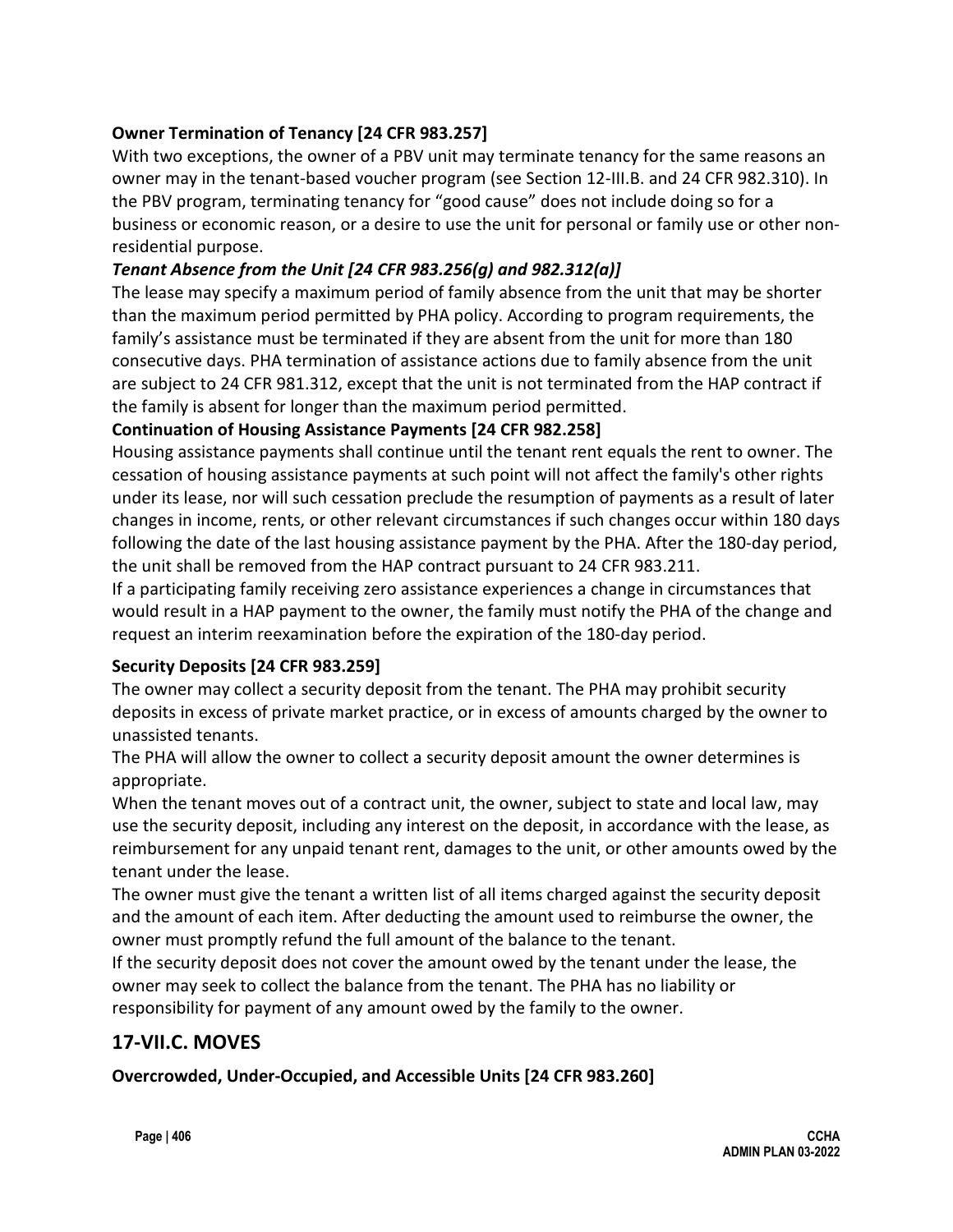If the PHA determines that a family is occupying a wrong size unit, based on the PHA's subsidy standards, or a unit with accessibility features that the family does not require, and the unit is needed by a family that does require the features, the PHA must promptly notify the family and the owner of this determination, and the PHA must offer the family the opportunity to receive continued housing assistance in another unit.

The PHA will notify the family and the owner of the family's need to move based on the occupancy of a wrong-size or accessible unit within 10 business days of the PHA's determination. The PHA will offer the family the following types of continued assistance in the following order, based on the availability of assistance:

PBV assistance in the same building or project;

PBV assistance in another project; and

Tenant-based voucher assistance.

If the PHA offers the family a tenant-based voucher, the PHA must terminate the housing assistance payments for a wrong-sized or accessible unit at the earlier of the expiration of the term of the family's voucher (including any extension granted by the PHA) or the date upon which the family vacates the unit. If the family does not move out of the wrong-sized unit or accessible unit by the expiration of the term of the family's voucher, the PHA must remove the unit from the HAP contract.

If the PHA offers the family another form of assistance that is not a tenant-based voucher, and the family does not accept the offer, does not move out of the PBV unit within a reasonable time as determined by the PHA, or both, the PHA must terminate the housing assistance payments for the unit at the expiration of a reasonable period as determined by the PHA and remove the unit from the HAP contract.

When the PHA offers a family another form of assistance that is not a tenant-based voucher, the family will be given 30 days from the date of the offer to accept the offer and move out of the PBV unit. If the family does not move out within this 30-day time frame, the PHA will terminate the housing assistance payments at the expiration of this 30-day period. The PHA may make exceptions to this 30-day period if needed for reasons beyond the family's control such as death, serious illness, or other medical emergency of a family member.

## **Family Right to Move [24 CFR 983.261]**

The family may terminate the lease at any time after the first year of occupancy. The family must give advance written notice to the owner in accordance with the lease and provide a copy of such notice to the PHA. If the family wishes to move with continued tenant-based assistance, the family must contact the PHA to request the rental assistance prior to providing notice to terminate the lease.

If the family terminates the lease in accordance with these requirements, the PHA is required to offer the family the opportunity for continued tenant-based assistance, in the form of a voucher or other comparable tenant-based rental assistance. If voucher or other comparable tenant-based assistance is not immediately available upon termination of the family's lease in the PBV unit, the PHA must give the family priority to receive the next available opportunity for continued tenant-based assistance.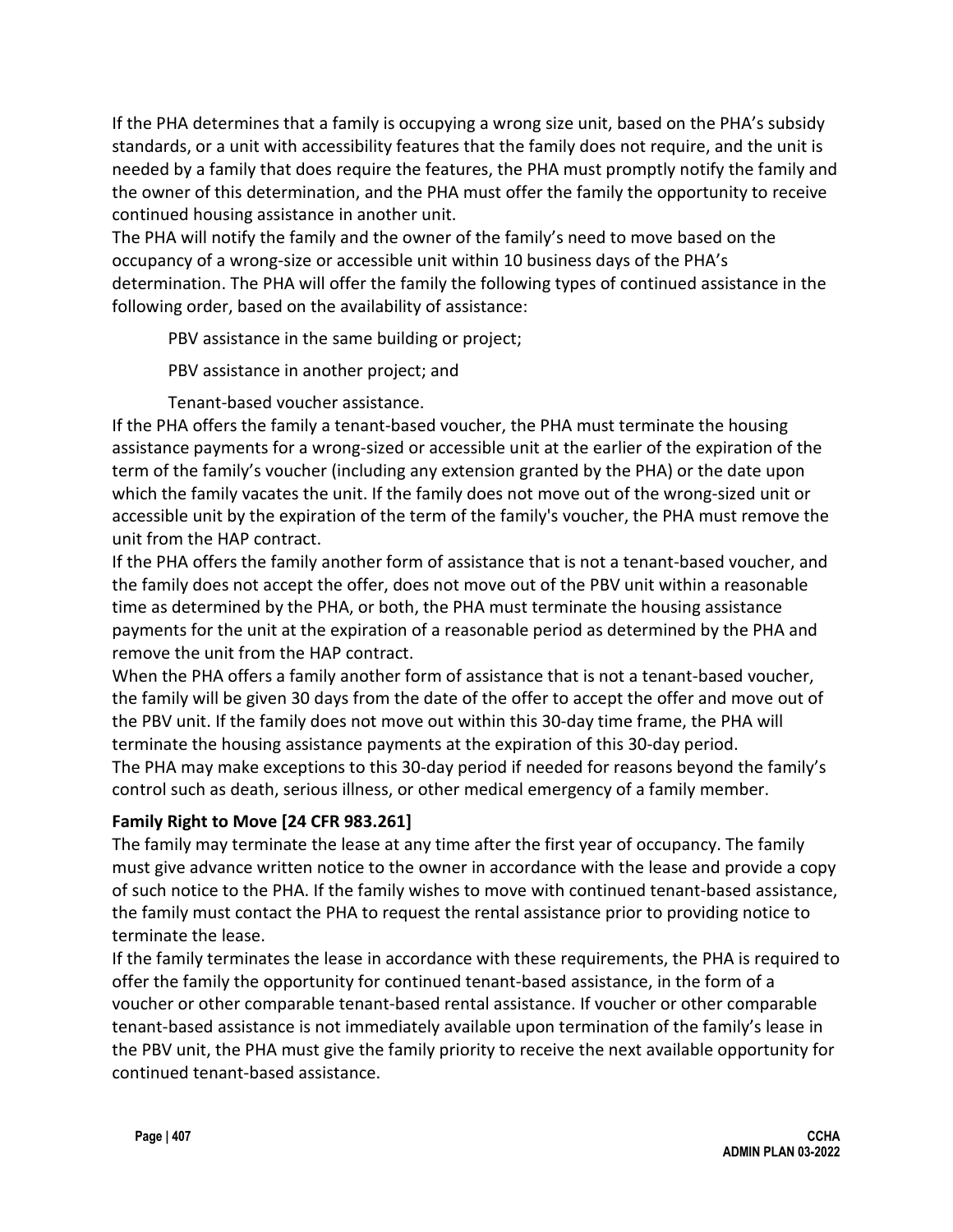If the family terminates the assisted lease before the end of the first year, the family relinquishes the opportunity for continued tenant-based assistance.

### **Emergency Transfers under VAWA [Notice PIH 2017-08]**

Except where special consideration is needed for the project-based voucher program, the PHA will follow VAWA policies as outlined in Chapter 16 Part IX of this administrative plan, including using the Emergency Transfer Plan as the basis for PBV transfers under VAWA (Exhibit 16-4). HUD requires that the PHA include policies that address when a victim has been living in a unit for less than a year or when a victim seeks to move sooner than a tenant-based voucher is available.

When the victim of domestic violence, dating violence, sexual assault, or stalking has lived in the unit for less than one year, the PHA will provide several options for continued assistance. The PHA will first try to transfer the participant to another PBV unit in the same development or transfer to a different development where the PHA has PBV units. The PHA will expedite the administrative processes in this case in an effort to conduct the transfer as quickly as possible. If no units are available for an internal transfer, or if there is reasonable cause to believe that such a transfer would put the victim in jeopardy, the participant may receive continued assistance through an external transfer to either tenant-based rental assistance (HCV) or assistance in the PHA's public housing program. Such a decision will be made by the PHA based on the availability of tenant-based vouchers and/or vacancies in public housing units. Such families must be selected from the waiting list for the applicable program. The PHA has adopted a waiting list preference for victims of domestic violence, dating violence, sexual assault, and stalking in both its HCV and public housing programs in order to expedite this process. See Section 4-III.C. of this administrative plan.

If a victim wishes to move after a year of occupancy in the unit, but no tenant-based vouchers are available, the PHA will offer the participant an internal transfer to another PBV unit in the same development or a transfer to a different development where the PHA has PBV units. The PHA will expedite the administrative processes in this case in an effort to conduct the transfer as quickly as possible.

If no units are available for an internal transfer, or if there is reasonable cause to believe that such a transfer would put the victim in jeopardy, the participant may receive continued assistance through an external transfer to the PHA's public housing program. The PHA has adopted a waiting list preference for victims of domestic violence, dating violence, sexual assault, and stalking as part of the public housing ACOP in order to expedite this process.

# **17-VII.D. EXCEPTIONS TO THE OCCUPANCY CAP [24 CFR 983.262]**

As of April 17, 2018, the PHA may not pay housing assistance under a PBV HAP contract for more than the greatest of 25 units or 25 percent of the number of dwelling units in a project unless:

- The units are exclusively for elderly families
- The units are for households eligible for supportive services available to all families receiving PBV assistance in the project

If the project is located in a census tract with a poverty rate of 20 percent or less, as determined in the most recent American Community Survey Five-Year estimates, the project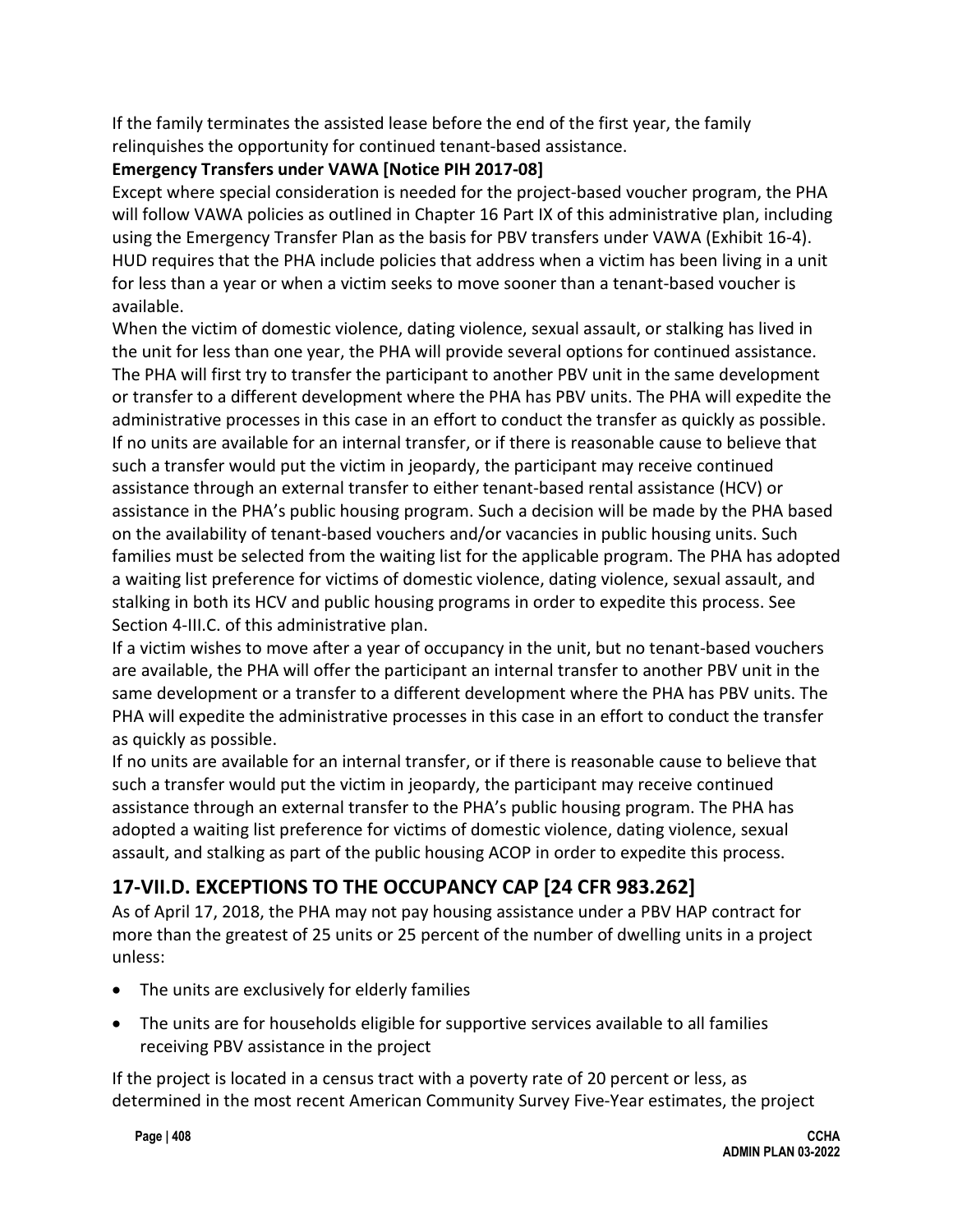cap is the greater of 25 units or 40 percent (instead of 25 percent) of the units in the project [FR Notice 7/14/17].

If a family at the time of initial tenancy is receiving and while the resident of an excepted unit has received Family Self-Sufficiency (FSS) supportive services or any other service as defined by the PHA and successfully completes the FSS contract of participation or the supportive services requirement, the unit continues to count as an excepted unit for as long as the family resides in the unit. However, if the FSS family fails to successfully complete the FSS contract of participation or supportive services objective and consequently is no longer eligible for the supportive services, the family must vacate the unit within a reasonable period of time established by the PHA, and the PHA shall cease paying HAP on behalf of the family. Further, when a family (or remaining members of a family) residing in an excepted unit no longer meets the criteria for a "qualifying family" because the family is no longer an elderly family due to a change in family composition, the PHA has the discretion to allow the family to remain in the excepted unit. If the PHA does not exercise this discretion, the family must vacate the unit within a reasonable period of time established by the PHA, and the PHA must cease paying housing assistance payments on behalf of the non-qualifying family.

Individuals in units with supportive services who choose to no longer participate in a service or who no longer qualify for services they qualified for at the time of initial occupancy cannot subsequently be denied continued housing opportunity because of this changed circumstance. A PHA or owner cannot determine that a participant's needs exceed the level of care offered by qualifying services or require that individuals be transitioned to different projects based on service needs.

If the family fails to vacate the unit within the established time, the unit must be removed from the HAP contract unless the project is partially assisted, and it is possible for the HAP contract to be amended to substitute a different unit in the building in accordance with program requirements; or the owner terminates the lease and evicts the family. The housing assistance payments for a family residing in an excepted unit that is not in compliance with its family obligations to comply with supportive services requirements must be terminated by the PHA. The PHA may allow a family that initially qualified for occupancy of an excepted unit based on elderly family status to continue to reside in a unit, where through circumstances beyond the control of the family (e.g., death of the elderly family member or long-term or permanent hospitalization or nursing care), the elderly family member no longer resides in the unit. In this case, the unit may continue to be counted as an excepted unit for as long as the family resides in that unit. Once the family vacates the unit, in order to continue as an excepted unit under the HAP contract, the unit must be made available to and occupied by a qualified family. The PHA will allow families who initially qualified to live in an excepted unit to remain when circumstances change due to circumstances beyond the remaining family members' control. In all other cases, the PHA will provide written notice to the family and owner within 10 business days of making the determination. The family will be given 30 days from the date of the notice to move out of the PBV unit. If the family does not move out within this 30-day time frame, the PHA will terminate the housing assistance payments at the expiration of this 30-day period.

The PHA may make exceptions to this 30-day period if needed for reasons beyond the family's control such as death, serious illness, or other medical emergency of a family member.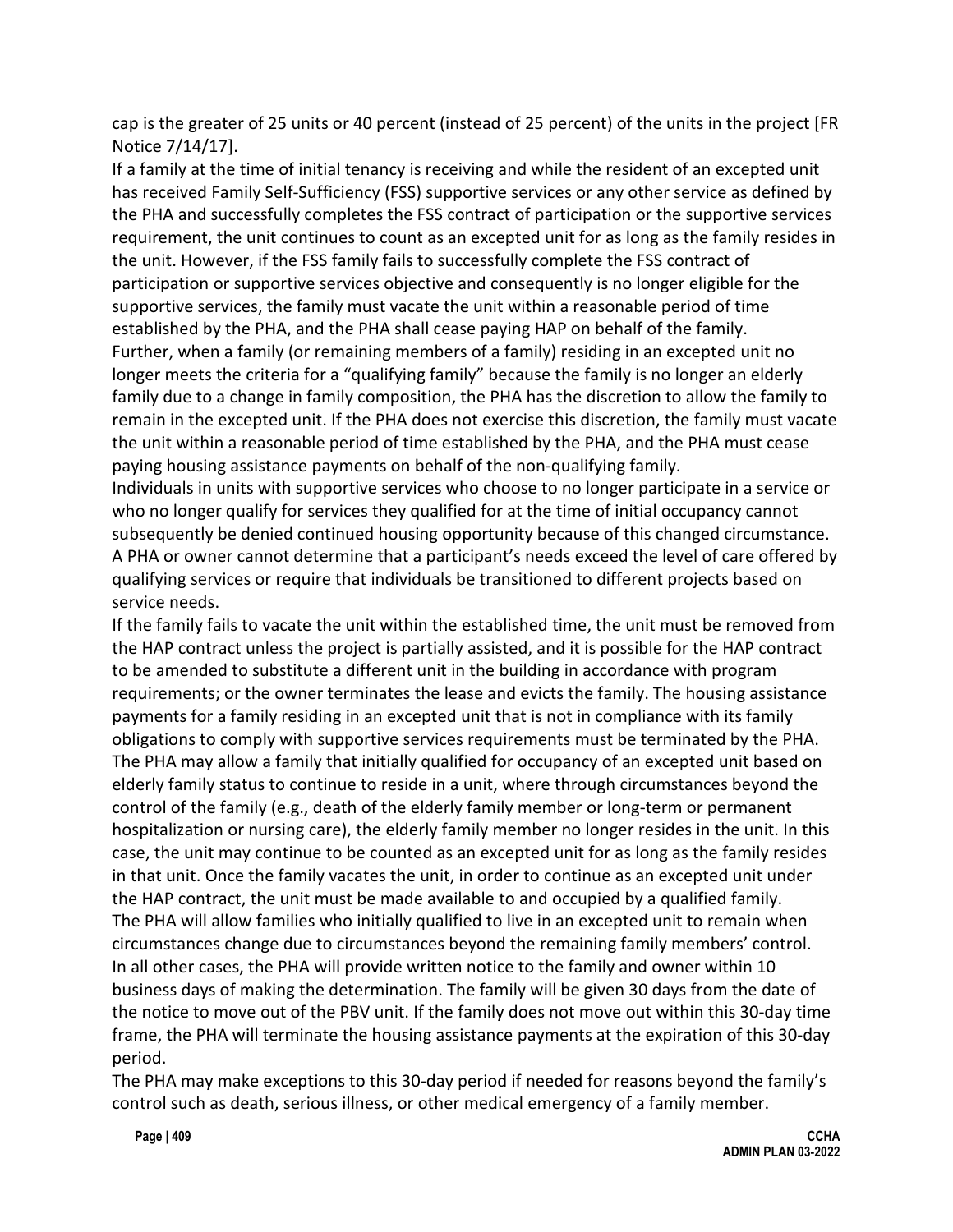## **PART VIII: DETERMINING RENT TO OWNER**

## **17-VIII.A. OVERVIEW**

The amount of the initial rent to an owner of units receiving PBV assistance is established at the beginning of the HAP contract term. Although for rehabilitated or newly constructed housing, the agreement to enter into HAP Contract (Agreement) states the estimated amount of the initial rent to owner, the actual amount of the initial rent to owner is established at the beginning of the HAP contract term.

During the tem of the HAP contract, the rent to owner is redetermined at the owner's request in accordance with program requirements, and at such time that there is a five percent or greater decrease in the published FMR.

## **17-VIII.B. RENT LIMITS [24 CFR 983.301]**

Except for certain tax credit units (discussed below), the rent to owner must not exceed the lowest of the following amounts:

- An amount determined by the PHA, not to exceed 110 percent of the applicable fair market rent (or any HUD-approved exception payment standard) for the unit bedroom size minus any utility allowance;
- The reasonable rent; or
- The rent requested by the owner.

#### **Certain Tax Credit Units [24 CFR 983.301(c)]**

For certain tax credit units, the rent limits are determined differently than for other PBV units. Different limits apply to contract units that meet all of the following criteria:

- The contract unit receives a low-income housing tax credit under the Internal Revenue Code of 1986;
- The contract unit is not located in a qualified census tract;
- There are comparable tax credit units of the same bedroom size as the contract unit in the same project, and the comparable tax credit units do not have any form of rental assistance other than the tax credit; and
- The tax credit rent exceeds 110 percent of the fair market rent or any approved exception payment standard;

For contract units that meet all of these criteria, the rent to owner must not exceed the lowest of:

- The tax credit rent minus any utility allowance;
- The reasonable rent; or
- The rent requested by the owner.

#### *Definitions*

A *qualified census tract* is any census tract (or equivalent geographic area defined by the Bureau of the Census) in which at least 50 percent of households have an income of less than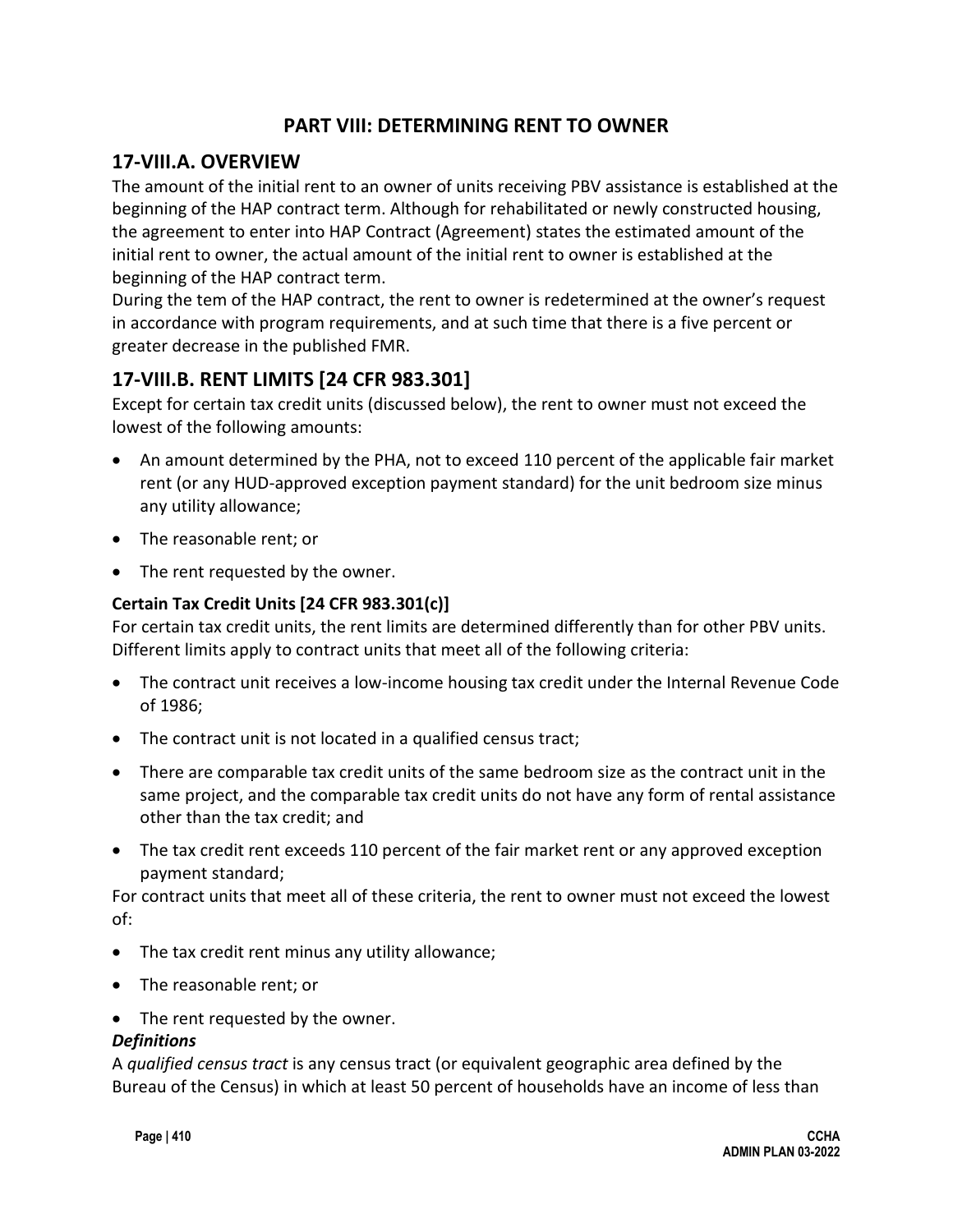60 percent of Area Median Gross Income (AMGI), or where the poverty rate is at least 25 percent and where the census tract is designated as a qualified census tract by HUD. *Tax credit rent* is the rent charged for comparable units of the same bedroom size in the project that also receive the low-income housing tax credit but do not have any additional rental assistance (e.g., tenant-based voucher assistance).

## **Reasonable Rent [24 CFR 983.301(e) and 983.302(c)(2)]**

The PHA must determine reasonable rent in accordable with 24 CFR 983.303. The rent to owner for each contract unit may at no time exceed the reasonable rent, except in cases where the PHA has elected within the HAP contract not to reduce rents below the initial rent to owner and, upon redetermination of the rent to owner, the reasonable rent would result in a rent below the initial rent. However, the rent to owner must be reduced in the following cases:

- To correct errors in calculations in accordable with HUD requirements
- If additional housing assistance has been combined with PBV assistance after the execution of the initial HAP contract and a rent decrease is required pursuant to 24 CFR 983.55
- If a decrease in rent to owner is required based on changes in the allocation of the responsibility for utilities between owner and tenant

If the PHA has not elected within the HAP contract to establish the initial rent to owner as the rent floor, the rent to owner shall not at any time exceed the reasonable rent.

The PHA will elect within the HAP contract not to reduce rents below the initial level, with the exception of circumstances listed in 24 CFR 983.302(c)(2). If, upon redetermination of the rent to owner, the reasonable rent would result in a rent below the initial rent, the PHA will use the higher initial rent to owner amount.

## **Use of FMRs, Exception Payment Standards, and Utility Allowances [24 CFR 983.301(f)]**

When determining the initial rent to owner, the PHA must use the most recently published FMR in effect and the utility allowance schedule in effect at execution of the HAP contract. When redetermining the rent to owner, the PHA must use the most recently published FMR and the utility allowance schedule in effect at the time of redetermination. At its discretion, the PHA may for initial rent, use the amounts in effect at any time during the 30-day period immediately before the beginning date of the HAP contract, or for redeterminations of rent, the 30-day period immediately before the redetermination date.

Any HUD-approved exception payment standard amount under the tenant-based voucher program also applies to the project-based voucher program. HUD will not approve a different exception payment stand amount for use in the PBV program.

Likewise, the PHA may not establish or apply different utility allowance amounts for the PBV program. The same utility allowance schedule applies to both the tenant-based and projectbased voucher programs.

Upon written request by the owner, the PHA will consider using the FMR or utility allowances in effect during the 30-day period before the start date of the HAP, or redetermination of rent. The owner must explain the need to use the previous FMRs or utility allowances and include documentation in support of the request. The PHA will review and make a decision based on the circumstances and merit of each request.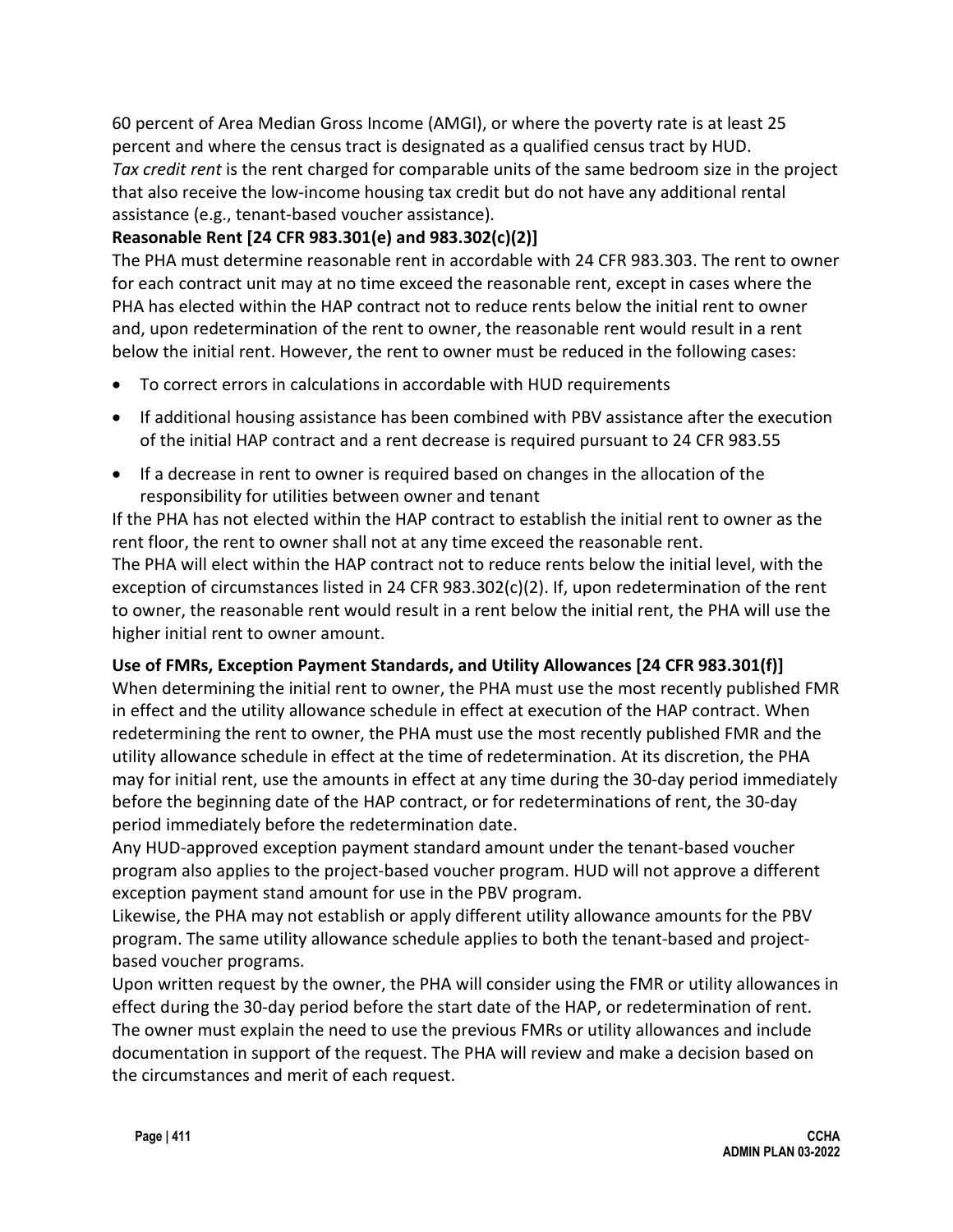In addition to considering a written request from an owner, the PHA may decide to use the FMR or utility allowances in effect during the 30-day period before the start date of the HAP, or redetermination of rent, if the PHA determines it is necessary due to PHA budgetary constraints.

## **Use of Small Area FMRs (SAFMRs) [24 CFR 888.113(h)]**

While small area FMRs (SAFMRs) do not apply to PBV projects, PHAs that operate a tenantbased program under SAFMRs may apply SAFMRs to all future PBV HAP contracts. If the PHA adopts this policy, it must apply to all future PBV projects and the PHA's entire jurisdiction. The PHA and owner may not subsequently choose to revert back to use of the FMRs once the SAFMRs have been adopted, even if the PHA subsequently changes its policy.

Further, the PHA may apply SAFMRs to current PBV projects where the notice of owner selection was made on or before the effective date of PHA implementation, provided the owner is willing to mutually agree to doing so and the application is prospective. The PHA and owner may not subsequently choose to revert back to use of the FMRs once the SAFMRs have been adopted, even if the PHA subsequently changes its policy. If rents increase as a result of the use of SAFMRs, the rent increase may not be effective until the first anniversary of the HAP contract.

The PHA will not apply SAFMRs to the PHA's PBV program.

### **Redetermination of Rent [24 CFR 983.302]**

The PHA must redetermine the rent to owner upon the owner's request or when there is a 10 percent or greater decrease in the published FMR.

#### *Rent Increase*

If an owner wishes to request an increase in the rent to owner from the PHA, it must be requested at the annual anniversary of the HAP contract (see Section 17-V.D.). The request must be in writing and in the form and manner required by the PHA. The PHA may only make rent increases in accordance with the rent limits described previously. There are no provisions in the PBV program for special adjustments (e.g., adjustments that reflect increases in the actual and necessary expenses of owning and maintaining the units which have resulted from substantial general increases in real property taxes, utility rates, or similar costs). An owner's request for a rent increase must be submitted to the PHA 60 days prior to the anniversary date of the HAP contract and must include the new rent amount the owner is proposing.

The PHA may not approve and the owner may not receive any increase of rent to owner until and unless the owner has complied with requirements of the HAP contract, including compliance with HQS. The owner may not receive any retroactive increase of rent for any period of noncompliance.

#### *Rent Decrease*

If there is a decrease in the rent to owner, as established in accordance with program requirements such as a change in the FMR or exception payment standard, or reasonable rent amount, the rent to owner must be decreased regardless of whether the owner requested a rent adjustment, except where the PHA has elected within the HAP contract to not reduce rents below the initial rent under the initial HAP contract.

#### *Notice of Rent Change*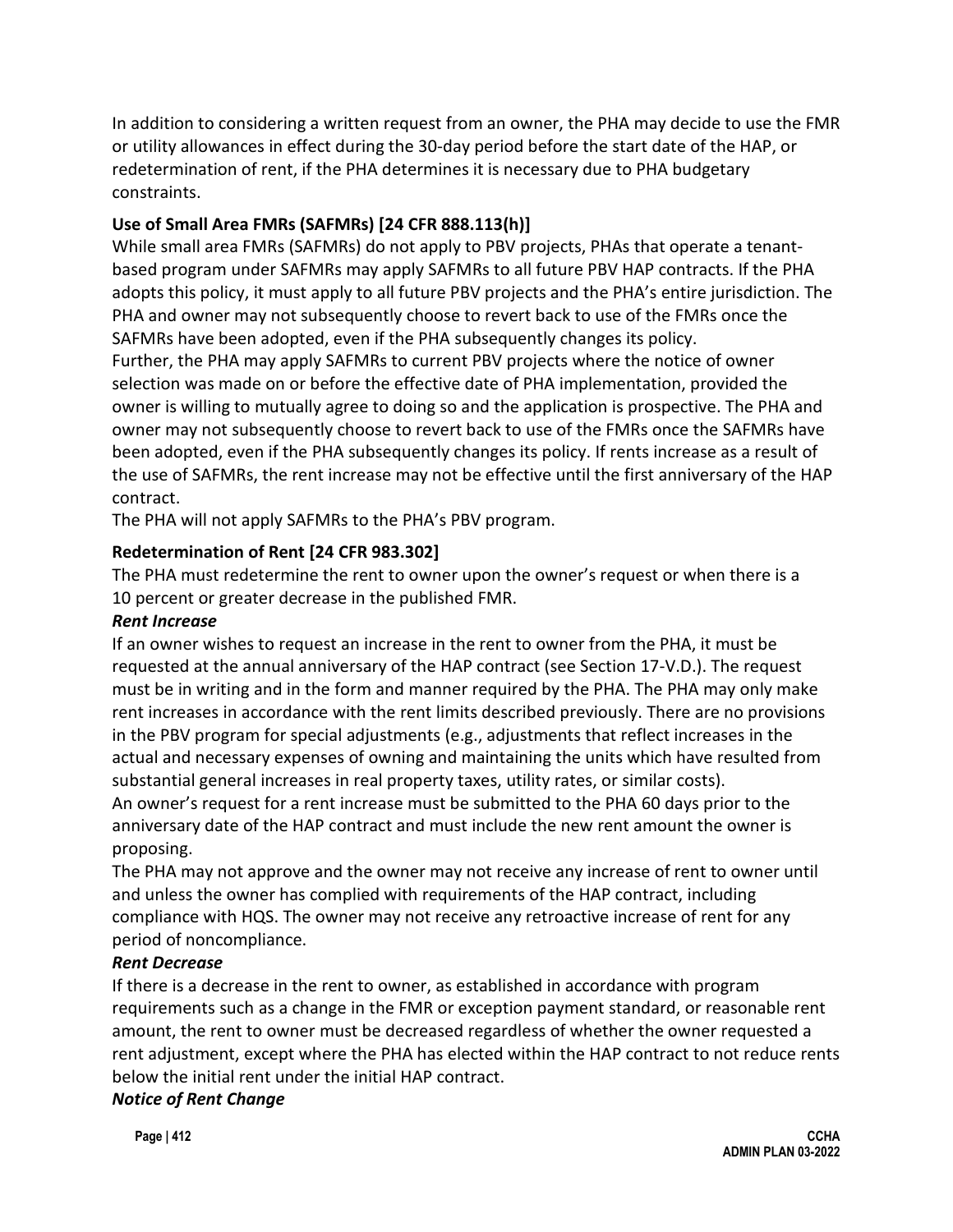The rent to owner is redetermined by written notice by the PHA to the owner specifying the amount of the redetermined rent. The PHA notice of rent adjustment constitutes an amendment of the rent to owner specified in the HAP contract. The adjusted amount of rent to owner applies for the period of 12 calendar months from the annual anniversary of the HAP contract.

The PHA will provide the owner with at least 30 days written notice of any change in the amount of rent to owner.

## **PHA-Owned Units [24 CFR 983.301(g)]**

For PHA-owned PBV units, the initial rent to owner and the annual redetermination of rent at the anniversary of the HAP contract are determined by the independent entity approved by HUD. The PHA must use the rent to owner established by the independent entity.

# **17-VIII.C. REASONABLE RENT [24 CFR 983.303]**

At the time the initial rent is established and all times during the term of the HAP contract, the rent to owner for a contract unit may not exceed the reasonable rent for the unit as determined by the PHA, except where the PHA has elected within the HAP contract to not reduce rents below the initial rent under the initial HAP contract.

### **When Rent Reasonable Determinations Are Required**

The PHA must redetermine the reasonable rent for a unit receiving PBV assistance whenever any of the following occur:

- There is a 10 percent or greater decrease in the published FMR in effect 60 days before the contract anniversary (for the unit sizes specified in the HAP contract) as compared with the FMR that was in effect one year before the contract anniversary date;
- The PHA approves a change in the allocation of responsibility for utilities between the owner and the tenant;
- The HAP contract is amended to substitute a different contract unit in the same building or project; or
- There is any other change that may substantially affect the reasonable rent.

## **How to Determine Reasonable Rent**

The reasonable rent of a unit receiving PBV assistance must be determined by comparison to rent for other comparable unassisted units. When making this determination, the PHA must consider factors that affect market rent. Such factors include the location, quality, size, type and age of the unit, as well as the amenities, housing services maintenance, and utilities to be provided by the owner.

#### *Comparability Analysis*

For each unit, the comparability analysis must use at least three comparable units in the private unassisted market. This may include units in the premises or project that is receiving projectbased assistance. The analysis must show how the reasonable rent was determined, including major differences between the contract units and comparable unassisted units, and must be retained by the PHA. The comparability analysis may be performed by PHA staff or by another qualified person or entity. Those who conduct these analyses or are involved in determining the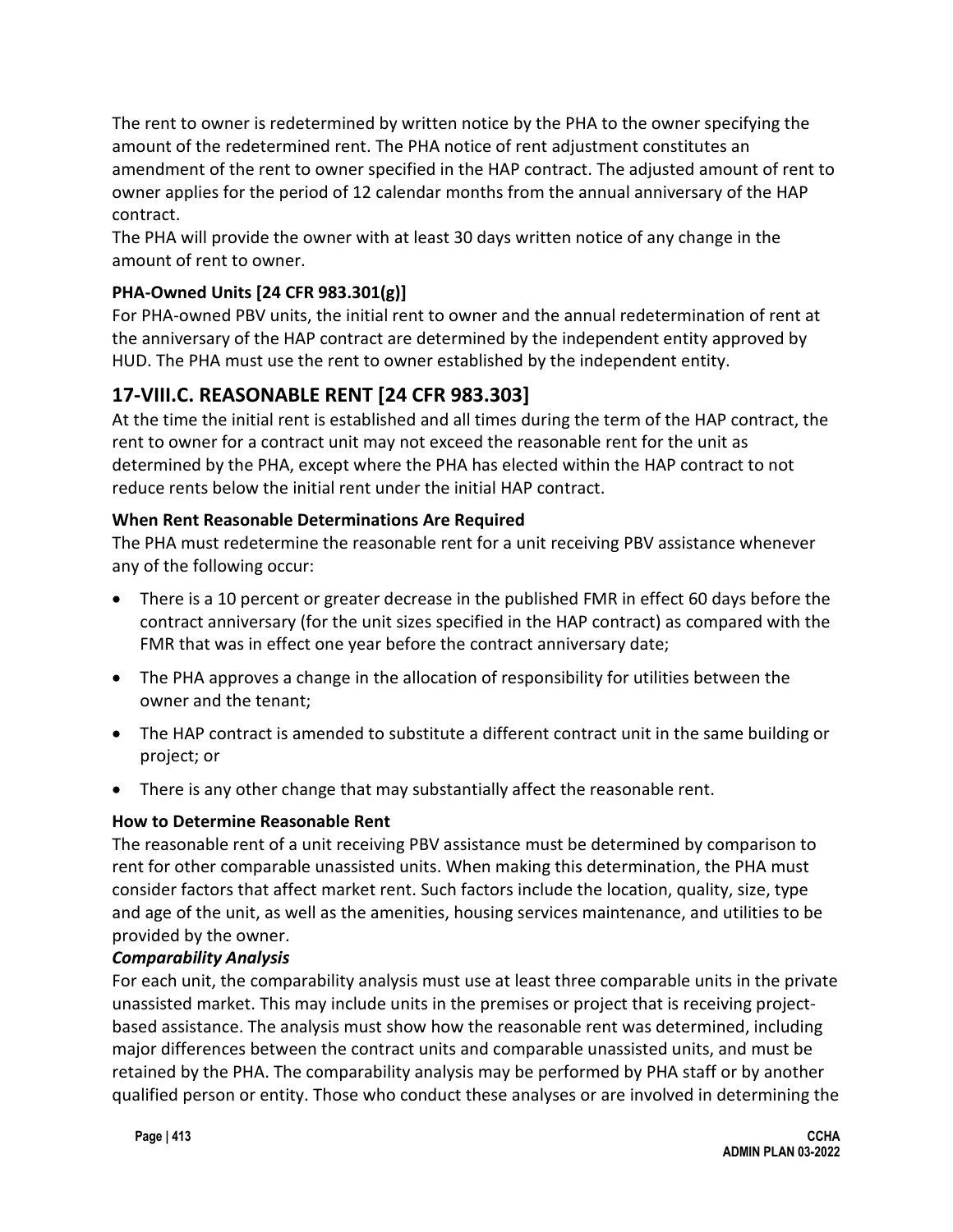housing assistance payment based on the analyses may not have any direct or indirect interest in the property.

#### **PHA-Owned Units**

For PHA-owned units, the amount of the reasonable rent must be determined by an independent agency approved by HUD in accordance with PBV program requirements. The independent entity must provide a copy of the determination of reasonable rent for PHAowned units to the PHA and to the HUD field office where the project is located.

### **Owner Certification of Reasonable Rent**

By accepting each monthly housing assistance payment, the owner certifies that the rent to owner is not more than rent charged by the owner for other comparable unassisted units in the premises. At any time, the PHA may require the owner to submit information on rents charged by the owner for other units in the premises or elsewhere.

## **17-VIII.D. EFFECT OF OTHER SUBSIDY AND RENT CONTROL**

In addition to the rent limits discussed in Section 17-VIII.B above, other restrictions may limit the amount of rent to owner in a PBV unit. In addition, certain types of subsidized housing are not even eligible to receive PBV assistance (see Section 17-II.D).

## **Other Subsidy [24 CFR 983.304]**

To comply with HUD subsidy layering requirements, at the discretion of HUD or its designee, a PHA shall reduce the rent to owner because of other governmental subsidies, including tax credits or tax exemptions, grants, or other subsidized funding.

For units receiving assistance under the HOME program, rents may not exceed rent limits as required by that program.

For units in any of the following types of federally subsidized projects, the rent to owner may not exceed the subsidized rent (basic rent) or tax credit rent as determined in accordance with requirements for the applicable federal program:

- An insured or non-insured Section 236 project;
- A formerly insured or non-insured Section 236 project that continues to receive Interest Reduction Payment following a decoupling action;
- A Section 221(d)(3) below market interest rate (BMIR) project;
- A Section 515 project of the Rural Housing Service;
- Any other type of federally subsidized project specified by HUD.

#### *Combining Subsidy*

Rent to owner may not exceed any limitation required to comply with HUD subsidy layering requirements.

#### **Rent Control [24 CFR 983.305]**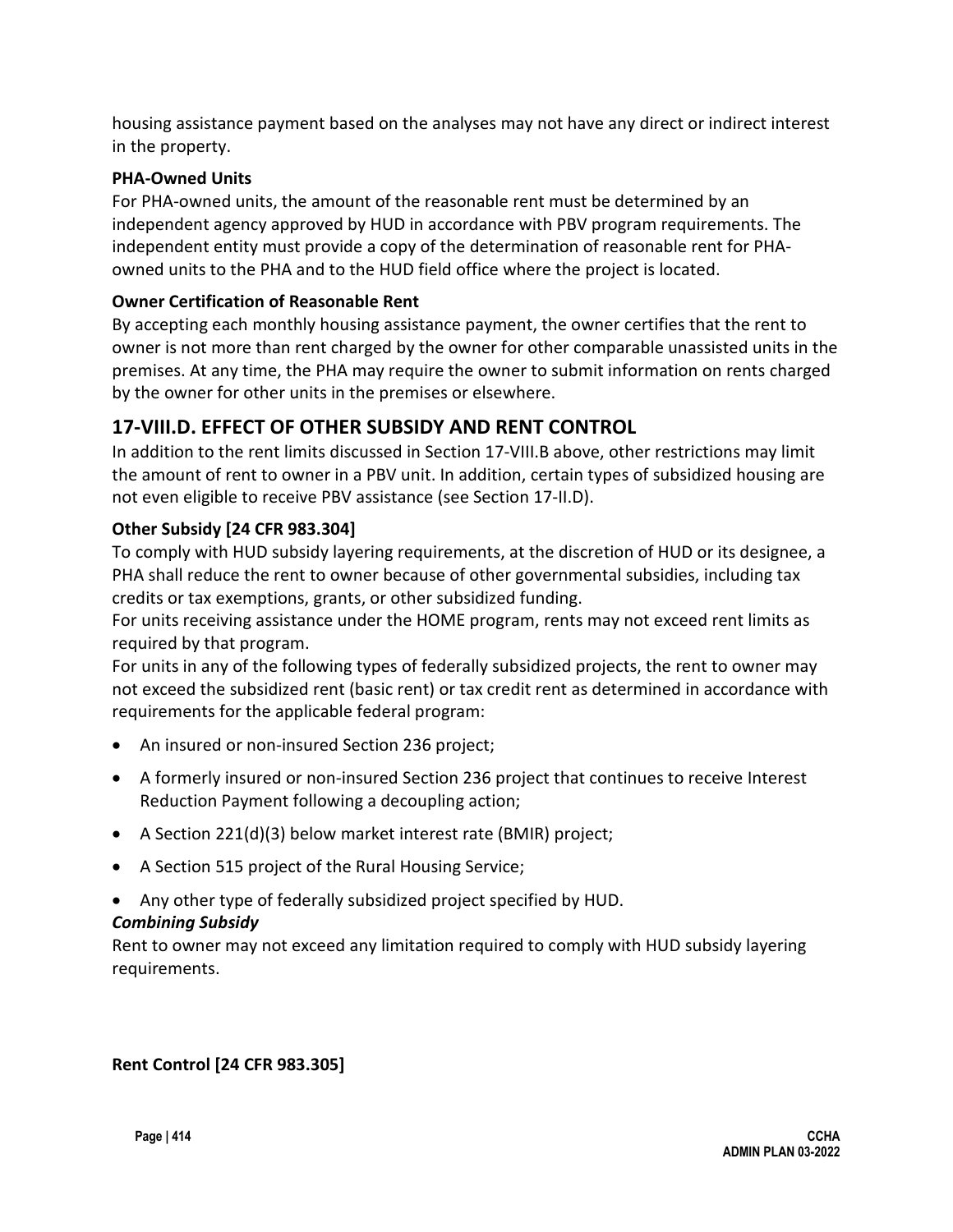In addition to the rent limits set by PBV program regulations, the amount of rent to owner may also be subject to rent control or other limits under local, state, or federal law.

# **PART IX: PAYMENTS TO OWNER**

# **17-IX.A. HOUSING ASSISTANCE PAYMENTS [24 CFR 983.351]**

During the term of the HAP contract, the PHA must make housing assistance payments to the owner in accordance with the terms of the HAP contract. During the term of the HAP contract, payments must be made for each month that a contract unit complies with HQS and is leased to and occupied by an eligible family. The housing assistance payment must be paid to the owner on or about the first day of the month for which payment is due, unless the owner and the PHA agree on a later date.

Except for discretionary vacancy payments, the PHA may not make any housing assistance payment to the owner for any month after the month when the family moves out of the unit (even if household goods or property are left in the unit).

The amount of the housing assistance payment by the PHA is the rent to owner minus the tenant rent (total tenant payment minus the utility allowance).

In order to receive housing assistance payments, the owner must comply with all provisions of the HAP contract. Unless the owner complies with all provisions of the HAP contract, the owner does not have a right to receive housing assistance payments.

# **17-IX.B. VACANCY PAYMENTS [24 CFR 983.352]**

If an assisted family moves out of the unit, the owner may keep the housing assistance payment for the calendar month when the family moves out. However, the owner may not keep the payment if the PHA determines that the vacancy is the owner's fault. If the PHA determines that the owner is responsible for a vacancy and, as a result, is not entitled to the keep the housing assistance payment, the PHA will notify the landlord of the amount of housing assistance payment that the owner must repay. The PHA will require the owner to repay the amount owed in accordance with the policies in Section 16-IV.B. At the discretion of the PHA, the HAP contract may provide for vacancy payments to the owner. The PHA may only make vacancy payments if:

- The owner gives the PHA prompt, written notice certifying that the family has vacated the unit and identifies the date when the family moved out (to the best of the owner's knowledge);
- The owner certifies that the vacancy is not the fault of the owner and that the unit was vacant during the period for which payment is claimed;
- The owner certifies that it has taken every reasonable action to minimize the likelihood and length of vacancy; and
- The owner provides any additional information required and requested by the PHA to verify that the owner is entitled to the vacancy payment.

The owner must submit a request for vacancy payments in the form and manner required by the PHA and must provide any information or substantiation required by the PHA to determine the amount of any vacancy payment.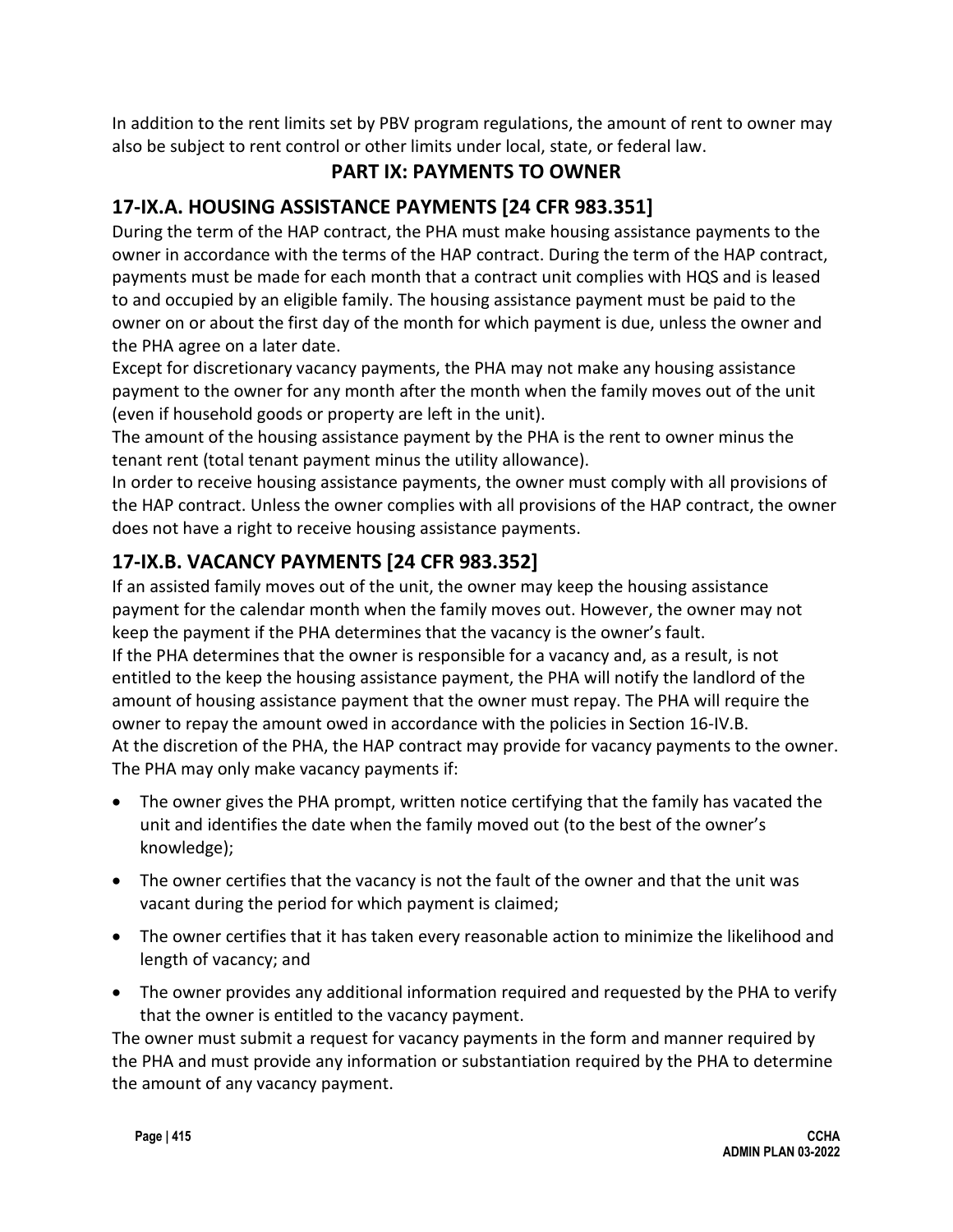If an owner's HAP contract calls for vacancy payments to be made, and the owner wishes to receive vacancy payments, the owner must have properly notified the PHA of the vacancy in accordance with the policy in Section 17-VI.F. Regarding filling vacancies.

In order for a vacancy payment request to be considered, it must be made within 10 business days of the end of the period for which the owner is requesting the vacancy payment. The request must include the required owner certifications and the PHA may require the owner to provide documentation to support the request. If the owner does not provide the information requested by the PHA within 10 business days of the PHA's request, no vacancy payments will be made.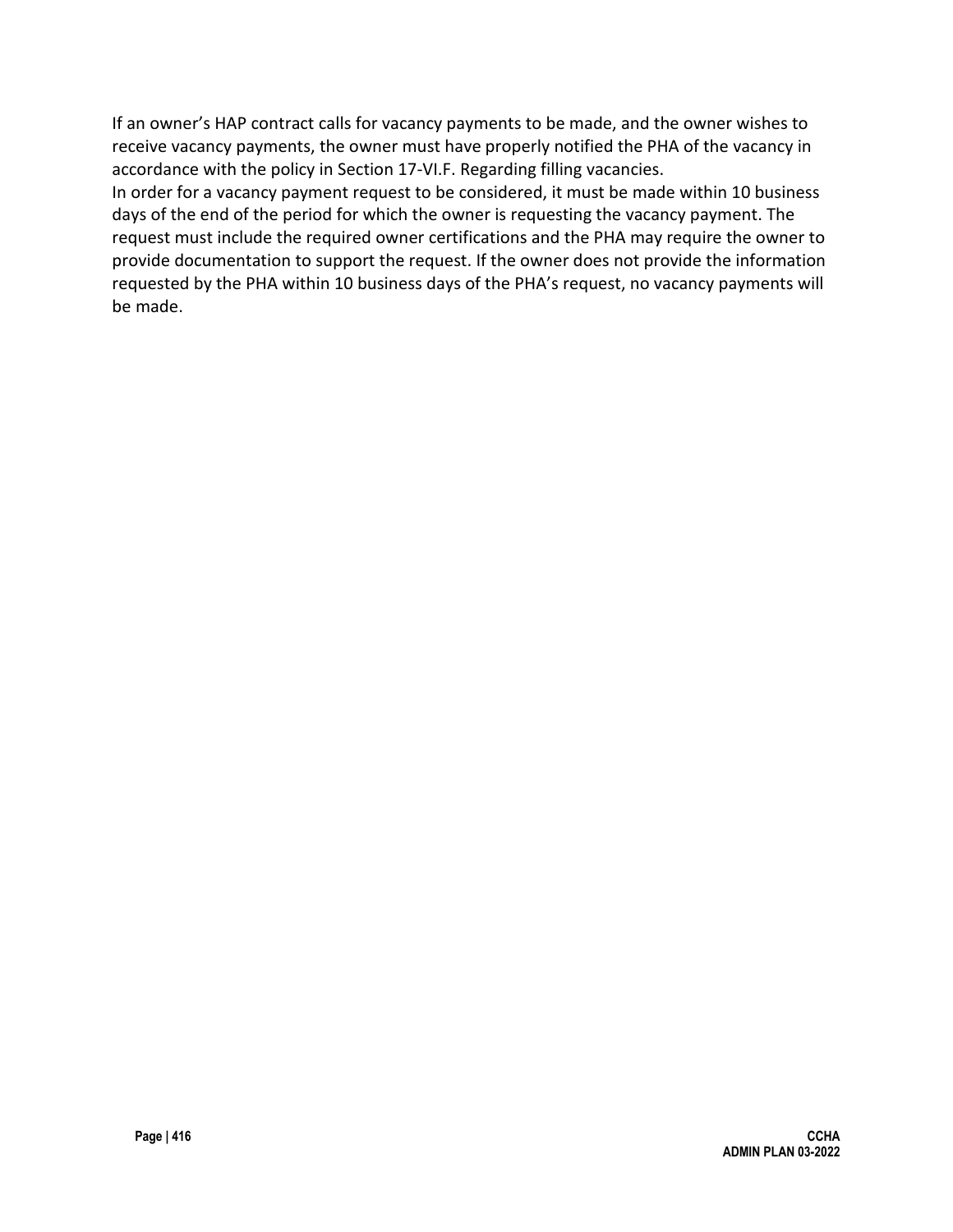# **17-IX.C. TENANT RENT TO OWNER [24 CFR 983.353]**

The tenant rent is the portion of the rent to owner paid by the family. The amount of tenant rent is determined by the PHA in accordance with HUD requirements. Any changes in the amount of tenant rent will be effective on the date stated in the PHA notice to the family and owner.

The family is responsible for paying the tenant rent (total tenant payment minus the utility allowance). The amount of the tenant rent determined by the PHA is the maximum amount the owner may charge the family for rental of a contract unit. The tenant rent covers all housing services, maintenance, equipment, and utilities to be provided by the owner. The owner may not demand or accept any rent payment from the tenant in excess of the tenant rent as determined by the PHA. The owner must immediately return any excess payment to the tenant.

#### **Tenant and PHA Responsibilities**

The family is not responsible for the portion of rent to owner that is covered by the housing assistance payment and the owner may not terminate the tenancy of an assisted family for nonpayment by the PHA.

Likewise, the PHA is responsible only for making the housing assistance payment to the owner in accordance with the HAP contract. The PHA is not responsible for paying tenant rent, or any other claim by the owner, including damage to the unit. The PHA may not use housing assistance payments or other program funds (including administrative fee reserves) to pay any part of the tenant rent or other claim by the owner.

#### **Utility Reimbursements**

If the amount of the utility allowance exceeds the total tenant payment, the PHA must pay the amount of such excess to the tenant as a reimbursement for tenant-paid utilities, and the tenant rent to the owner must be zero.

The PHA may pay the utility reimbursement directly to the family or to the utility supplier on behalf of the family. If the PHA chooses to pay the utility supplier directly, the PHA must notify the family of the amount paid to the utility supplier.

The PHA will make utility reimbursements to the family.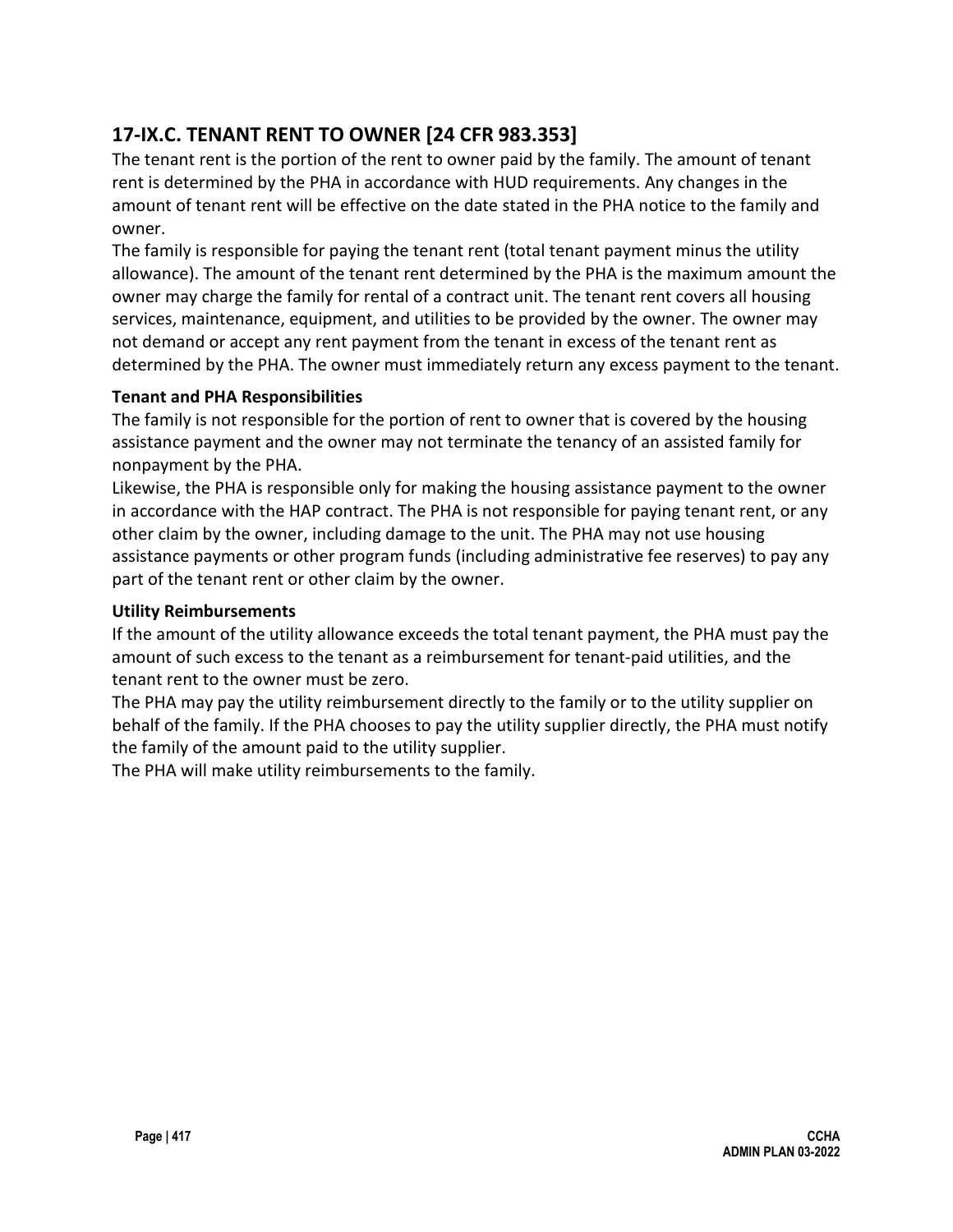# **17-IX.D. OTHER FEES AND CHARGES [24 CFR 983.354]**

#### **Meals and Supportive Services**

With the exception of PBV assistance in assisted living developments, the owner may not require the tenant to pay charges for meals or supportive services. Non-payment of such charges is not grounds for termination of tenancy.

In assisted living developments receiving PBV assistance, the owner may charge for meals or supportive services. These charges may not be included in the rent to owner, nor may the value of meals and supportive services be included in the calculation of the reasonable rent. However, non-payment of such charges is grounds for termination of the lease by the owner in an assisted living development.

#### **Other Charges by Owner**

The owner may not charge extra amounts for items customarily included in rent in the locality or provided at no additional cost to unsubsidized tenants in the premises.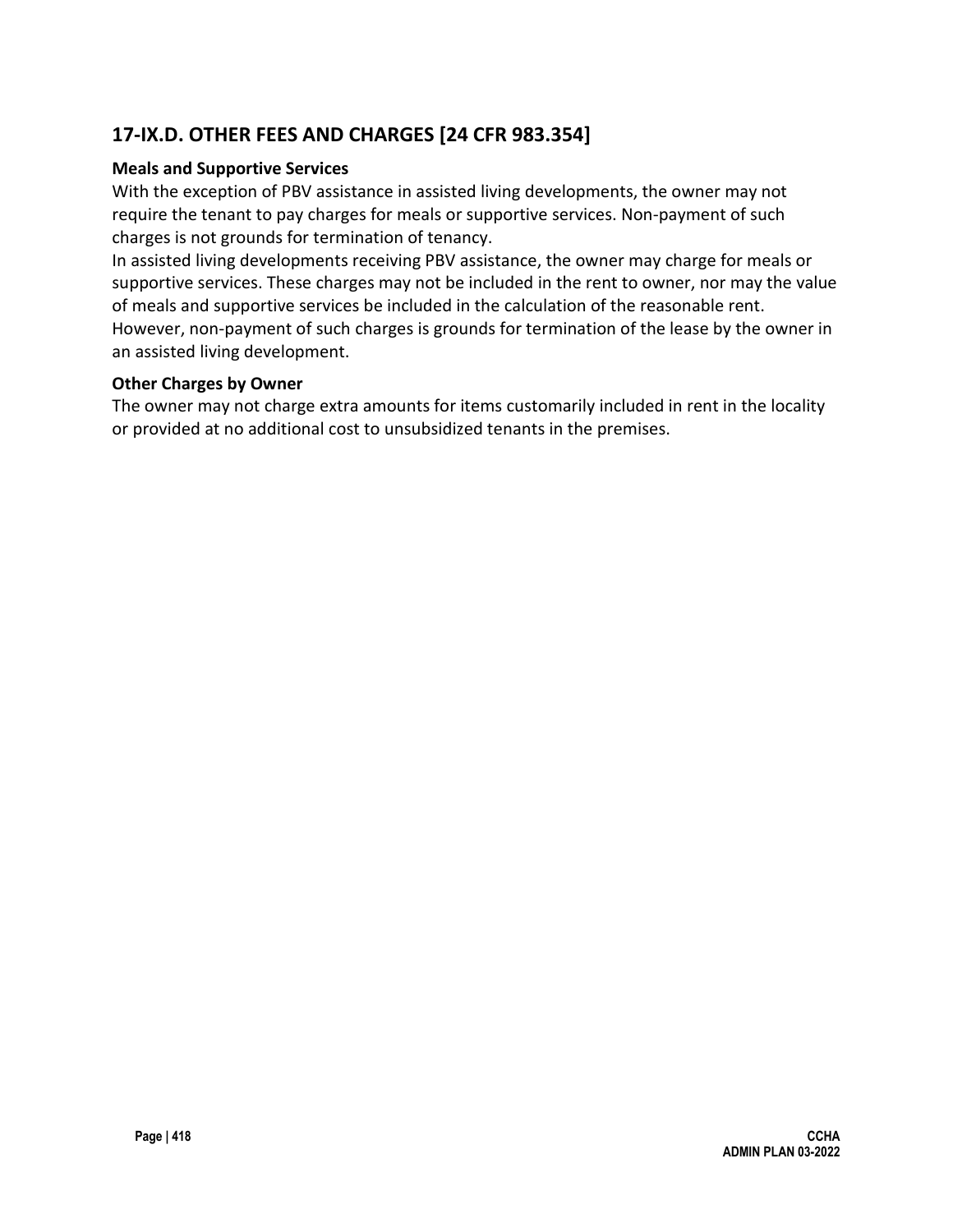### **EXHIBIT 17-1: PBV DEVELOPMENT INFORMATION**

(Fill out one for each development)

**Date:** [Enter the date on which this form was completed]

#### **DEVELOPMENT INFORMATION**

**Development Name:** [Insert name of PBV development]

**Address:** [Insert full address of PBV development]

**Owner Information:** [Insert PBV development owner name and contact information. If

development is PHA-owned, enter "PHA-owned."]

**Property Management Company:** [Insert property management company name and contact information, or enter "None"]

**PHA-Owned:** [Enter "Yes" or "No." If yes, enter name of independent entity]

**Mixed Finance Development:** [Enter "Yes" or "No." If yes, list other types of funding and units to which other funding applies.]

#### **HAP CONTRACT**

**Effective Date of Contract:** [Enter start date of HAP contract] **HOTMA Requirements:** [If HAP contract was signed prior to April 18, 2017, enter "Pre-HOTMA." If HAP contract was signed on or after April 18, 2017, enter "Post-HOTMA."] **Term of HAP Contract:** [Enter term from HAP contract] **Expiration Date of Contract:** [Enter expiration date from HAP contract]

#### **PBV UNITS**

|                 | 0 <sub>BR</sub> | <b>1 BR</b> | <b>2 BR</b> | 3BR | 4 BR | <b>5 BR</b> | <b>Total</b> |
|-----------------|-----------------|-------------|-------------|-----|------|-------------|--------------|
| # of            |                 |             |             |     |      |             |              |
| <b>Units</b>    |                 |             |             |     |      |             |              |
| <b>Initial</b>  |                 |             |             |     |      |             |              |
| <b>Contract</b> | ∣\$             |             |             |     |      |             |              |
| Rent            |                 |             |             |     |      |             |              |

**Accessible Units and Features:** [Identify which units are accessible and describe accessibility features or enter "None"]

**Target Population:** [Describe targeted population in accordance with HAP contract or enter "None"]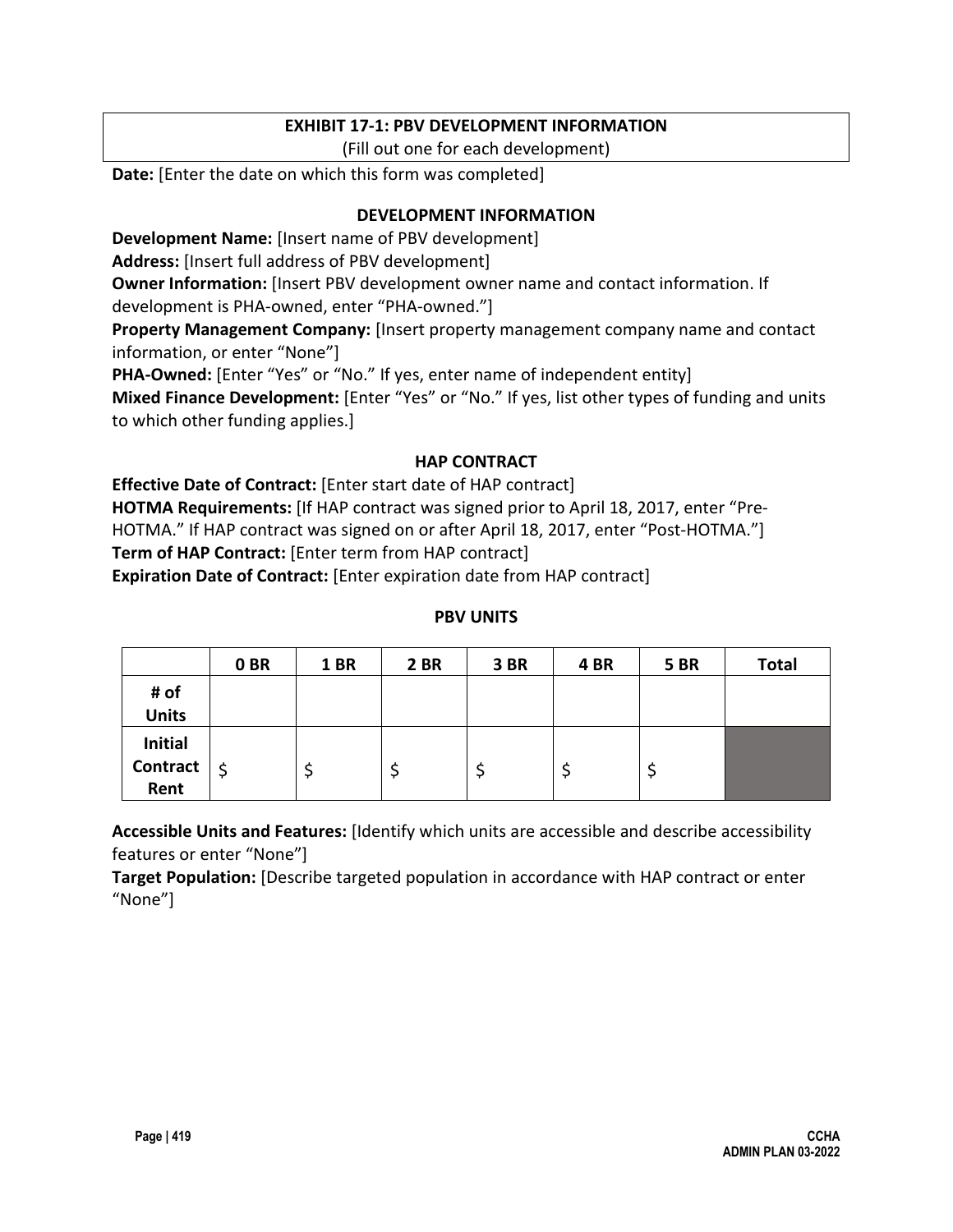**Accepted Units:** [Identify excepted unit types below or enter "None"] **Supportive Services:** [Enter "Yes, see Exhibit D of HAP Contract" or enter "No"] **Elderly Units**: [Enter "Yes" or "No." If yes, identify which units are elderly units.] **Disabled Units** (only for HAP contracts executed prior to April 18, 2017) [Enter "Yes" or "No." If yes, identify which units are for persons with disabilities.]

**Are units excepted because they are located in a low-poverty census tract area?:** [Enter "Yes" or "No"]

### **WAITING LIST AND SELECTION**

**Waiting List Type:** [Enter "Site-based waiting list," "Combined with HCV," "Waiting list for entire PBV program," or "Merged with another assisted housing program"]

**Preferences:** [Enter "Same as HCV; see Chapter 4" or describe preferences offered. If different from HCV, also note in Section 17.1.B of this policy.]

**Preference Verification:** [Enter "Same as HCV; see Chapter 7" or describe for each preference listed above. If different from HCV, note in Section 17.1.B of this policy.]

**For the PBV program, is the income limit the same as the HCV program?** (Note: In mixed finance developments, other income limits may also apply.) [Enter "Same as HCV; see Chapter 3" or clearly describe. If different from HCV, note in Section 17.1.B of this policy.]

### **OCCUPANCY**

**Subsidy Standards:** [Enter "Same as HCV; see Chapter 5" or describe. If different from HCV, note in Section 17.1.B of this policy]

**Utilities:** [Enter in accordance with HAP contract Exhibit C]

**Vacancy Payments:** [Enter in accordance with HAP contract Part 1, e, 2 and Section 17-V.F. within this chapter]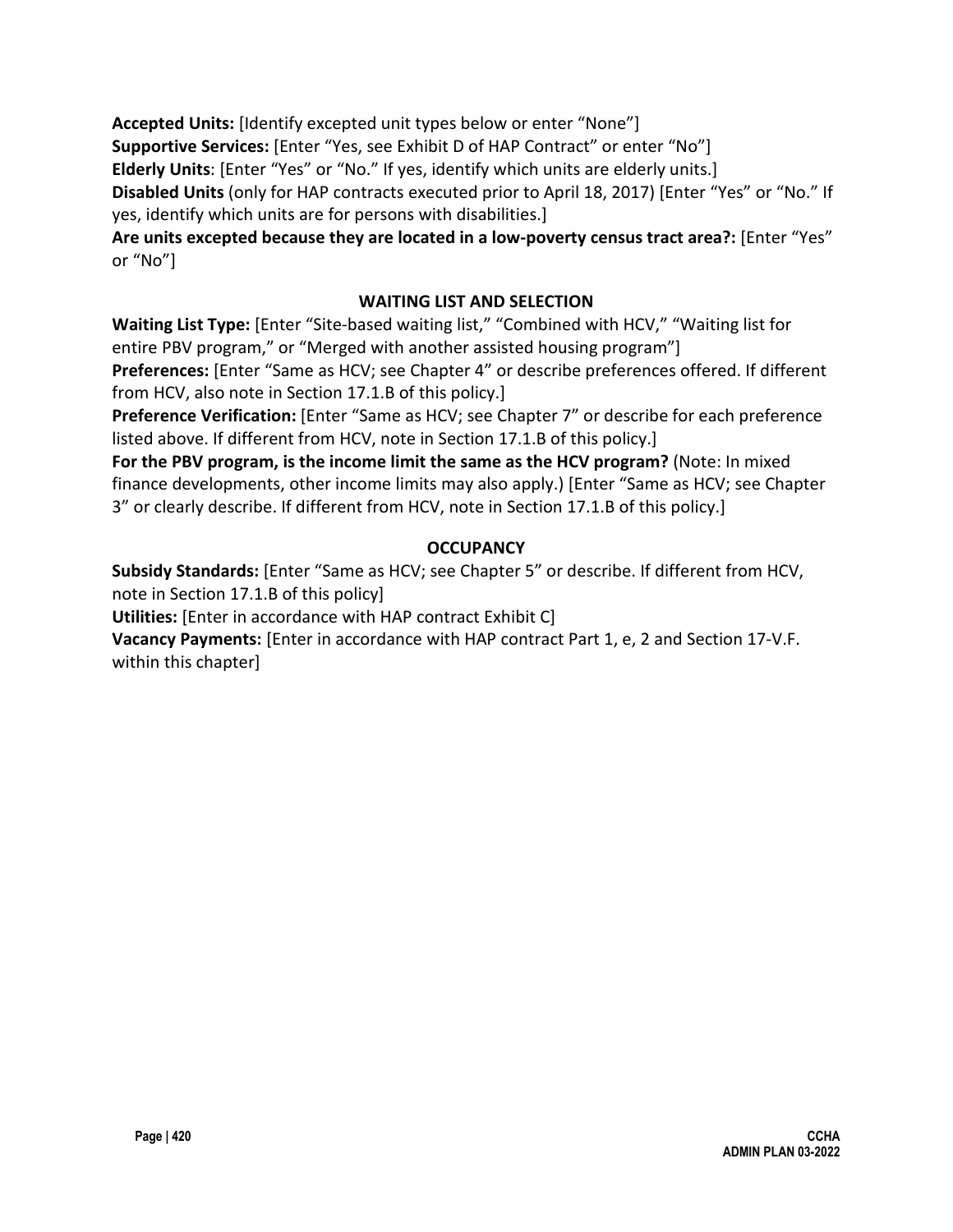## **EXHIBIT 17-2: Special Provisions Applying to TPVs Awarded as Part of a Voluntary Conversion of Public Housing Units in Projects that Include RAD PBV Units**

## **[24 CFR Part 972.200; Notice PIH 2019-05; Notice PIH 2019-23]**

Under certain circumstances, HUD allows small PHAs to reposition a public housing project (or portion of a project) by voluntarily converting units to tenant-based housing choice voucher assistance. In order to preserve affordable housing for residents of the project, the PHA is given priority to receive replacement tenant protection vouchers (TPVs). As part of the voluntary conversion, the PHA has the option to continue to operate it as rental housing. If so, the PHA or subsequent owner must allow existing families to remain in their units using the TPV in the form of tenant-based assistance. In this situation, however, the PHA may choose to projectbase these TPVs in the former public housing project. Families must still be provided with the option to remain in their unit using tenant-based assistance. In order for the PHA to projectbase the assistance and include these units on the PBV HAP contract, the family must voluntarily consent in writing to PBV assistance following the requirements in Appendix A of Notice PIH 2019-05. If the family fails to consent to PBV assistance and chooses to remain using tenant-based assistance, the family's unit is excluded from the PBV HAP contract until the family moves out or consents to switching to PBV assistance. In general, all applicable program regulations and guidance for the standard PBV program apply to these units. The PHA may also convert units in the same former public housing project to the PBV program

under the rental assistance demonstration (RAD) program. The RAD statute authorizes HUD to waive certain statutory and regulatory provisions governing the standard PBV program and specify alternative requirements. In order to facilitate the uniform treatment of residents and units at the project, Notice PIH 2019-23 extended some of the alternative requirements to non-RAD PBV units in the converted project (i.e., the TPV units in the project). As such, while PBV TPV units in the converted project generally follow the requirements for the standard PBV program listed in this chapter, where HUD has specified alternative requirements for non-RAD PBV units in the project, PBV TPV units will instead follow the requirements outlined in Chapter 18 of this policy for the RAD PBV program.

| <b>Alternative Requirement</b><br>under RAD as Listed in Notice | <b>Standard PBV Policy</b><br><b>That Does Not Apply</b>                                                                                          | <b>Applicable Policy in Chapter 18</b> |
|-----------------------------------------------------------------|---------------------------------------------------------------------------------------------------------------------------------------------------|----------------------------------------|
| PIH 2019-23                                                     |                                                                                                                                                   |                                        |
| 1.6.A.4. Site Selection $-$                                     | 17-II.G. SITE SELECTION                                                                                                                           | <b>18-II.F. SITE SELECTION</b>         |
| <b>Compliance with PBV Goals</b>                                | STANDARDS applies<br>with the exception of<br>deconcentrating of<br>poverty and expanding<br>housing and economic<br>opportunity<br>requirements. | <b>STANDARDS</b>                       |
| 1.6.B.5.d. PBV Site-Specific                                    | Alternative requirement                                                                                                                           | <b>18-VII.C. UTILITY ALLOWANCES</b>    |

## **RAD Requirements Applicable to Non-RAD units in the Project**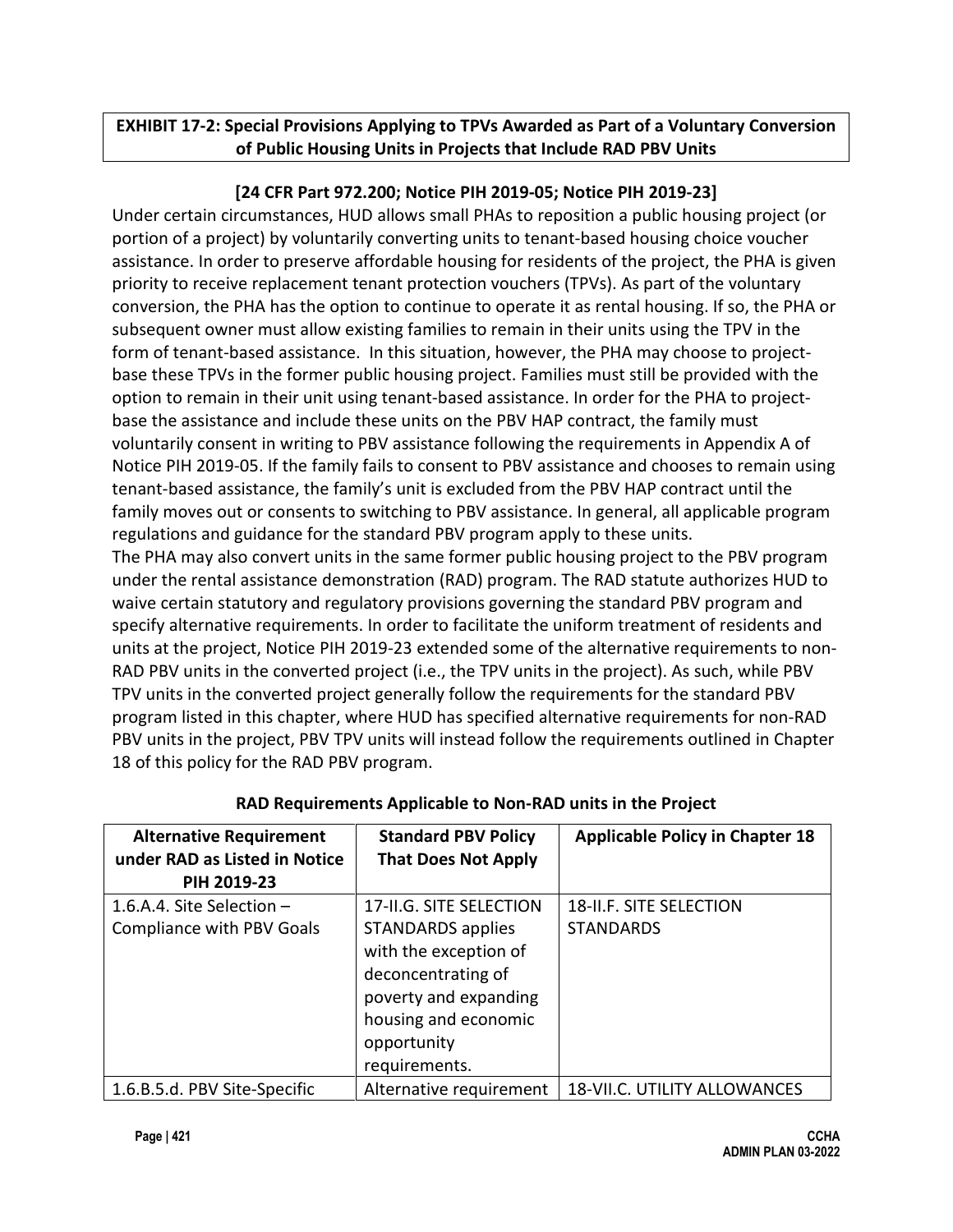| <b>Utility Allowances</b>                                                                                                                            | under RAD. No<br>corresponding policy in                                                                                                         |                                                                                        |
|------------------------------------------------------------------------------------------------------------------------------------------------------|--------------------------------------------------------------------------------------------------------------------------------------------------|----------------------------------------------------------------------------------------|
|                                                                                                                                                      | Chapter 17.                                                                                                                                      |                                                                                        |
| 1.6.C.1. No Rescreening of<br><b>Tenants upon Conversion</b>                                                                                         | Policies contained in<br>Chapter 3 relating to<br>eligibility do not apply<br>to existing tenants who<br>receive TPVs.                           | 18-V.B. PROHIBITED<br><b>RESCREENING OF EXISTING</b><br><b>TENANTS UPON CONVERSION</b> |
| 1.6.C.2. Right to Return                                                                                                                             | Alternative requirement<br>under RAD. No<br>corresponding policy in<br>Chapter 17.                                                               | 18-I.D. RELOCATION<br><b>REQUIREMENTS</b>                                              |
| 1.6.C.3. Phase-in of Tenant<br><b>Rent Increases</b>                                                                                                 | Alternative<br>requirements under<br>RAD. No corresponding<br>policy in Chapter 17.                                                              | 18-VIII.D. PHASE-IN OF TENANT<br><b>RENT INCREASES</b>                                 |
| 1.6.C.4. Family Self Sufficiency<br>(FSS) and Resident<br>Opportunities and Self-<br><b>Sufficiency Service</b><br>Coordinator (ROSS-SC)<br>Programs | Not covered in<br>administrative plan.                                                                                                           | 18-VI.C. PUBLIC HOUSING FSS<br><b>AND ROSS PARTICIPANTS</b>                            |
| 1.6.C.5. Resident Participation<br>and Funding                                                                                                       | Alternative requirement<br>under RAD. No<br>corresponding policy in<br>Chapter 17.                                                               | 18-VI.D. RESIDENT<br>PARTICIPATION AND FUNDING                                         |
| 1.6.C.6. Resident Procedural<br>Rights                                                                                                               | Policies related to<br>hearings in Chapter 16<br>apply, with added<br>procedural rights and<br>notice requirements as<br>outlined in Chapter 18. | 18-VI.H. RESIDENTS'<br><b>PROCEDURAL RIGHTS</b>                                        |
| 1.6.C.7. Earned Income<br>Disregard (EID)                                                                                                            | Alternative<br>requirements under<br>RAD for in-place<br>residents.<br>New admissions follow<br>policies in Chapter 6.                           | 18-VI.G. EARNED INCOME<br><b>DISALLOWANCE</b>                                          |
| 1.6.C.8. Jobs Plus                                                                                                                                   | Not covered in<br>administrative plan.                                                                                                           | No corresponding policy.                                                               |
| 1.6.C.9. When Total Tenant<br><b>Payment Exceeds Gross Rent</b>                                                                                      | Alternative<br>requirements under<br>RAD for in-place                                                                                            | 18-VI.B. LEASE, Continuation of<br><b>Housing Assistance Payments</b>                  |